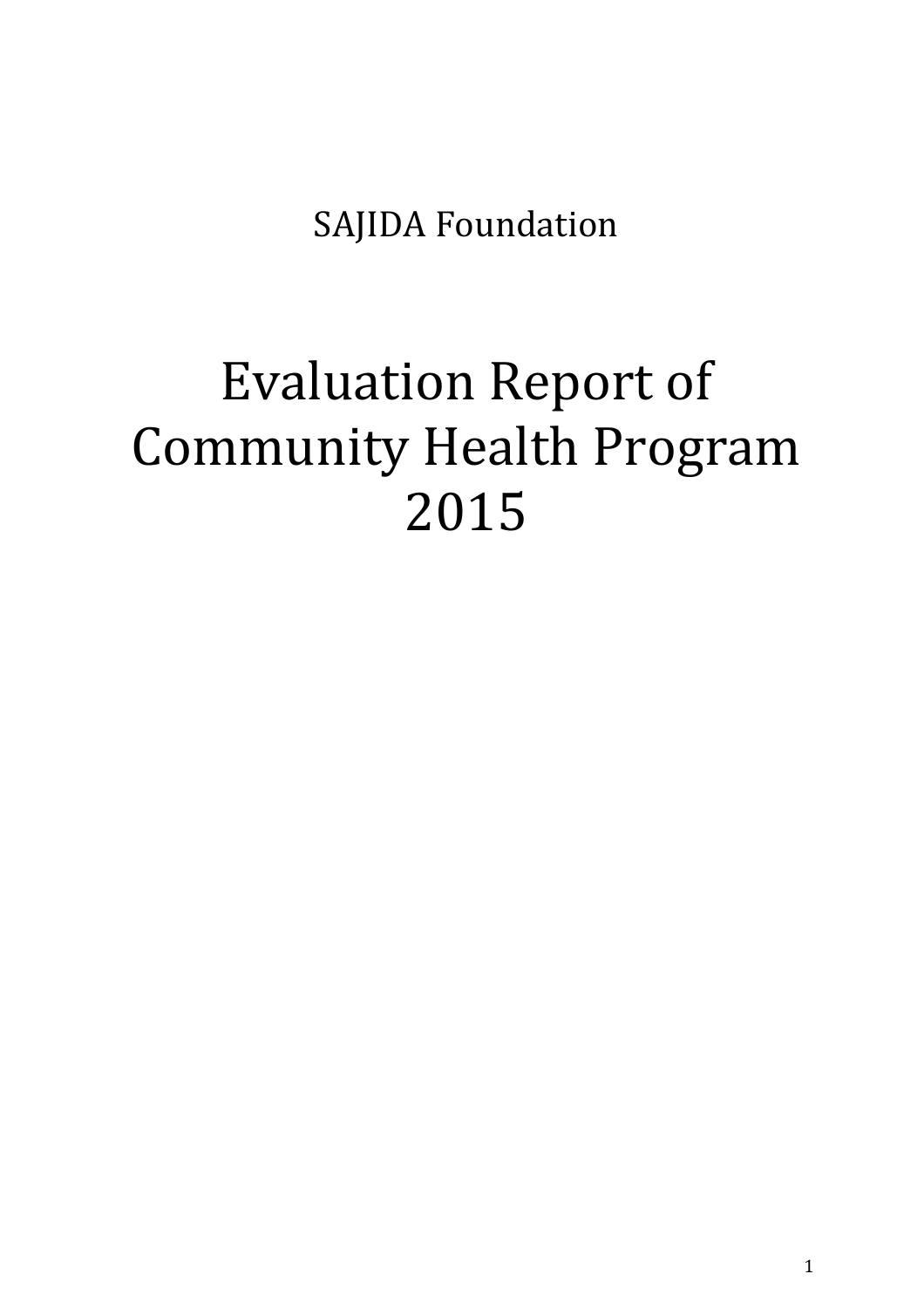# **Table of Contents**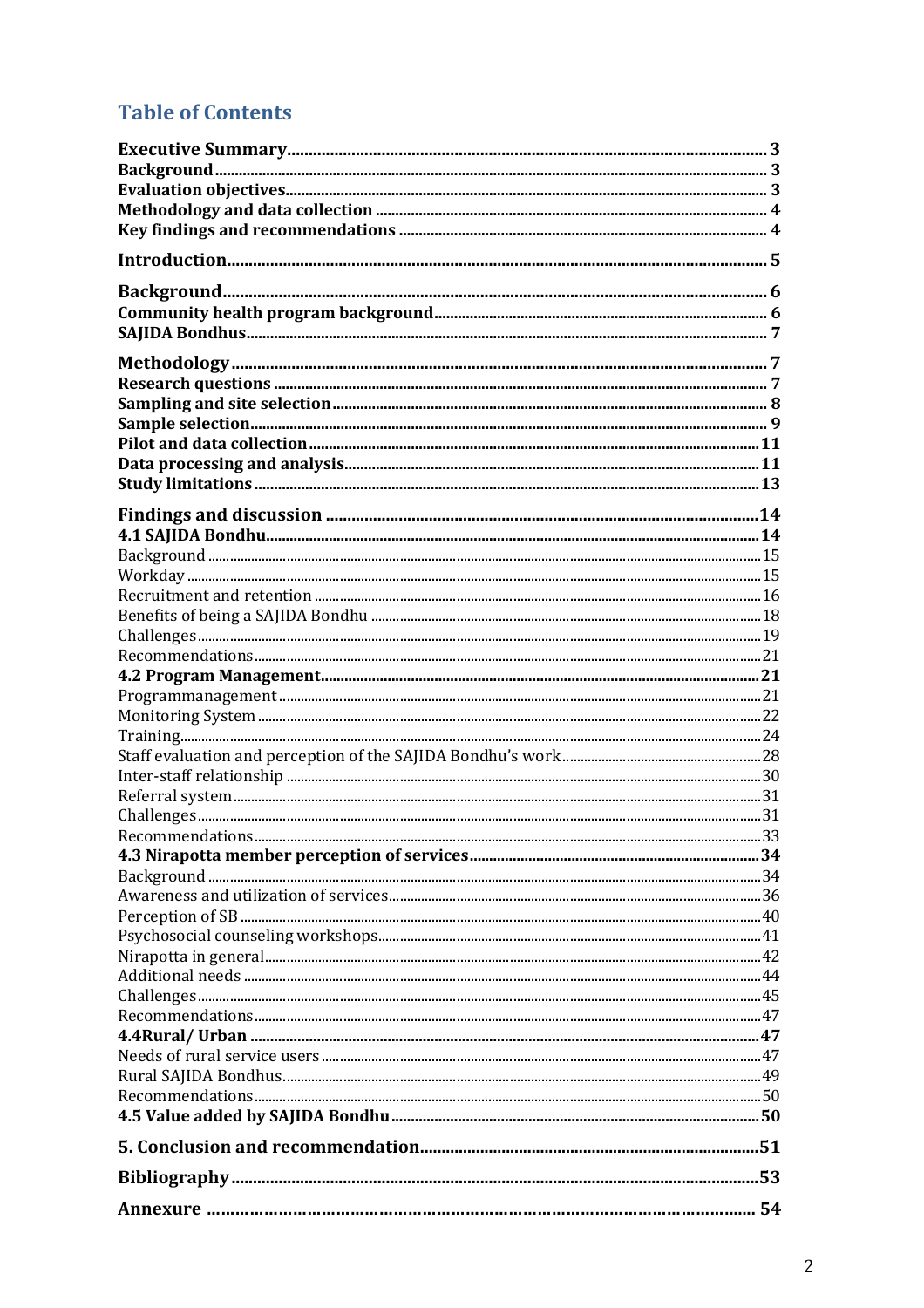# **Executive Summary**

#### **Background**

#### Annexture

SAJIDA Foundation is a national NGO setup in 1994 and currently works in districts nationwide: Dhaka, Chittagong, Jamalpur, Gazipur and Narsindhi. It's vision is for *health, happiness & dignity for all*, particularly those the communities with whom they work. The foundation works on four main areas: micro-finance including microinsurance, health; education; and disaster preparedness. Through its various programs they support over 150,000 families.

In January 2015 SAJIDA Foundation commissioned an internal evaluation of its community health program under its micro-insurance program, *Nirapotta* (safety net), which has been running since 2010 in different manifestations. The current model uses a cadre of health workers called *SAJIDA Bondhus* (SAJIDA Friends) who are are frontline community health workers trained by the organisation to provide basic primary care to the micro-insurance policyholders and their family. Due to the Foundations unique funding structure the community health program (CHP) is directly funded through the micro-insurance premiums and subsidized by the profit from micro-finance. As a result of this the two are closely inter-linked and the micro-insurance program (including the CHP) uses the infrastructure of the micro-finance program to deliver, manage and over see their work.

The SAJIDA Bondhus (SBs) deliver close to community health care through awareness raising; direct care delivery; and conducting referrals to SAJIDA hospitals or other health care facilities. The evaluation was conducted between January-March, with all the of the data collection taking place during February.

#### **Evaluation objectives**

The objectives of the evaluation were to:

- Assess and evaluate the role of SAJIDA Bondhu in reference to their current responsibilities.
- Explore unmet needs of the members (service users) and if/how SAJIDA Bondhu's role can accommodate.

To explore the objectives three themes were set and under each theme there were a series of questions and under each question a series of sub-questions. The themes were devised to assess the program from three perspectives: program management and service delivery; service users' needs and assessment of the program and services; and from the SBs' themselves. The themes and main questions were:

1) What is the role of SAJIDA Bondhus in the overall program?

- How do branch/staff evaluate the services of SAJIDA Bondhu?
- Whether the assistance of branch managers and field officers is adequate towards SAJIDA Bondhu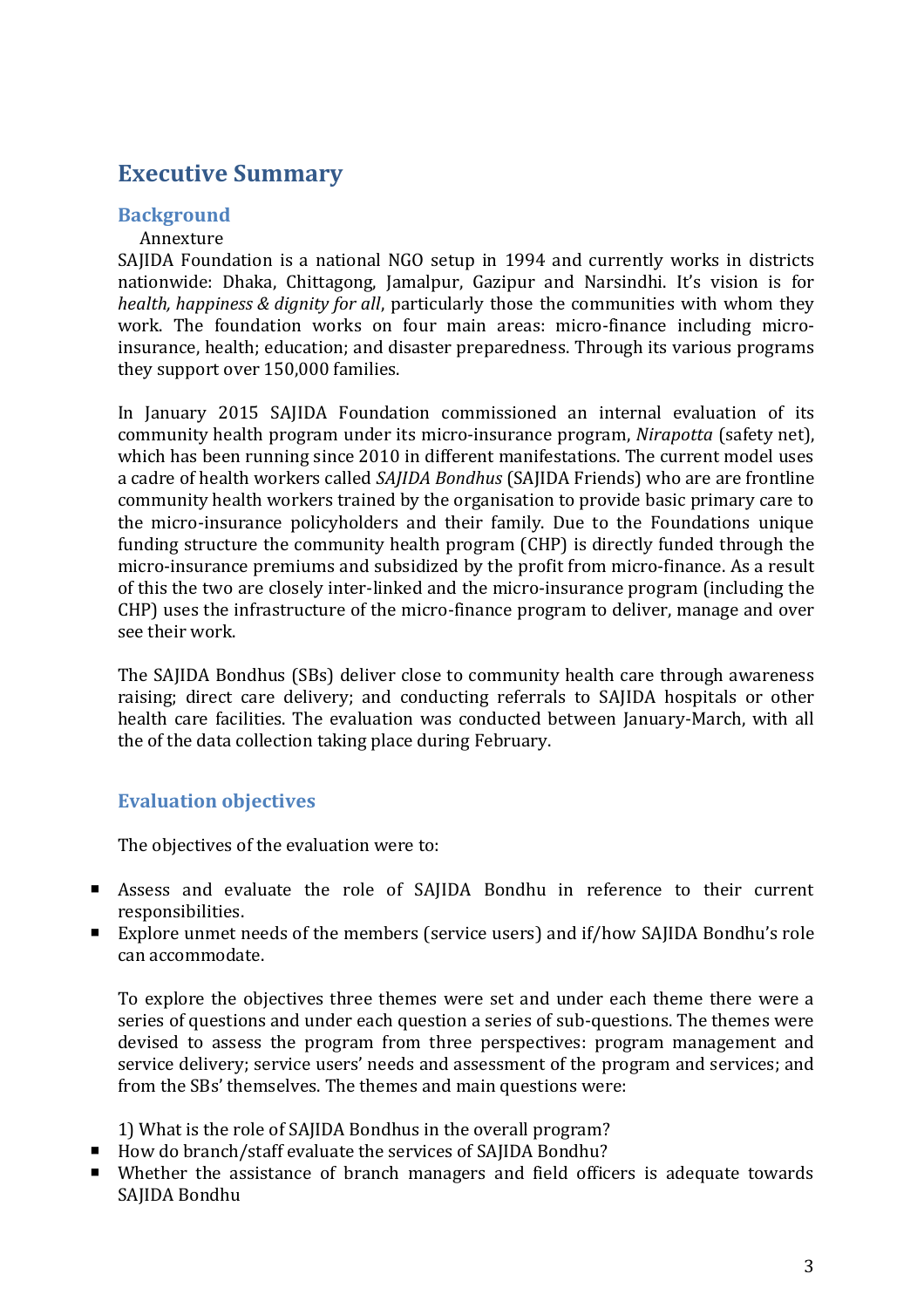- What is the added value provided by SAJIDA Bondhu to the MF program?
- $\blacksquare$  How necessary are SB's role in claims management?
- What is the complaints and feedback mechanism?
- Is there any value in specialized Bondhus at the cluster level?

2) What and how much of the services provided by SAJIDA Bondhu is essential/useful to members?

- Are members satisfied with the current services provided by SAJIDA Bondhu?
- What other services do the members expect from SAJIDA Bondhu over the existing services?
- Would they be willing to pay a higher premium?
- Perception of helpfulness of SAJIDA Bondhu in developing the health behavior of the members and view of the services
- Evaluation of the need and efficacy of psychosocial counseling support
- Strengthen the role of SAJIDA Bondhu in implementing Nirapotta Program

3) How can the role of the Bondhu be strengthened/modified to better meet overall needs of the program?

- How far the training of SAJIDA Bondhu is adequate
- Explore the relevance and areas of capacity building of SAJIDA Bondhu
- Evaluate the responsibilities on the basis of the capability of SAJIDA Bondhu
- Best practice for recruitment &retention

# **Methodology and data collection**

The study employed a mixed method approach, using a mixture of surveys, focus group discussions (FGDs) and in depth interviews (IDIs) with a range of stakeholders. To ensure fair representation cluster sampling was used with the geographic location of the branch where the SB was based; the knowledge of the SB- determined by their training status- and whether they were conducting psychosocial workshops, serving as different cluster types. Using these parameters 30 sites were selected.

The surveys were conducted at the micro-finance loan collection centre meetings due to the time constraint of the study. The participants of the FGDs and IDIs were a mixture of the SBs, branch managers, field officers and a selection of service users of each branch. To select the service users we randomly selected service users who fell under the following categories: not taken any services in the past three months; taken the following services in the past three months: antenatal/postnatal care; child immunization; those who were referred to other service providers; taken any other services; and where appropriate attended the psychosocial counseling workshops.

Trained, independent data collectors collected all data.

# **Key findings and recommendations**

We found that the SAJIDABondhus, and the program, had a very high acceptability rate across various stakeholders. It was evident to us that the service users who accessed services from the SBs were overwhelming satisfied with it and rely upon it to some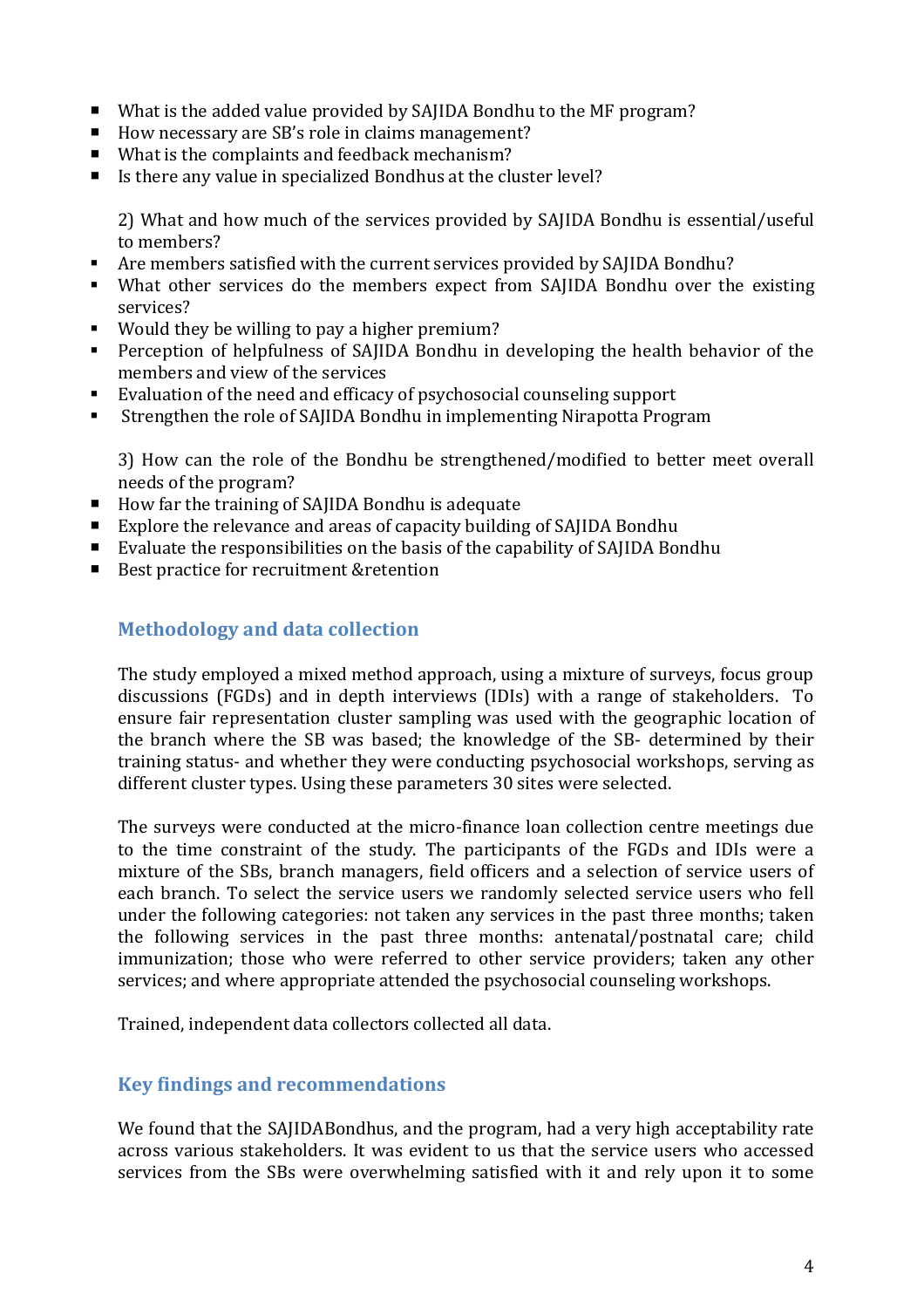extent. It was also evident that there were a number of unmet service user needs, by making some changes a number of them could be met.

One of the most striking findings was the SBs play a far wider role than just that of a health worker, the service users turn to them for information and advice on personal and private matters. This indicates the high level of acceptance of the SBs and that they are able conduct their work with a degree of competence; it is because they are able to provide information, advice and very basic primary health care that the services user's confidence and relationship with the SBs has grown.

There is however a number of issues in the program that needs to be addressed. The most important issues that we feel need to be addressed immediately are:

- o Clear aims and objectives for the program that is then communicated with all stakeholders. As currently there is little clear understanding of what the program is and should be, this leads to unrealistic expectations of the SBs;
- o There is a lack of adequate supervision given to the SBs, particularly on technical issues and in the field and to rectify this field level supervisors should be introduced;
- o SBs are unhappy with their current financial package as it does not adequately reflect their work and they incur a high level of out of pocket expenses that are not remunerated;
- o There are no standardized and agreed core competencies for the SBs and as a result the quality of service may vary greatly from one SB to another. Core competencies linked to the program aims and objectives should be set and the SBs should be regularly assessed on those;
- o The currently monitoring system (registers) is far too complicated, leading to SBs making mistakes and making it hard for their current line managers to adequately supervise them. These should be reviewed and a new, simpler system should be introduced;
- o To improve the communication and working relationship within the branch regular, structured meetings must be implemented with all staff members to regularly update each other on their work;
- o The program in rural areas should be modified to better meet local needs with the introduction of regular health camps and health meetings;
- o And finally, to make the work information and advice giving more effective the delivery method must be reviewed with the introduction of audio/visual materials.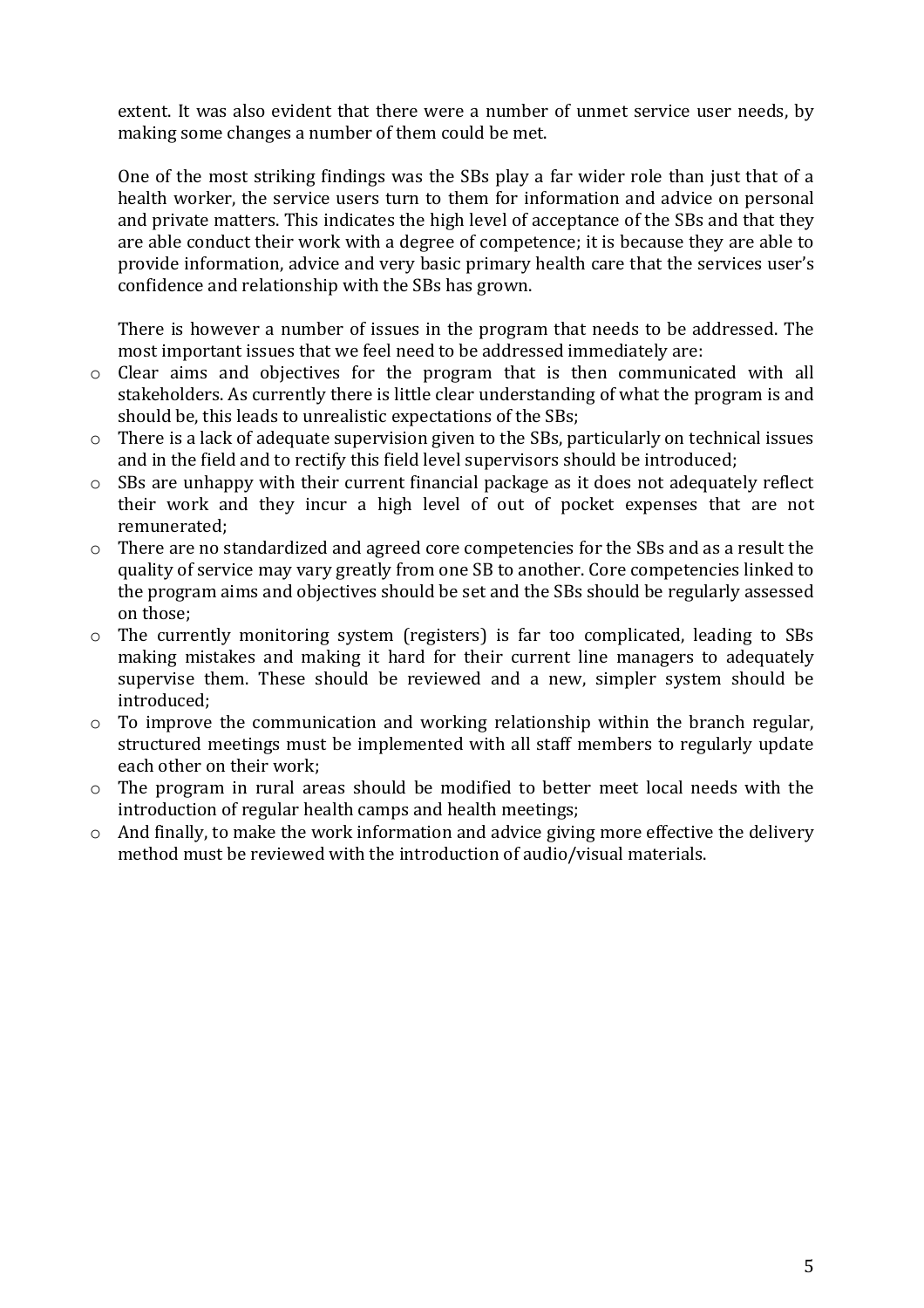# **Introduction**

SAJIDA Foundations' community health program (CHP) was established in 2010 to help meet the health needs of micro-finance borrowers and their family. The program has been running for a number of years and has undergone a number of changes and evolutions since its inception. After running for three years in its current form it was felt an evaluation of the program was required to document, learn and strengthen it as the working area and scope had changed without the model being modified.

The Foundation's CHP is a generalist service that focuses on providing members and their families with the following support: ante-natal and post-natal care; new born and baby care; immunization; information giving on how to control basic illnesses, emergency care and psychosocial workshops. They also provide undertake a number of other activities, such as measuring the weight of the service users, diabetes control, pregnancy testing and assisting the branch managers with micro-insurance claims management. As the CHPs are generalists another important portion of their work is to signpost and refer patients to specialists and accompany them if necessary.

The main objectives of the evaluation was to assess and evaluate the role of the community health workers in reference to their responsibilities and to explore the unmet needs of the members and if/how the community health workers' role can accommodate them. These objectives were broken down into three separate themes,which werefurther broken down into a series of questions, and those in to subquestions. The three themes were:

- o What is the role of the community health worker in the overall program?
- o What and how much of the services provided by the community health worker is essential/useful to members?
- o How can the role of the community health worker be strengthened/modified to better meet the overall needs of the program?

Through the sub-questions we explored the program's functionality as recommended by the *Community Health Worker Assessment and Improvement Matrix1:* capacity building, human resource management, support and links.

The evaluation was undertaken from January-March 2015 across the different sites that the Foundation operates.

 $\overline{a}$ 

<sup>1</sup>Crigler, L, et al. 2011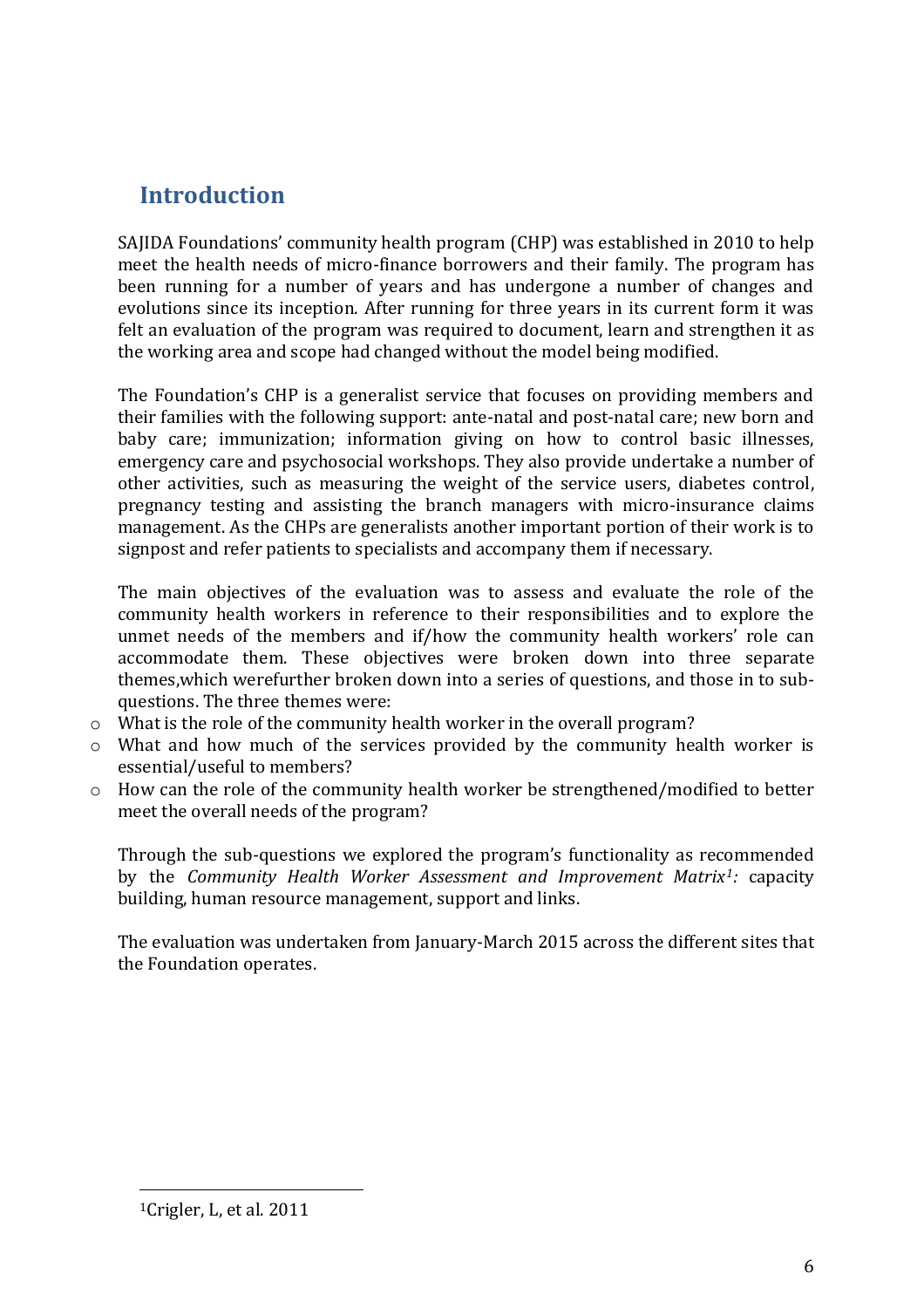# **Background**

# **Community health program background**

The CHP started in 2010 as an addition to its micro-insurance programby expanding upon the health benefits that were already being offered by including direct health care support as a form of preventative care to the policy holder and their family. The first phase of the program relied on a technological intervention that linked service users with doctors through trained intermediaries who sent patient information to qualified doctors. Once the doctors reviewed the information they sent instructions to the intermediaries who then followed up with the patients. After a year of piloting it was decided that the service needed to be more direct and a more conventional CHP was setup.

The CHP program with SBs was piloted for a year in Dhaka in 2011 and has since been scaled to other SF working areas. SBs are based out of SAJIDA Foundation's (SF) microfinance branches and work exclusively with the members of SF's borrowing groups and their families. As a part of their loan each member also takes out a mandatory microinsurance policy that covers they and up to five members of their family, with an option to add an additional two members. The insurance covers the them the following five areas:

- o Set health care costs incurred at any health facility
- o Life insurance for the policy holder and guarantor
- o Fire insurance
- o Education scholarships for their children
- o Legal aid

On top of these benefits all members and their families are eligible for 50% discount on their medical and hospital bills when they access services at SAJIDA hospitals, of which there are two. One is a 100 bed hospital in Karaniganj and the other a 60 bed hospital in Narayanganj, bother are in Dhaka.

#### **SAJIDABondhus**

The SBs are paid, female community health workers recruited at the local branches by the branch manager, the area co-ordinator and the CHP co-ordinator. Once they are recruited the SBs are given an introduction to the work by the CHP co-ordinator and the chance to shadow an existing SB for a few days to get an insight ofwhat the day-day work entails. If the newly recruited SB wishes to continue to they are then trained at the Institute of Health Science (IHS), a facility developed by SF to train health workers based at the Karaniganj hospital.

As there is one SB per branch they are expected to provide support to all the microinsurance policyholder and their families for a year- the term of the insurance.On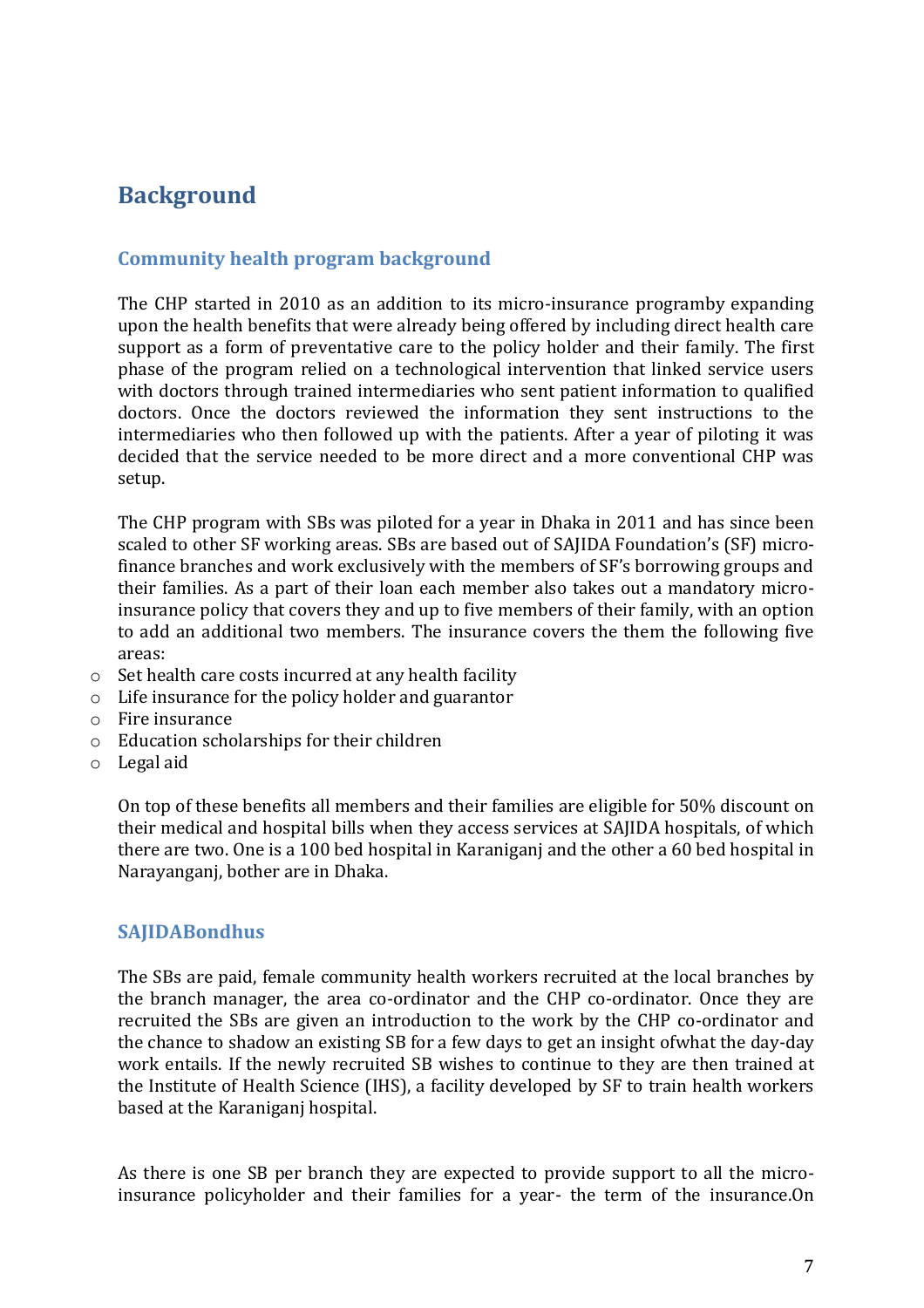average each branch has 1,500 micro-credit borrowers who are divided in to different centre, with each centre consisting of upto 30 members. In accordance to their microcredit loan repayment the members must visit their centres once a week to pay their loan repayment installments. The SBs accompany the field officers (loan officers) on their morning rounds and visit three centres a day to meet with service users.

This is a distinguishing feature of the SBs' work as most community health workers cover between 300-500 families, the SBs work with on average 1,500 families or more in larger branches. Another thing that sets this program apart from most other CHPs is that they are not required to.

# **Methodology**

# **Method**

The study was conducted using mixed methods, both quantitative and qualitative approaches to gather data to answer the overarching objectives. For the quantitative data a service user survey was conducted across the branches and a review of the clinical skills and medical knowledge of the SBs. The quantitative component engaged service users, branch managers, branch staff and co-ordinators through focus group discussions (FGDs) and in-depth interviews (IDIs).

# **Research questions**

In trying to understand the program better the three research themes contained a number of questions that aims to understand the work of the SBs from the management perspective, the service users perspective and the perspective of the SBs themselves. In gathering the information from these perspectives a multi-dimensional understanding of the program was developed to highlight the strengths and areas that need further strengthening.

The breakdown of the three main questions and their sub-questions are the following:

1) What is the role of SAJIDA Bondhus in the overall program?

- How do branch/staff evaluate the services of SAIIDA Bondhu?
- Whether the assistance of branch managers and field officers is adequate towards SAJIDA Bondhu
- What is the added value provided by SAJIDA Bondhu to the MF program?
- $\blacksquare$  How necessary are SB's role in claims management?
- What is the complaints and feedback mechanism?
- Is there any value in specialized Bondhus at the cluster level?

2) What and how much of the services provided by SAJIDA Bondhu is essential/useful to members?

- Are members satisfied with the current services provided by SAJIDA Bondhu?
- What other services do the members expect from SAJIDA Bondhu over the existing services?
- Would they be willing to pay a higher premium?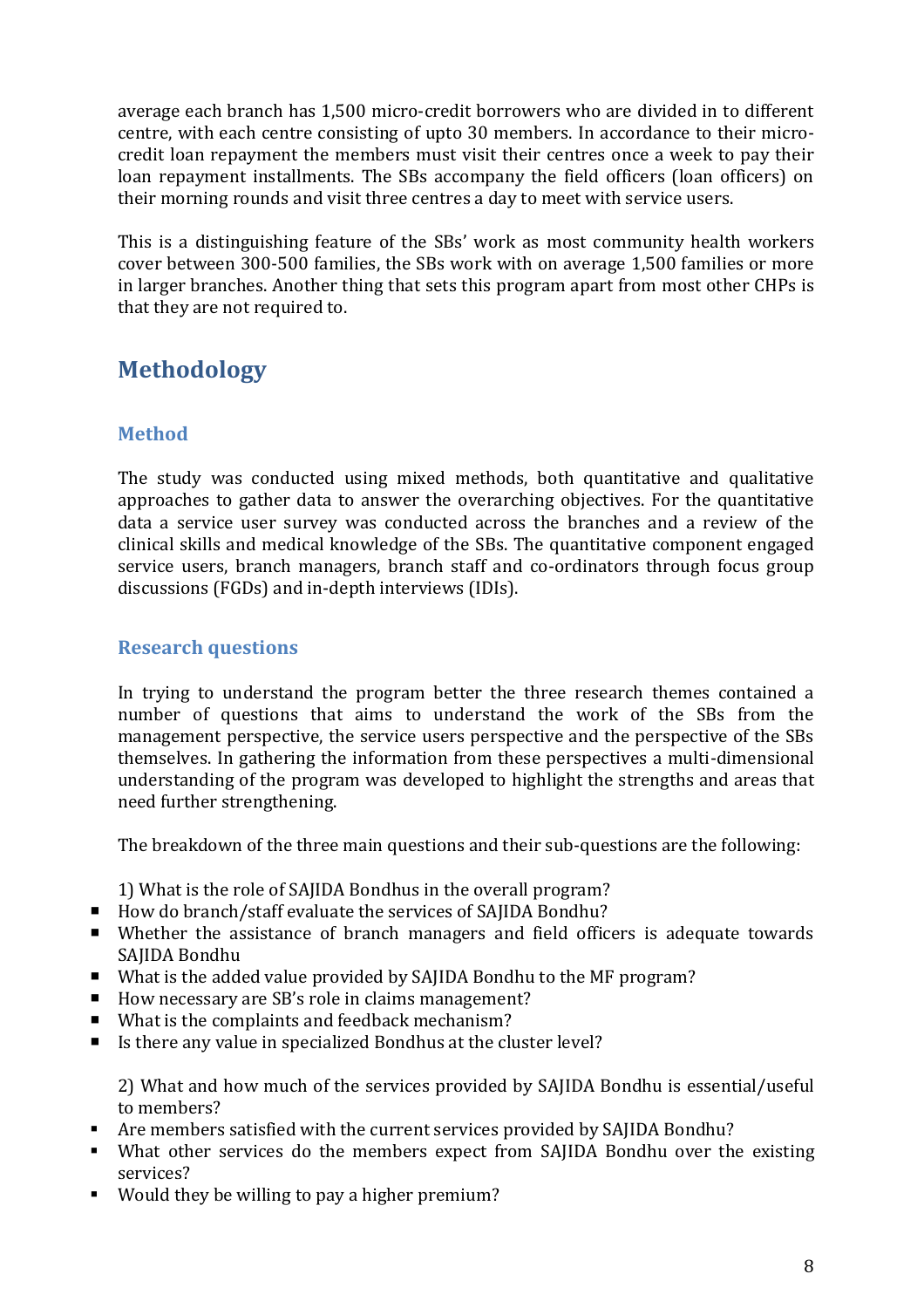- Perception of helpfulness of SAJIDA Bondhu in developing the health behavior of the members and view of the services
- Evaluation of the need and efficacy of psychosocial counseling support
- Strengthen the role of SAJIDA Bondhu in implementing Nirapotta Program

3) How can the role of the Bondhu be strengthened/modified to better meet overall needs of the program?

- How far the training of SAJIDA Bondhu is adequate
- Explore the relevance and areas of capacity building of SAJIDA Bondhu
- Evaluate the responsibilities on the basis of the capability of SAJIDA Bondhu
- Best practice for recruitment &retention

# **Sampling and site selection**

A cluster sampling method was used to group and select the sites. The SB based CHP run out of 78- of SFs branches (at the time of the study) and to ensure that sampling and the site selection was as representative of the population served and the abilities of the SBs the following criteria were set in the creation of the clusters:

- **Geographic**
- o Urban vs. peri-urban/rural- ensure that there was an equally weighted representation of urban and peri-urban sites that broadly represent the overall branches with SBs
- o City- ensuring that there was equal weighting between the number of branches in Dhaka and Chittagong.
- Knowledge- as there is no formal assessment of the SBs' actual knowledge with regards to their training it was decided that this would be categorised as *new* and *old* SBs; with *old* SBs being more knowledgeable due to them having received more trainings and refresher trainings. Given that all SBs enter with little or no experience of health knowledge and from a similar educational background this was the best method to differentiate. A year and a half was the demarcation between the two, anyone under this term was considered a new SB and these over an old SB.
- Psychosocial training- ensuring that the number of SBs with psychosocial training was weighted and representative in accordance to the overall number of SBs who had received the training.

Once the branches were categorised they were randomly selected.

Special criteria were included in the site selection for branches where the SB position was vacant, and if the SB was newly recruited and were yet to receive their basic training. The reason that these branches were treated separately was because they were to be the comparison group to understand if the training was effective and how members felt if there was no SB to support them. In the cases of untrained SBs we ensured that they had been working for a minimum for 3 months, as it would have allowed them to gain an understanding of their work and spend sufficient time in interacting with other staff members and service users.

In total 30 branches were included in the study to ensure fair representation. Dhaka clusters were taken to be homogenous and the reason for them being split in two was more administrative reasons, one cluster does not vary greatly from the other apart from where in the city they are located. The table below details the breakdown of the clusters: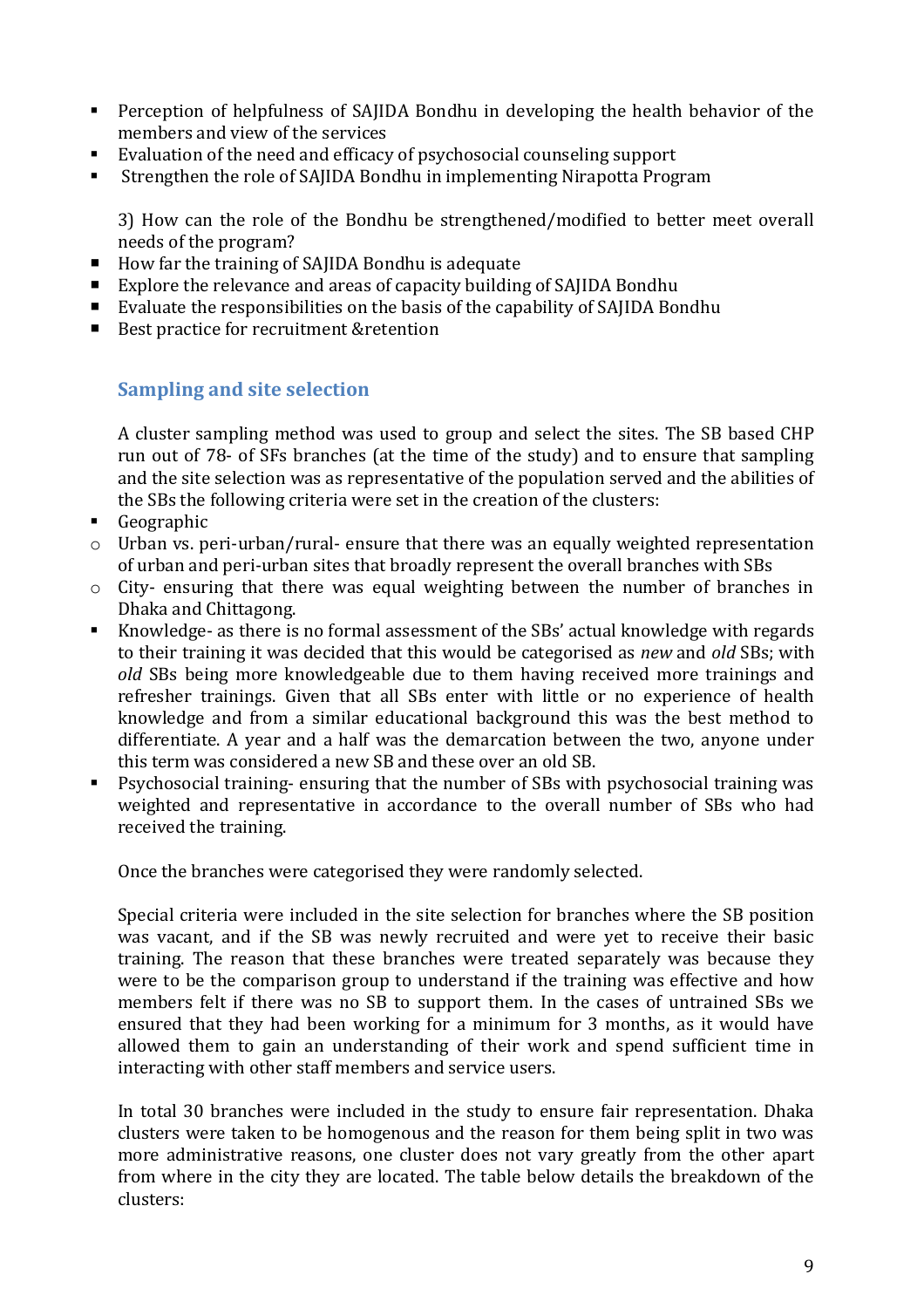| Cluster       | <b>Dhaka</b> | Dhaka                           | Chittagong        | Rural Dhaka                 | No        | Untrained |
|---------------|--------------|---------------------------------|-------------------|-----------------------------|-----------|-----------|
| name          |              | Cluster 1   Cluster 2   Cluster |                   |                             | <b>SB</b> | <b>SB</b> |
| <b>Number</b> | (4)<br>8     | (4)<br>-8                       | with $ 4$<br>4(0) | with $ 3$<br>(2)            |           |           |
| of            | with         | with                            |                   | psychosocial   psychosocial |           |           |
| branches      | psycho-      | psycho-                         | training)         | training)                   |           |           |
|               | social       | social                          |                   |                             |           |           |
|               | training)    | training)                       |                   |                             |           |           |

Table 1: Cluster breakdown

Due to the political situation we were unable to conduct fieldwork at rural sites in Chittagong district.

## **Sample selection**

From these sample sites we used a mixture of purposive and randomised sampling to engage with the target population.

As the SBs have to keep a written record of the members who have taken their service and the nature of the service provided, we requested records of those who had taken services in the last three months to be categorised into six different service headers, with one for those who had not taken any services. The services were: ANC/PNC support; hospital referral; child immunisation; other services (includes blood pressure, blood glucose measurements, being present at centre meetings whilst health information was disseminated, etc); and psychosocial workshops. The reason for the purposive sampling was so that we had feedback from a cross section of service users to get an accurate reflection of the SBs' work and their perceived help/usefulness in different situations.

These records were sent to the research team using only their membership and centre numbers. They were then randomly selected ensuring three people from each category was picked, with the list then sent to the branch for verification- to make sure those picked were still living in the area and still service users and/or lived in the area.

It was through this method that the participants for the service users' FGDs and IDIs were selected. It was also planned that the respondents for the semi-structured surveys would be identified this was but this had to be modified after the pilot as it was not an effective method of data collection. As a result the respondents for the questionnaires were randomly selected from those who attended the micro-finance collection centre meetings on the morning of the data collection visit. To ensure representation data was collected from three different micro-finance collection centre meetings per branch.

The managers, cluster leaders and field officers selected for FGDs and IDIs were selected representationally from each of the branches. We conducted IDIs and FGDs with all the SBs in the selected branches.

#### **Sample size**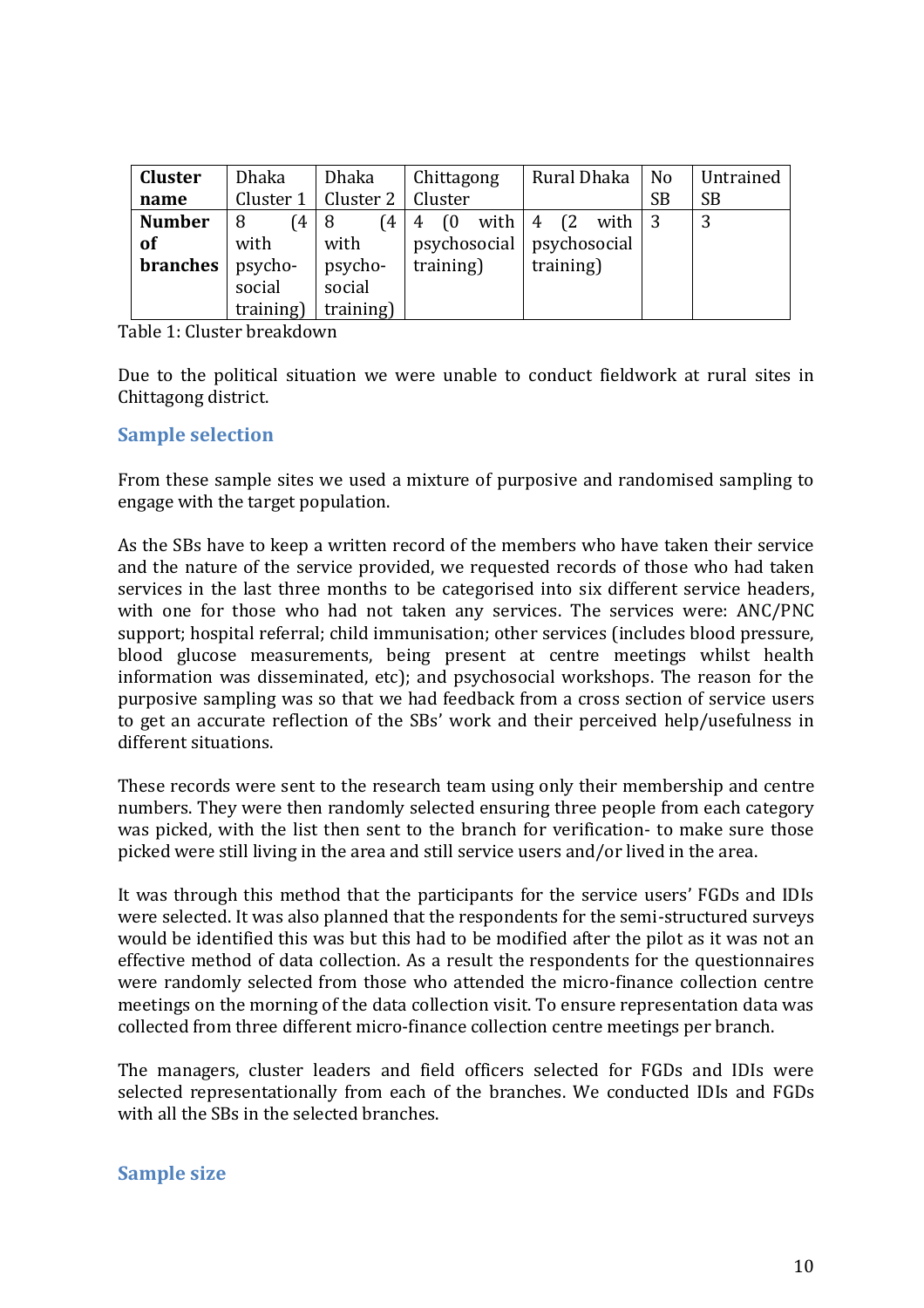To determine the sample size we used a standard calculation of a minimum of370 service users to give us a 95% confidence level and a 5% error margin as our population size was roughly 50,000 service users.

| <b>Members: 844</b> | <b>Staff: 124</b>                        | <b>Total: 968</b> |
|---------------------|------------------------------------------|-------------------|
| FGD: 304            | SAJIDA Bondhu: 31 (IDIs and FGDs)        |                   |
| Survey: 495         | Branch Managers FGD: 20                  |                   |
| IDI $s: 45$         | Branch Managers IDIs: 14                 |                   |
|                     | Field Officers FGD: 66                   |                   |
|                     | Cluster leader FGD: 5                    |                   |
|                     | Project Co-ordinator: 1                  |                   |
|                     | Psychosocial Counselling co-ordinator: 1 |                   |

The tables below detail the sample size and representation.

Table 2: Sample size

#### **Tools development**

All data collection tools were developed first in English and then translated into Bengali which were then field tested a number of times with different groups- those not a part of the study- and modified to ensure that the language use and flow was consistent. In total 8 were created.

1A Borrowers' (service users) Questionnaire 1A Borrowers' (Service users) FGD Guideline 1C Borrowers' (service users) IDI with psychosocial 1D Borrowers' (service users) IDI without psychosocial 2A SBs' Interview IDI 2B SBs' FGD Guideline 3A Branch Managers' IDI 3B Branch Managers' FGD ͶA Field Officers' FGD Guideline

For the project co-ordinator, the psychosocial unit co-ordinator and cluster leaders of semi-structured interviews were undertaken.

The tools can be found in their English form in the annex.

# **Pilot and data collection**

The research team comprised of 16 people, 4 core researchers and 12 external research assistants who were hired for the purposes of data collection,with three who analysed the data. The research assistants collected the data from the 1st-24th February. The training for the data collectors took place prior to and during the pilot. The data collectors were paired to ensure that all teams had a female interviewer. This was an important factor when composing the team as the service user FGDs and IDIs were with women who might not have felt as comfortable with male interviewers. This was confirmed during the pilot when the women would whisper particular health issues they have/have had in the presence of male facilitators.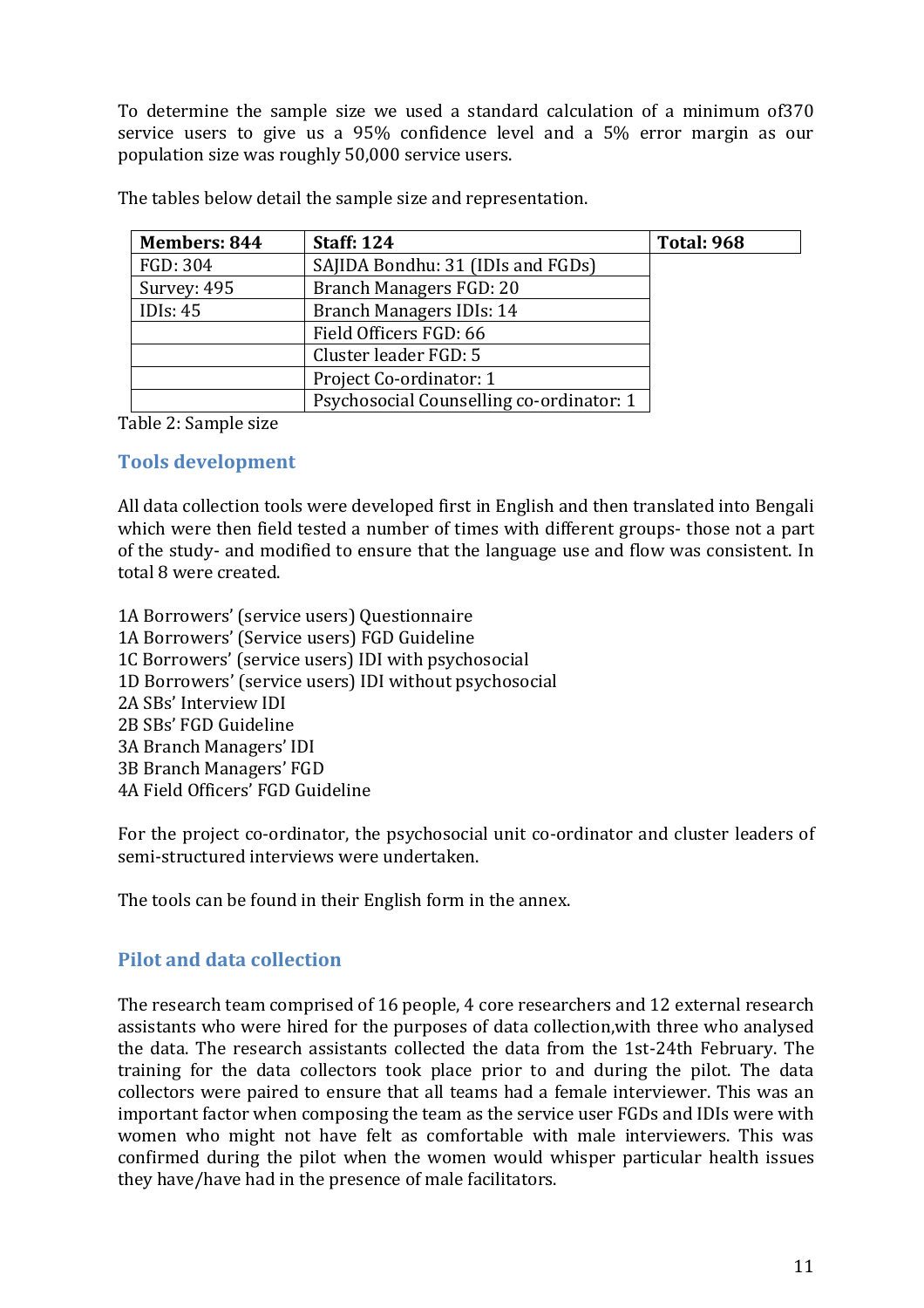A number of other findings from the pilot were that:

- It was learnt that targeted semi-structured questionnaires were not possible due to the distances between the member's houses (as they had been randomly selected by service taken) as was not possible to conduct the requisite number of questionnaires required in a day. This was due to the physical distances being too great to cover by foot and hiring transportation would have made it too costly. Also, when visiting a member's house some members were not present and waiting for them or going to the next house meant additional time was lost.
- A further problem was that as the member numbers had to be verified at the branches it was felt that the SBs visited some of the service users to coach them. To remove this bias during the data collection the member number were only revealed to the branch staff on the day of the visit so as to reduce this possibility.

All FGDs and IDIs were recorded<sup>2</sup> and the transcripts were written from the recordings. A sample of the transcripts was crossed checked with the recordings to verify them. Due to the anonymous nature of the questionnaires they could not be crosschecked but members of the core team were present at a number of data collection days. This was done for the dual purpose of quality checking FGD and IDI facilitation and making sure there was no data manipulation.

# **Data processing and analysis**

As all data was collected in Bengali half of the recordings were transcribed verbatim first into Bengali and then translated into English, of the remaining half a roughly half were translated directly into English keeping as close to the original as possible and the remaining were loosely translated into English. To ensure that the transcriptions were as authentic to the original as possible all the direct translation from Bengali-English were done by the research assistants who had conducted the interviews or FGDs themselves. The table below outlines how the data was transcribed:

|                    | Number of transcriptions |
|--------------------|--------------------------|
| <b>Bengali</b>     | 40                       |
| transcription-     |                          |
| <b>English</b>     |                          |
| <b>Audio</b>       | 25                       |
| Bengali-           |                          |
| <b>English</b>     |                          |
| Loose              | 16                       |
| <b>Translation</b> |                          |

Table 3: Translation breakdown

 $\overline{a}$ 2 All but two which due to recorder malfunction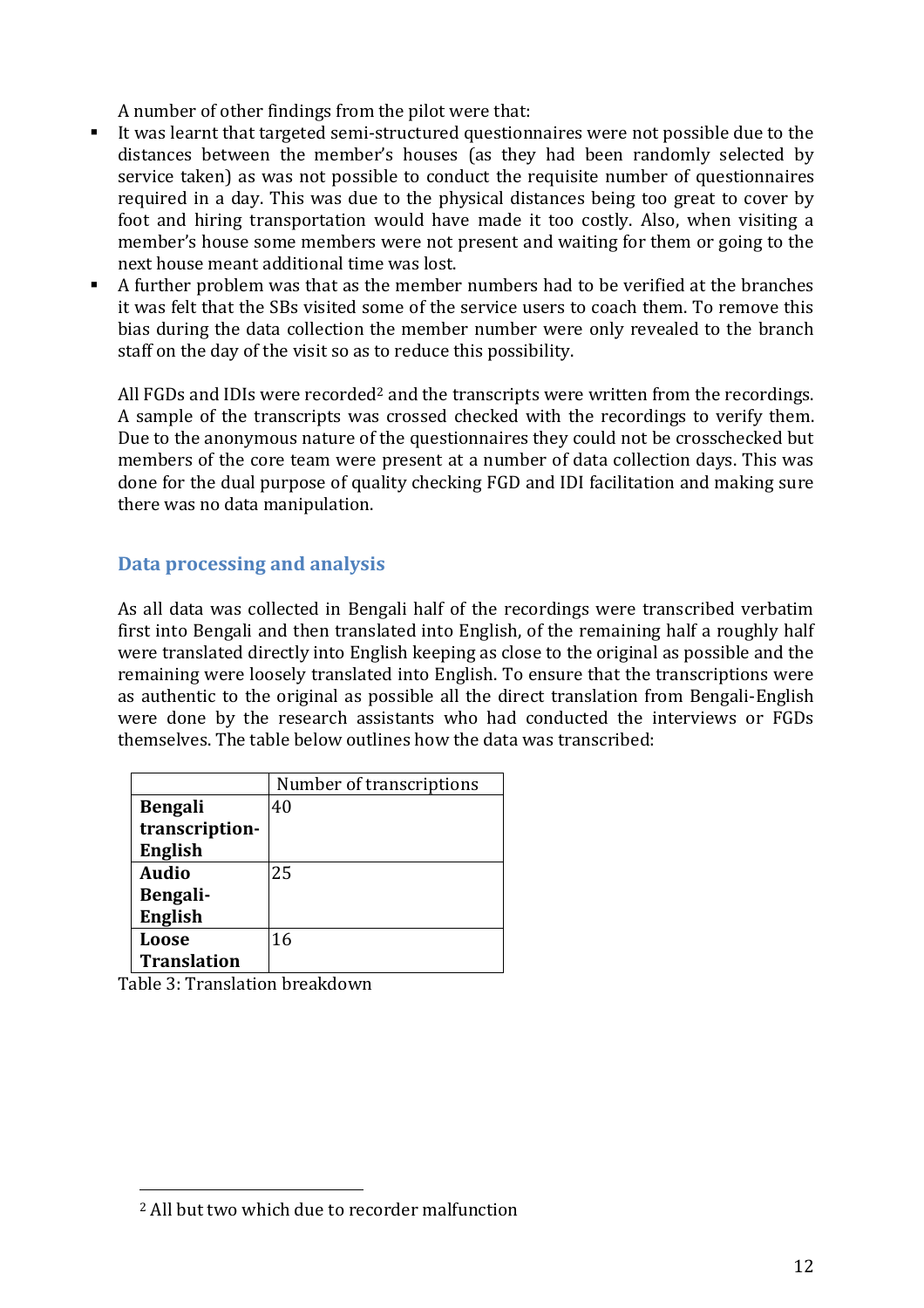|                   | <b>Service</b><br>user FGD | <b>Service</b><br>user IDI | <b>Staff IDI</b> | <b>Staff FGD</b> | <b>Total</b> |
|-------------------|----------------------------|----------------------------|------------------|------------------|--------------|
| <b>Dhaka</b>      | 11                         | 15                         | 10               | 6                | 42           |
| clusters          |                            |                            |                  |                  |              |
| (both)            |                            |                            |                  |                  |              |
| <b>Chittagong</b> | 3                          | 4                          |                  |                  | 14           |
| cluster           |                            |                            |                  |                  |              |
| Dhaka rural       | 3                          | $\overline{0}$             |                  |                  |              |
| No SB             | 2                          | 2                          |                  |                  |              |
| <b>Untrained</b>  | $\overline{2}$             | $\overline{2}$             |                  |                  |              |
| <b>SB</b>         |                            |                            |                  |                  |              |
| Psychosocial      | 2                          |                            |                  |                  |              |
| workshop          |                            |                            |                  |                  |              |
| attendees         |                            |                            |                  |                  |              |

The table below illustrates how the transcribed data correlates with each cluster.

Table 4: Transcription breakdown

Once the documents were all translated into English they were all manually coded and grouped. As the different clusters represented different standards those from comparable clusters were first cross analysed and then they were then cross analysed with those from the different standards. This meant that as the two Dhaka clusters and Chittagong cluster served service users who were comparable, worked under similar urban/peri-urban conditions they could be analysed as a block together. This information was then analysed with the three other clusters to look for similarities and differences. The information from the psychosocial workshop attendees was analysed separately as it dealt very much with a single issue.

To analyse the data the codes were arranged thematically to create a network under each question using the thematic network analysis method. This method allows for vast quantities of qualitative data to be organised around a central theme by filtering them through different stages, allowing for the exploration and understanding of significant ideas rather than seeking to simply reconcile conflicting ones<sup>3</sup>. This is done by organising the ideas at three levels: the *Global Theme; Organizing Theme; and BasicTheme.* 

The *basic themes* are statements derived from the codes that were organised around the sub-questions, serving as our *organizing theme*. The relationships between the *organizing themes* were then explored and summarised around the three main questions, *global themes*.

The quantitative data collected was used primarily to create a profile of the microfinance members and to compare with the quantitative data to verify if the information is representative for the bigger group.

 $\overline{a}$ 

<sup>3</sup>Attridge-Stirling, J. 2001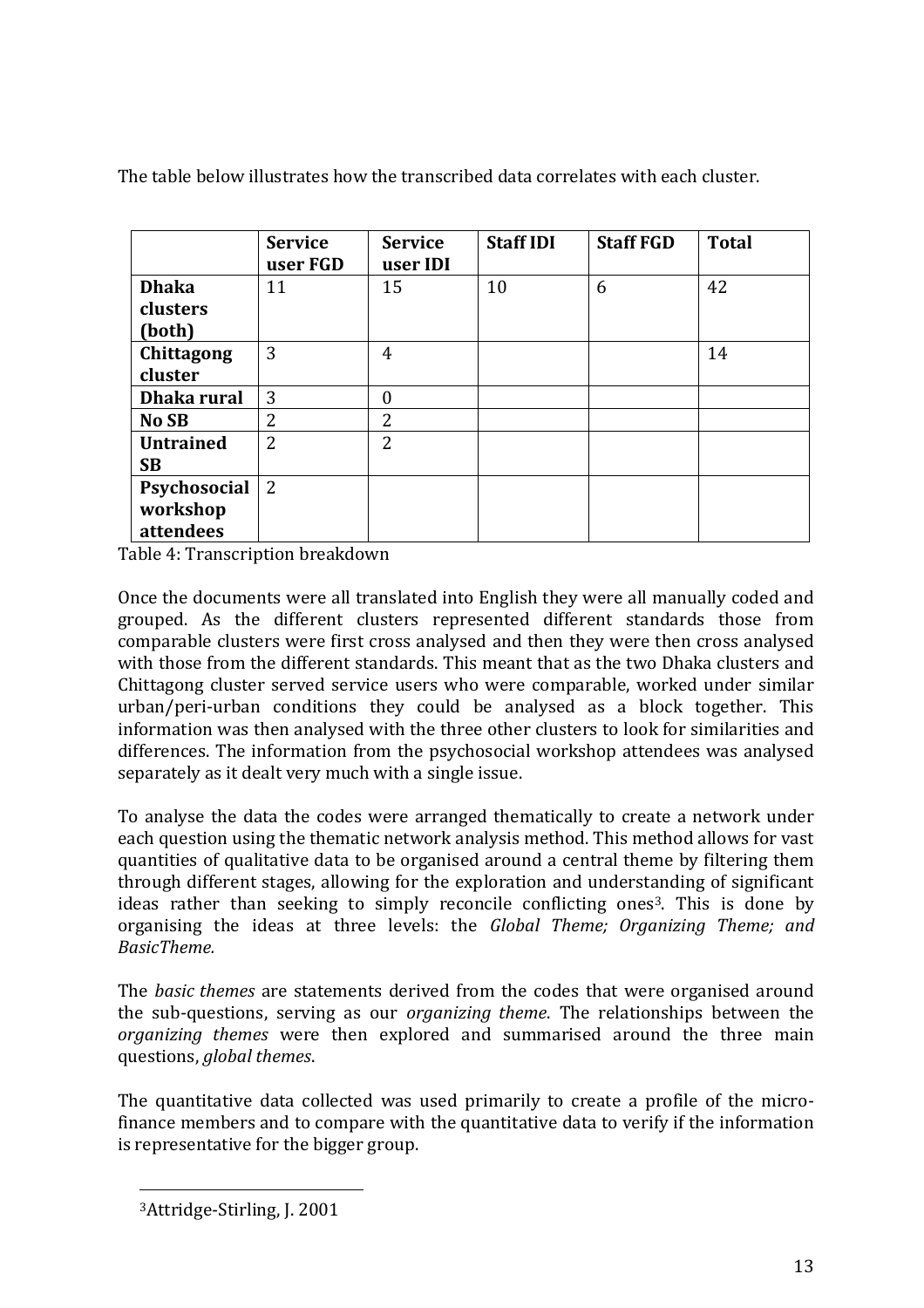# **Study limitations**

There are a number of limitations to the study that pertain to its scope. Due to time limitations it was not possible to directly observe the SBs delivering their duties. This meant that it was not possible to assess the depth of each SB's knowledge on the issues they spoke and gave information. Given the limited time we tried to gauge the depth of the SBs' knowledge on a number of issues through the skills assessment. To further highlight any gaps and weaknesses that SBs had in discharging their responsibilities there were knowledge probing questions in the IDIs and the sample medical and clinical testing.

Another major limitation of the study is that it only engaged the policyholders and not their family members who too access the services of the SB. Due to time limitations it was not possible to target other members of the family as it would have required repeated house visits. From the perspective of the study we feel we tried to mitigate this issue by designing questions that sought the responder to take into account the entire household. Also, it is worth baring in mind that the policyholders are the first point of contact between the household and the SB, as such they would have knowledge of most of the health information within the household, as well as perceptions of the SB.

The method in which the questionnaires were conducted was less than ideal. As mentioned earlier, the original method was to conduct them at the service user's residence but the pilot highlighted that it was not possible to do so within our timeframe. Conducting the questionnaires at the micro-finance collection centres gave use access to women who from the data we learnt regularly attend the meetings missing those who do not regularly attend. The problems with this being that those who regularly attend have regular exposure to the SB and her work and as therefore more likely to have a positive outlook on her work. Engaging those who do not attend the meetings and are less exposed to the SBs work would have been more representative of the population she serves, especially as anecdotally 50% of services do not regularly attend the meetings. This means that the survey data may not be representative of all service users but of those who regularly attend the meetings.

A final point on the questionnaire data collection is that even though they were done as far away from the SB and field officer as possible, due to the restriction of space at the meetings – a large number of surveys were conducted outside the meeting rooms- and time – the majority of service users usually simply pay their dues and leave and as they were unaware that the data collectors would be coming they had left children unattended and/or cooking on the stove. This means that some of the answers may have been rushed and not as well thought out as possible. This issue was factored in during the creation of the tools and as a result it was deliberately made as short as possible as many closed and non-repetitive questions as possible.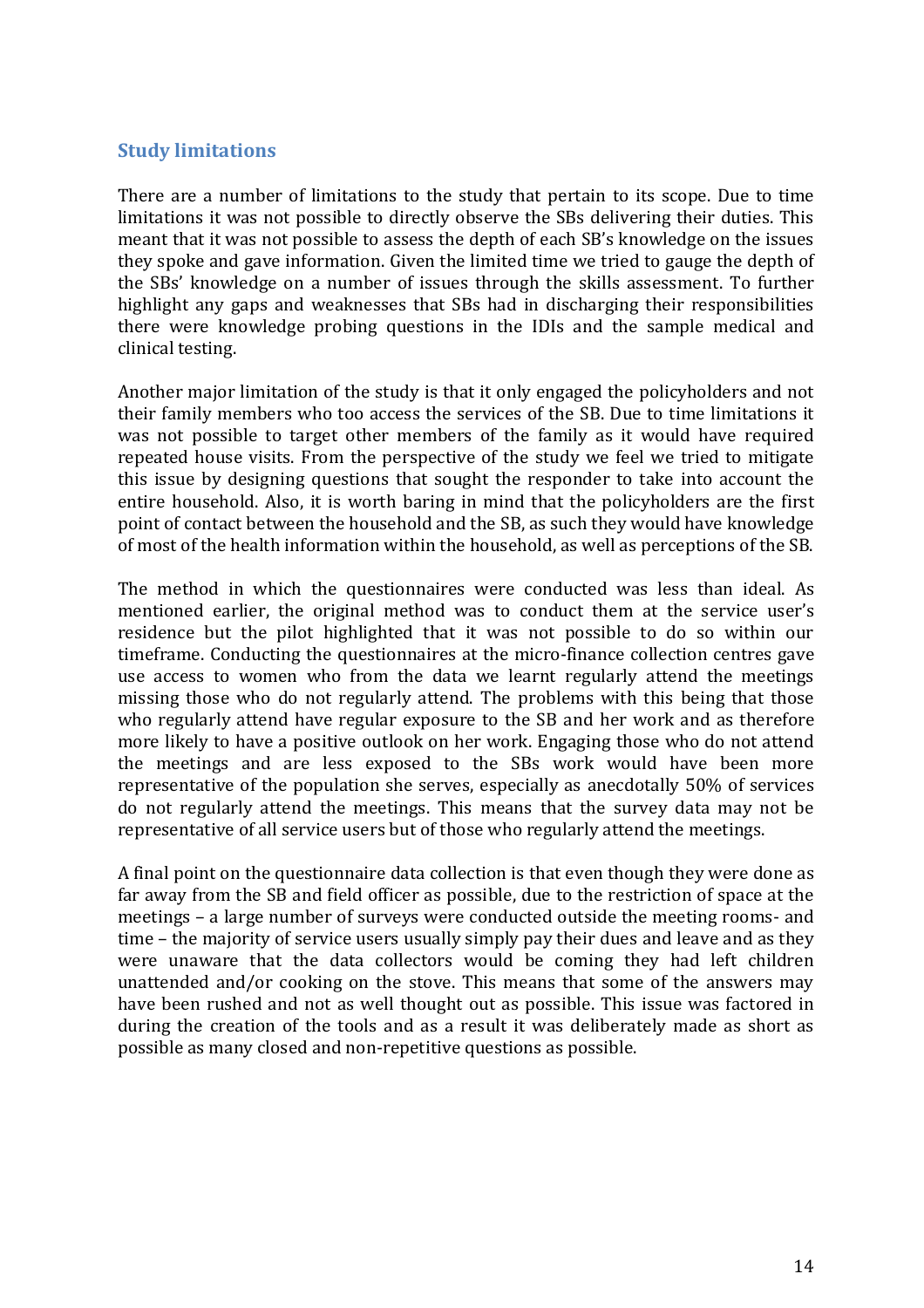# **Findings and discussion**

In this section we will present our findings along with our discussion and analysis. Each of the following sections will be divided into a number of sub-sections, challenges- if any were identified- and a series of recommendations.

There are five sections in this chapter with the first three representing different perspectives – SAJIDABondhus, management, and the service users- followed by two thematic sections at the end that take in to account issues that are cross-cutting – rural service provision and the value added by the SBs.

# **4.1 SAJIDA Bondhu**

To understand the program it is important to understand the SBs themselves as without them it would not function and would cease to exist in its current form. In this section we will explore how their work, their recruitment, what they perceive to the benefits and challenges of being an SB and conclude with our recommendations.

## **Background**

The program was set up taking into account the national context of high maternal and neo-natal mortalities, something that is reflected in SF's working areas. To combat this the primary role of the SB is to provide at least three antenatal checkups per pregnant service user and one post-natal checkup within seven days of birth. As a part of this work the SBs also try to promote facility births and if that is not possible then for a trained birth assistant to be present at the birth; to traditional home births overseen by traditional birth attendants is a leading problem in the high mortality rates. The SBs are also to follow-up with mothers to remind and record the immunization of their children, they do not provide the immunization themselves as the government runs a free, comprehensive immunization program.

As these two are the highest priority work for the SBs, they are also tasked with taking the patients and their families to the facilities if required- during pregnancy, at the time of birth and after the birth if needed. This is an important aspect of their work due to barriers of access and travel faced by women in some areas of Bangladesh.

Along with these the other priority for SBs is to respond to emergencies that members or their family members may have, this may be by making a home visit, taking them to a health care facility or meeting them at the health care facility. To prepare members for any everyday accidents they gave information on what to do and where to go- such as dog or snake bites, fire burns, cuts, etc.

A large part of the SBs' work relies on them being able to cultivate and build relationships with other service providers, as referring patients to the right places is as important as making sure the patient is attended to. To aid in this the SBs visit a list of the closest free government, NGO and inexpensive health service providers in their area. A particular problem for the service users is that they are not always familiar with the all the service providers in their proximity; as a result they choose to go to the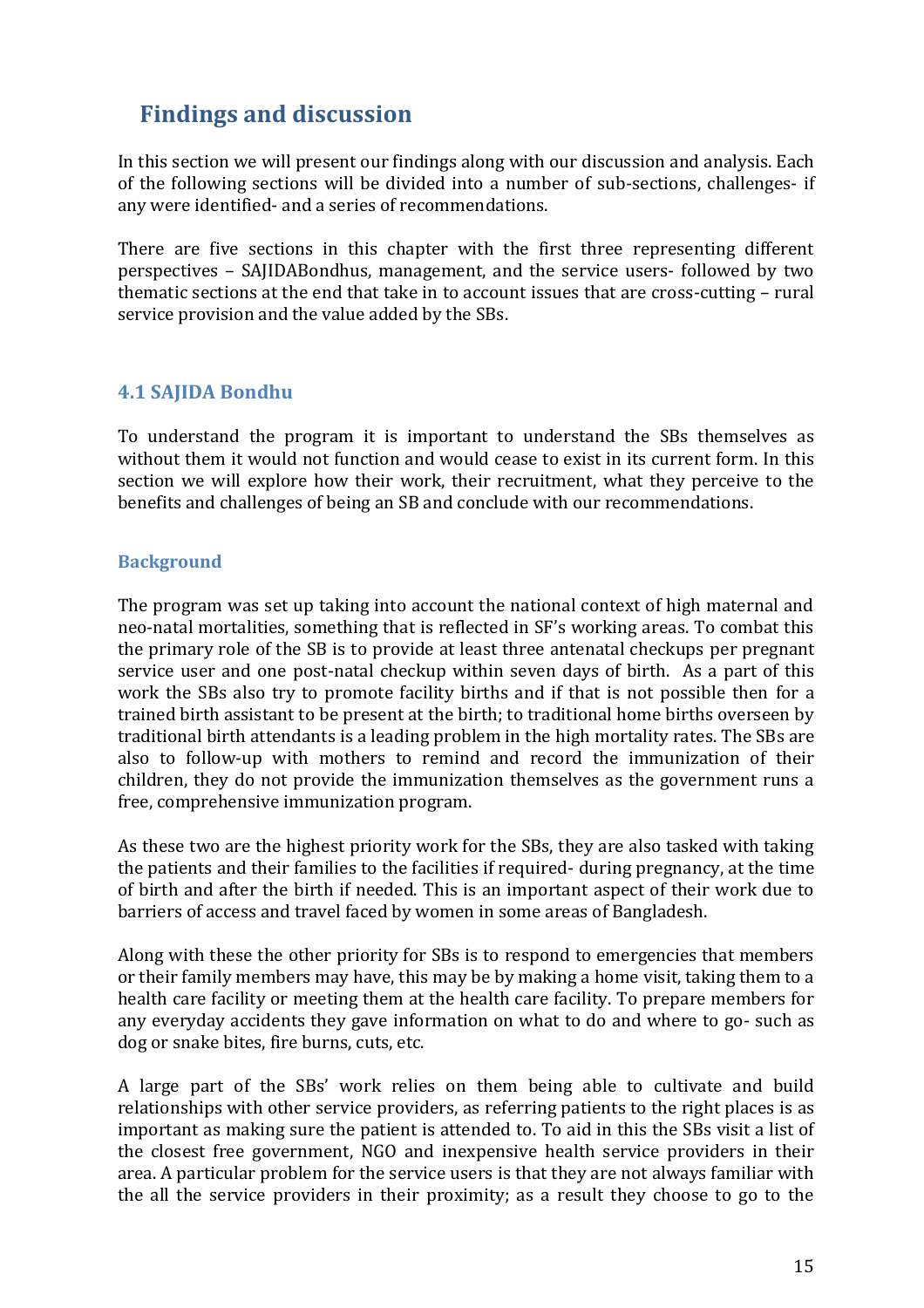closest health care provider,one that may be expensive. To help reduce this practice the SBs local knowledge and relationships are very useful.

Along with these health issues the SBs are also given training on how to deliver information on hygiene and sanitation issues, how to overcome common illnesses and diseases, taught how to measure weight, temperature, blood pressure and blood sugar and identify serious issues that need, referral amongst other things.

As generalists the SBs work is to give primary support and care as much as possible and to refer for more complex issues.

#### **Workday**

SBs have a set routine that they follow each day- except for when they have office days and trainings. They leave the office with the morning with the micro-finance field officers and visit three micro-finance collection centres, they can be one after the other in different locations or two or three of the centres take place at the same time, at the same place. The aim is to cover all micro-finance centres in a month – on average each branch has 60 centres.

At the centres the SB's main tasks are to give health and wellbeing information on a number of topics – importance of immunization, importance of hygiene, what to do in cases of diarrhea, healthy eating, and what to do in cases on emergencies, amongst other things-; how to make claims on the micro-insurance; conduct weight, blood pressure & blood sugar tests for those who wa it and give advice on follow-up action; and review the general health of the members and their families, including making appointments to make house visits if required.

This usually lasts until midday at which time the SB returns to the office. Before returning to the office the SB may make a few house visits in the area to check on pregnant patients, those with young babies and/or others who require follow-up attention.

After lunch is when the micro-finance program disburses loans and all members must go to their local office to receive the loan. After they have received their loan each member and their accompanying guarantor must meet with the SB to register their information. During this meeting the SB notes the basic information – name, age, gender, health status- of all family members covered by the micro-insurance. After this is completed the SB makes home visit where she verifies the details given during the registration, follows up with whose who had requested home visits from the morning, visits other patients who are on her follow-up list.

The SBs preplan which members they will visit each day to maximize their efficiency as some SBs geographical coverage areas are spread widely and modify them regularly as required. They share their work plan with the branch manager to keep them aware of their movements. In cases of emergencies SBs are expected to forego their work plan and tend to the emergency, be it visiting someone's house, taking them to the hospital, or whatever it may be. In these situations they inform the branch manager of their movements and request any additional help from them if required.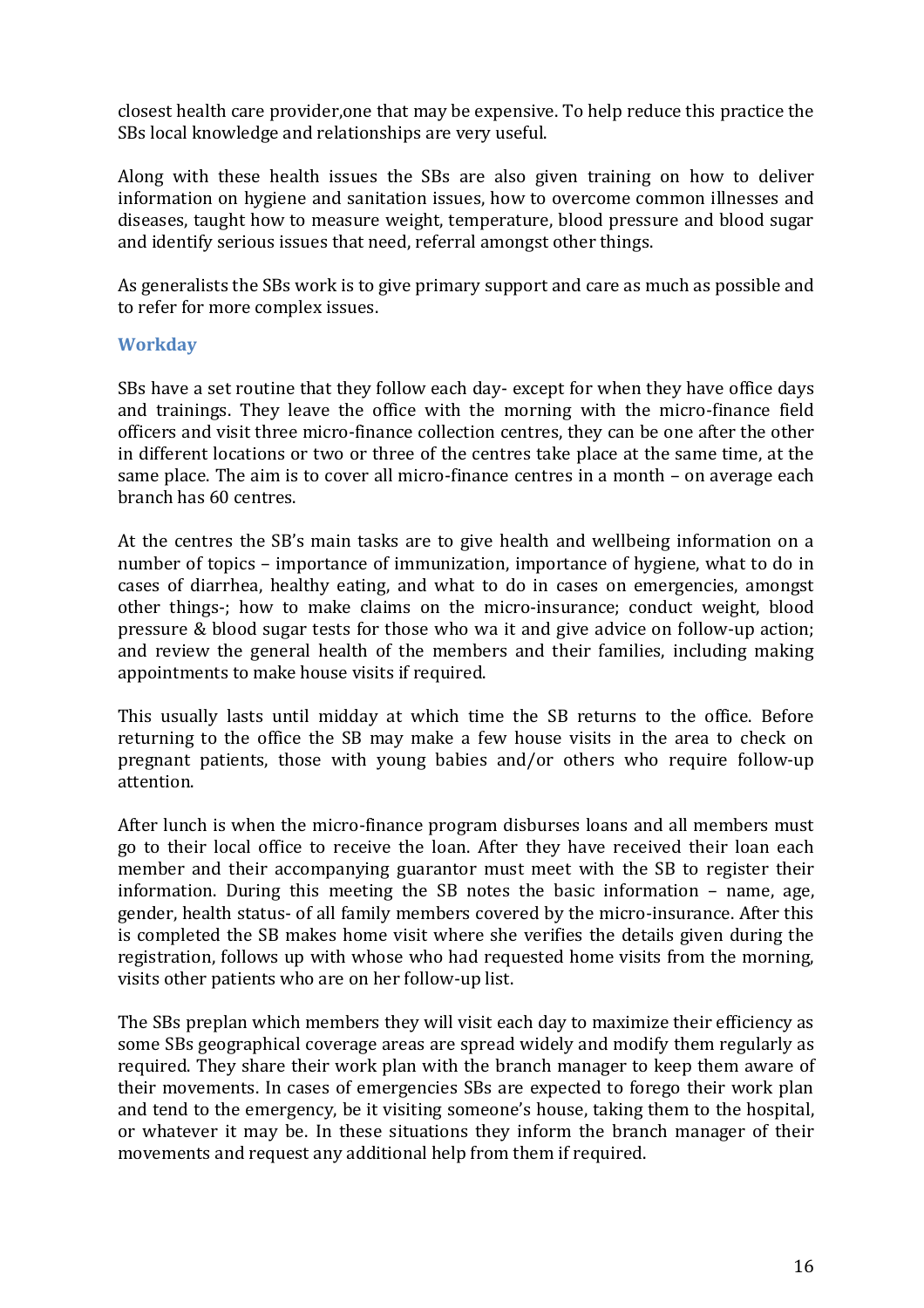In addition to the health work the SBs are responsible for visiting and verifying the micro-insurance claims made by the policyholders. This is a task that they sometimes share with field officers.

#### **Recruitment and retention**

SAJIDABondhus are an all female community health workers recruited from the communities they serve, with the average SB is in her early 30s, having worked in the program for one and a half years, and an SSC graduate. Some SBs come with a science background but the majority does not have much knowledge of health issues prior to joining.

From the profile of the SBs two issues were raised by those who work with them and oversee their workwould it be beneficial to the programis all SBs were HSC graduates, and whether SBs would be better able to meet the needs of the service users and gain better acceptance if they were mothers. The first question was raised primarily due to the belief that an SB with higher education would be more competent, and the second due to socio-cultural norms where mothers have a higher status to none mothers. This was thought to be an issue with elder service users who can be more conservative and may not value the advice on pregnancy and neonatal health issues from someone who has not gone through the experience.

The strongest proponent of the higher educational qualification came from the trainers as they had a distinct impression that those with a higher educational background made better students. This was due to them being able to engage with the material better and grasp the concepts. There were further recommendations from the trainers that if possible the SBs should come from a science background as it would be easier for them to understand the material, though this was not something that they deemed to be obligatory.

The SBs themselves were of mixed opinion regarding a science background, as they did not feel that they did not have any problems with the training or the material due to their non-science background but did agree that it may have helped some of them:

*SB: We did not ask any question. Whatever is taught, we tried to understand that. If we had prior knowledge, we could have understood easily or, learnt more. [Three SBs agreed]*

#### **– UD 1.1 SB FGD**

Some did however note that those who had prior knowledge did not engage with the training as best they could have:

*SB 1: If some one has prior knowledge, it causes lack of attention and concentration during the training session. We knew nothing that is why we were interested and attentive to the class.* 

*SB 2: At that time during training I did not give attention, because I already know about it. Another woman disturbed me in the class; she worked as a health worker before. .* 

**– UD 1.1 SB FGD**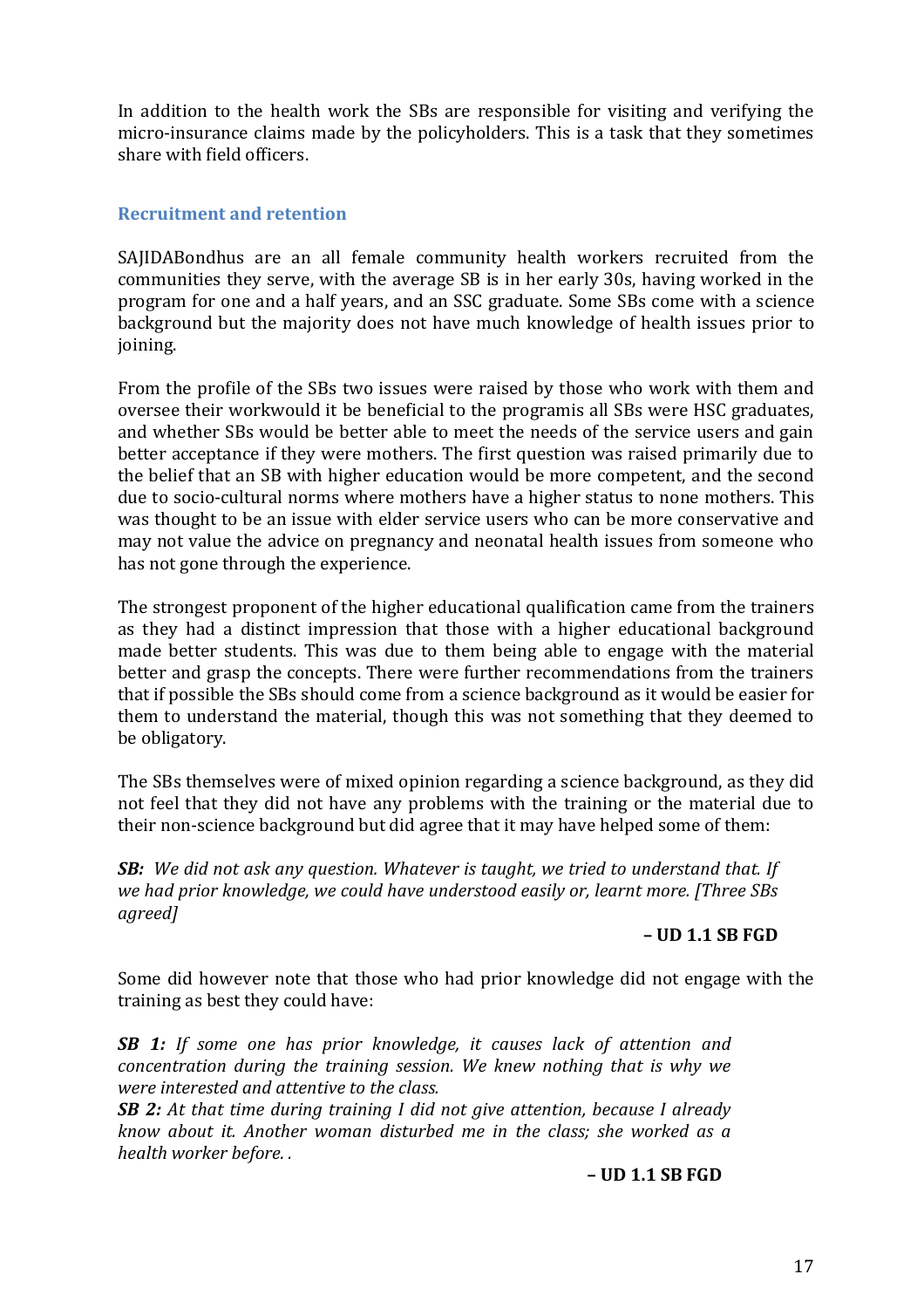The project co-ordinator's opinion regarding these recruitment issues were more that ideally all SBs would have an HSC certificate but this was not realistic as the salary was low and the work hard, meaning that not very many women wanted to do it. As a result the recruitment criteria on qualification has had to be flexible, and in her opinion it would not be possible to stick to such a standard. From her experience she stated that although there were other important criteria in the recruitment of SBs that were just as important, if not more: if the person was a good communicators as a large portion of their work is speaking in groups, their interpersonal skills as it is important to build a rapport with the service users as well as their family, if they were empathetic, and if they had any young children at home to look after, as this may result in their inability to stay overnight for residential trainings.

All of these criteria are logical in selecting a community health worker and the issue of the SBs being a mother is not part of the current requirements. Some CHPs mandate that the worker must be married to gain acceptance with the target population, but this is not the case with SF's program. There are many single SBs and only recently the minimum age of the SB was raised to 25 due to feedback that younger SBs were not taken seriously due to their age.

The debate as to whether an SB should be married and/or be a mother was not felt to be decisive as the service-users were all familiar with the organisation and from the years of services they have received there was an acceptance of the SBs. When there are issues of credibility for the SB they are usually due to other dynamics that her marital and fertility status would not be able to overcome. These are most commonly due to: a traditional mother-in-law who is skeptical of medical facilities and husbands who are adamant that their opinion is right and there is no need to listen to the SBs' advice, unless the advice came from someone with a higher qualification, such as a doctor, they are unlikely to budge.

In matters that the SB feels a certain course of action must be taken they request the intervention of their branch managers and if that is not effective then the area coordinator and the cluster leader intervene, if needed. With this support the project coordinator feels that when such issues arise they can be overcome, and if someone does not want to take the recommended course of action there is nothing more the program can do.

Similar life-experiences and life-histories are an important factor in  $CHPs<sup>4</sup>$  not being a mother or married can be seen to be barrier but due to their work experience, ability to cite successful interventions they have made, these interventions becoming common knowledge and attributed to the SB it is possible for them to work and gain the respect of their peers- those they serve. This is reflected when the SBs speak as to why they are in this profession; they see themselves and feel that they are respected members of their community, they are sought afterto give advice- including matters outside healthand treated well by service users. The fact that service users themselves highlightedthe SBs provided them with as an important service reflected this point of view.

Retention of SBs, particularly skilled SBs was a matter of importance for both the project co-ordinator and the trainers as recruitment and training are both a financial

 $\overline{a}$ 

<sup>4</sup>Crigler, L, et al. 2013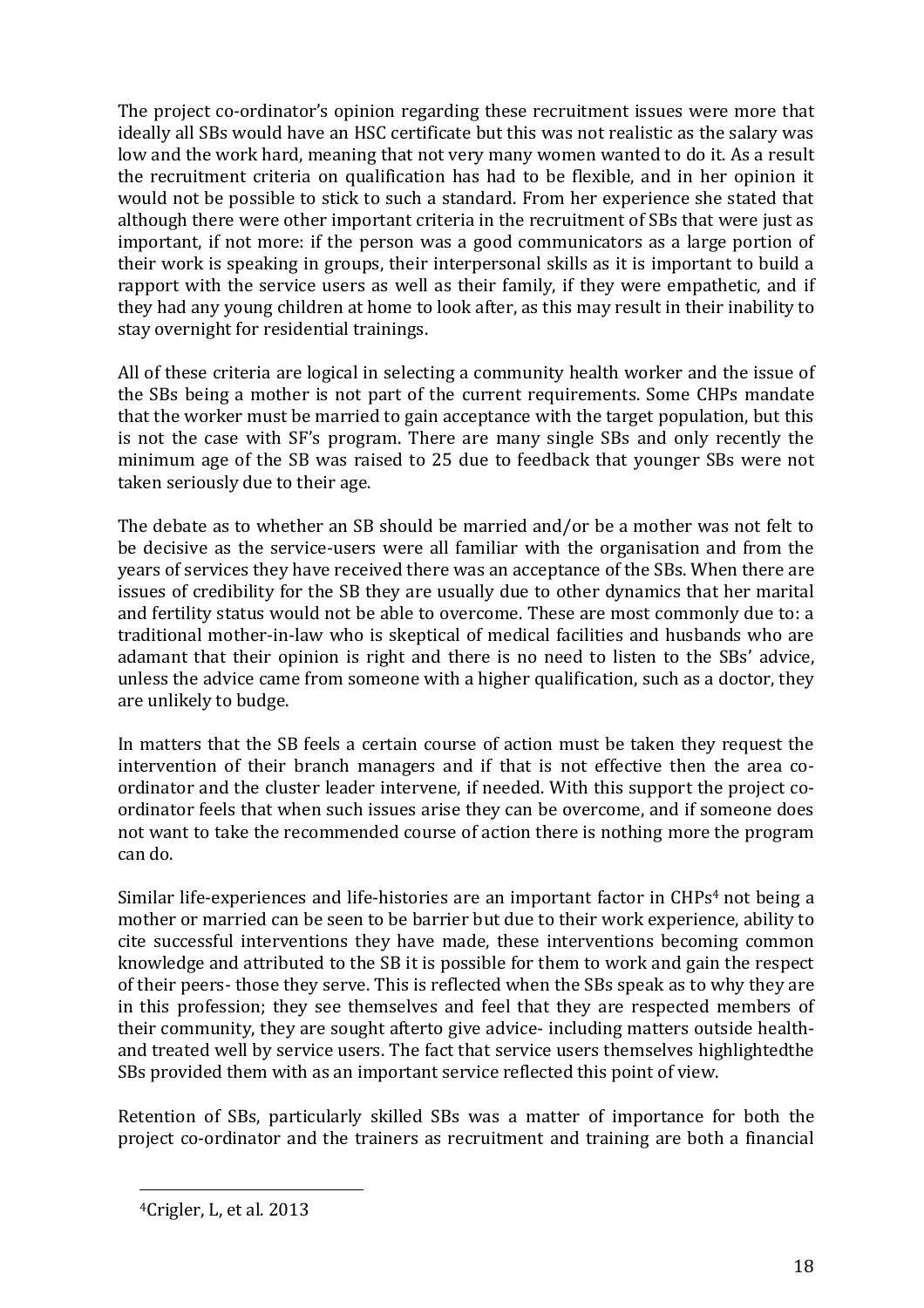burden as well a programmatic problem; especially as it took a few months between an SB leaving her post and the following SB being trained to provide all services.

The turnover rate of SBs is around 30% a year, a figure that is roughly appropriate given the working area of the program and the model. Other similar global or local programs have a similar or slightly higher turnover rate5. When investigating the factors for the SBs left the project we were unable to meet with any previous SBs but from the information collected from current SBs as to why they are dissatisfied a number of issues arose. These were later echoed by the project co-ordinator.

## **Benefits of being a SAJIDA Bondhu**

There were four major benefits of being an SB according to SBs, the most obvious being that as they were paid (even if they weren't satisfied with their pay) the additional income to the household was very valuable. The quote underneath highlights the positive impact being employed as an SB:

"A girl who is SAJIDA Bondhu can get financial support along with respect. In before she may not be familiar by other people or neglected by family member or husband but after being SAJIDA Bondhu, she gets respect, she walks with field officer, she gets greeting first than that officer. Moreover we can learn a lot of thing that is important for our real life. We can make aware our family members, relatives. Before getting training we did not know this kind of information. But now we learned many things. This is very much important in our real life".

#### **-UC1.3\_SB\_IDI\_p2**

Apart from income the main benefit of working as an SB is respect. This is something that every SB mentioned and explored in detail: the respect that they received from their families; from their community; and from the service users; and their families. This is a very positive sign that they are accepted by the service users as it is mainly through their interaction with and the respect flowing form that relationship that it permeates to the wider community. The literature on community health workers also highlights how respect and status elevation was an important factor in CHPs retaining the workers, especially if the worker is unpaid or inadequately paid<sup>6</sup>.

The respect that the SBs receives from the service users manifests itself in a number of different ways: the relationship between the SB and the service users takes on a more intimate nature where the service user seeks the SB's advice on issues other than health, invites the SB to social gatherings and publically shows respect by calling the SB *apa* (sister) even if they are older than them. These various shows of affection andrespect have a high impact on the SBs' own self worth and esteem.It enables them to access a higher status amongst their peers that may otherwise not have been open to them. This coupled with the higher status within the household due to their ability to support their families and independence are the most important factors in retaining SBs.

<sup>5</sup> ibid

 $\overline{a}$ 

<sup>6</sup> ibid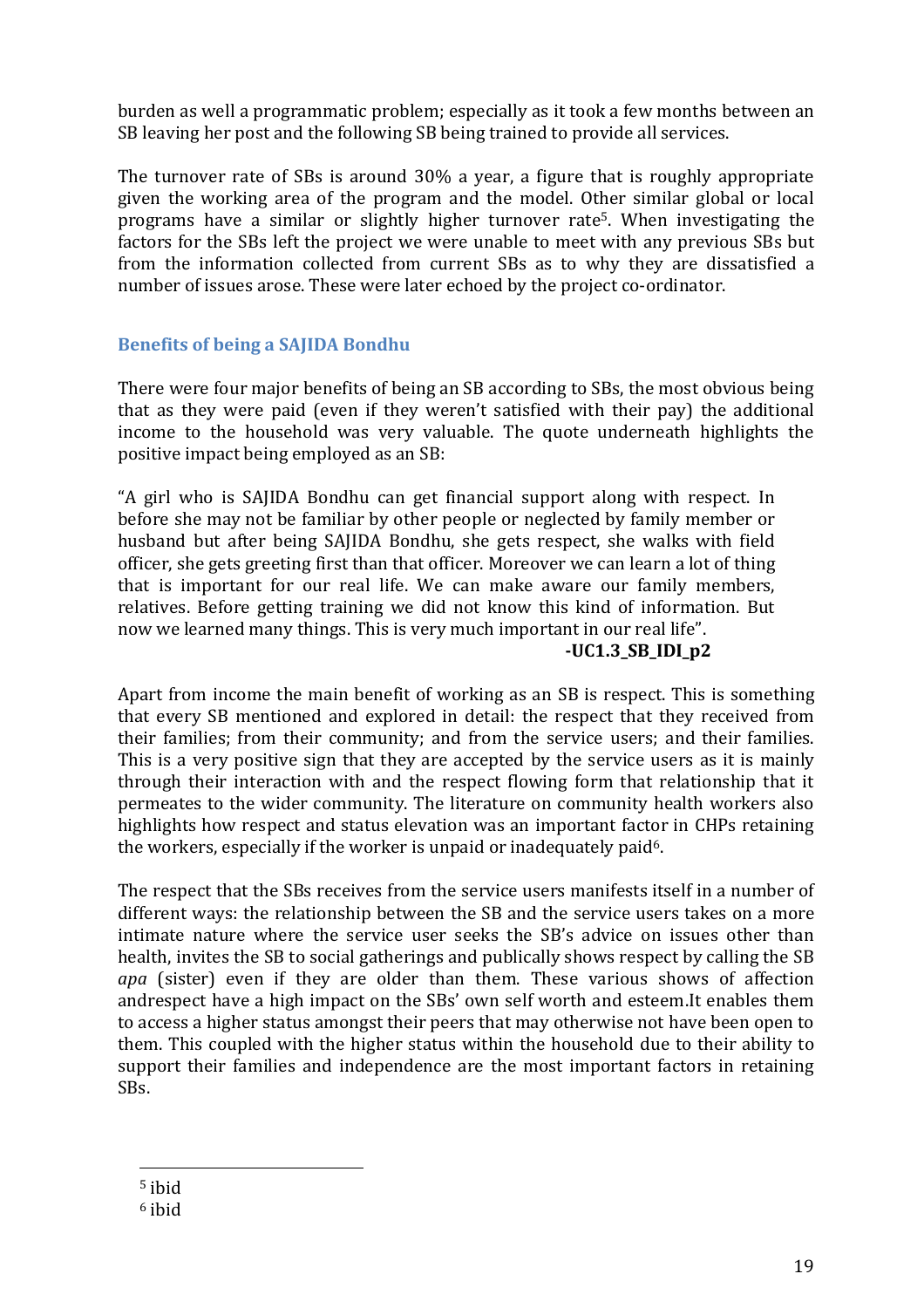A final benefit to the SBs and their families is that through the trainings they increase their health knowledge and directly apply it to their own lives and the lives of their family. This is something all SBs highlighted, how they were better able to take care of themselves

#### **Challenges**

Pay was one of the biggest issues as the SBs did not feel that they were adequately remunerated for the work they did, especially as it is at times physically taxing and the hours long. This was compounded by the fact that they knew they were the lowest paid staff member in their office; the office cook's salary is higher than theirs and is particularly offensive to them. The quotes below illustrate why they felt their salary was inadequate and sheds light on their frustrations.

"Our salary is very poor. We have to do work in field and office in whole day. Here we *need to spend more than half of salary for transportation and food cost. Sometime I need to pay for transport when I take emergency patient in hospital. If I stay with them, sometime I had to take food from restaurant".* 

#### *- UC1.3 SB IDI*

*"SB's Conveyance should be increased. FO gets 1500 taka as conveyance but SB does not get as like as this. Every FO collects money from three centers. SB visits the three centers. But their conveyance is not same. Thatǯs why, SB reluctant to her job. Their salary is not good. Her salary should be minimum 8000 taka. Sometimes SB has to carry patient hospital. She needs to visit household. Thatǯs why her transport cost should be increased*<sup>*"*</sup>.

#### **-UC1.1 BM FGD**

"Sometimes SAJIDA Bondhu has to give transport cost during taking patient to hospital. In *this case conveyance should be increased. Then they will be inspired for work".* **-UD1 FO FGD** 

The issue of low pay is something that was echoed by the SBs' colleagues, the field officers, branch managers and the project co-ordinator all felt that their current salary was inadequate and one of the main reasons for SBs leaving their post. They all felt that given the SBs' workload they should bebettercompensated, especially as they incur a high level of out of pocket expense linked to transport.

Another challenge is the perceived lack of respect that some SBs receive from their colleagues, mainly field officers in fact a serious problem that has been known to the branch managers and the project co-ordinator for some time but they have not been able to help the SBs overcome it. The seriousness is not only in that it demoralizes the SBs but that it also has an adverse effect on the SBs ability to conduct their work; especially when the field officers make derogatory comments regarding the SBs abilities in front of the service users. We will explore this issue in greater depth in the following section.

Added to this problem of being disrespected the SBs also take offense to the fact that they are temporary staff and all others in the branch except the cook are permanent staff. This causes a problem for them not because they feel insecure but rather that the organisation does not value them as much as field officers and micro-finance staff.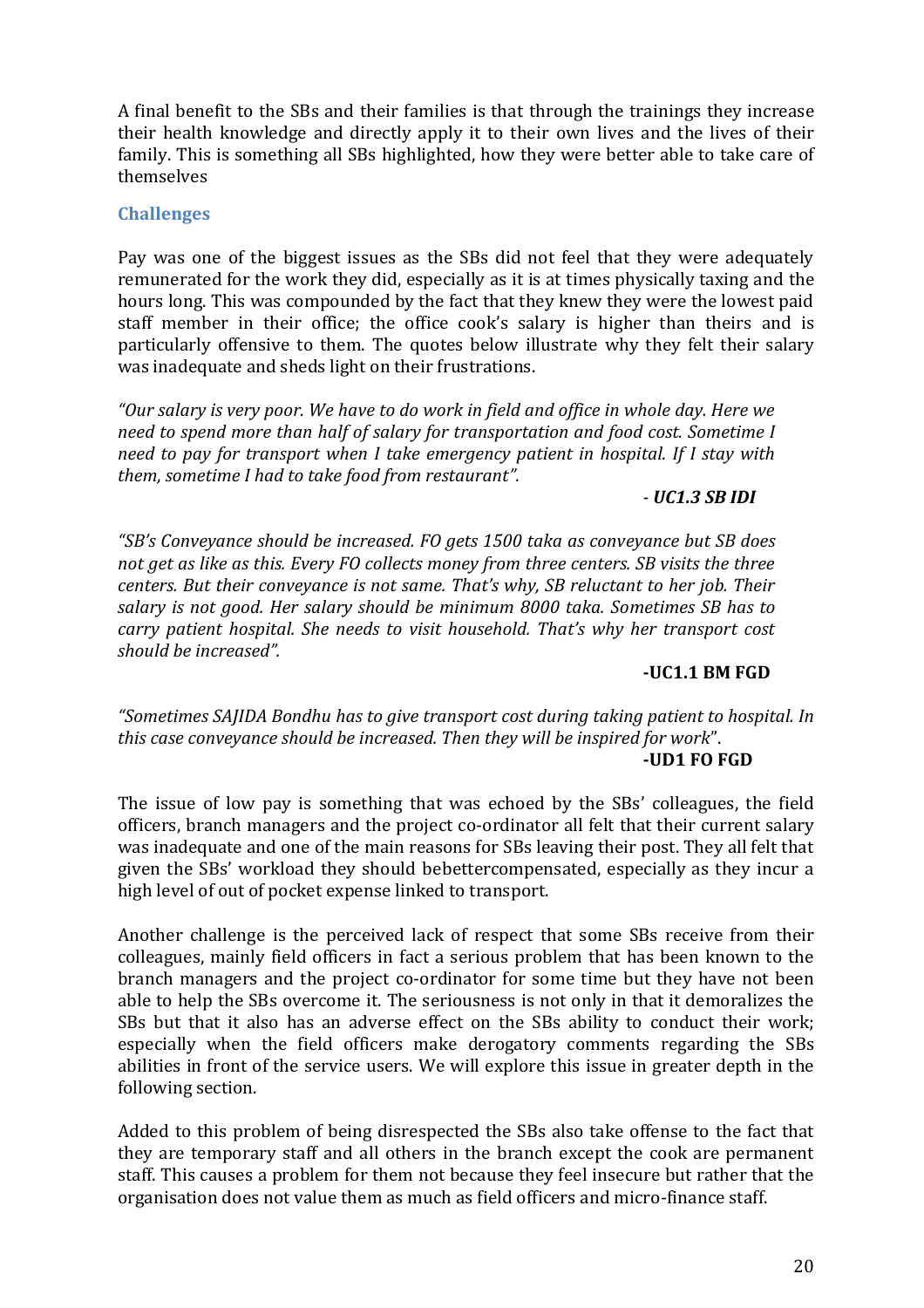**R 1:***If Khala (cook) does not cook, they will have to starve, they will have nothing to eat, this is why the value of Khala is very high (mocking tone)* 

*R2: Everyone in the field loves us.* 

*R3: Members say, "Apa, we have not met for a long time."* 

*R4: Members respects us, but in office, there is no one.* 

*R5: When we check blood pressure at centre, there are some people, who taunts,*  "Oh!!! You are measuring pressure; it is not such a big deal. If I train, a member can *also check it.*<sup>*n*</sup>

#### **– UD 1.1 SB FGD**

The weight of their equipment due to them having to carry thick, hardbound registers, their blood pressure and sugar level checking equipment and a heavy weighing machine causes physical problems for the SBs. It is with this full kit that the they must travel when visiting service users house-house, and even though they have been told that they do not have to always carry the weighing machine, the load is often too much as they complained of back and chest pains. The issue of the heavy load was also expressed by their other colleagues with the project co-ordinator indicating that a common practice being that the SBs would leave some of their registers at the office and make notes on paper that were then copied into the register.

A final grievance the SBs had was the lack of career progression and assessment as there is no scope for an SB to progress and reach a higher level, they are unfortunately stuck at the same level. To help overcome the stagnation that the SBs face the project co-ordinator had planned to create the post of a senior-SB whose role would be to support new and struggling SBs. The idea is something that was shared with the SBs and they are favour of such a move, as it would give them more opportunities. The other option that the SBs identified was to conduct assessments and reviews of the SBs and to pay them according to their ability. Currently all SBs are paid the same depending on the length of their employment.

Though the idea of a senior-SB is persuasive in overcoming the issue of progression, in reality it would only apply to a very small handful of SBs and would not allow for progression for more than 3-4 SBs at a time. From the standpoint of quality, whether this will overcome the problems faced by the program with regards to the service delivery is not very clear owing to the SBs' limited medical and clinical knowledge.

Even if it is not possible to promote SBs as seniors they should be regularly assessed and appraisals should be conducted around a set of core competencies. This will give the SBs a motivation to be identified as a *good* SB as status and recognition are very important to them. From a programmatic perspective it assist with training, service delivery and monitoring of the SBs, leading to the strengthening of the program. A method of doing this would be by benchmarking the competencies of the SBs to measure those who are not meeting the minimum standard and identifying the areas that need strengthening to give them further training. An outcome of this will be all SBs will be operating at a similar standard, ensuring quality service delivery for the service users.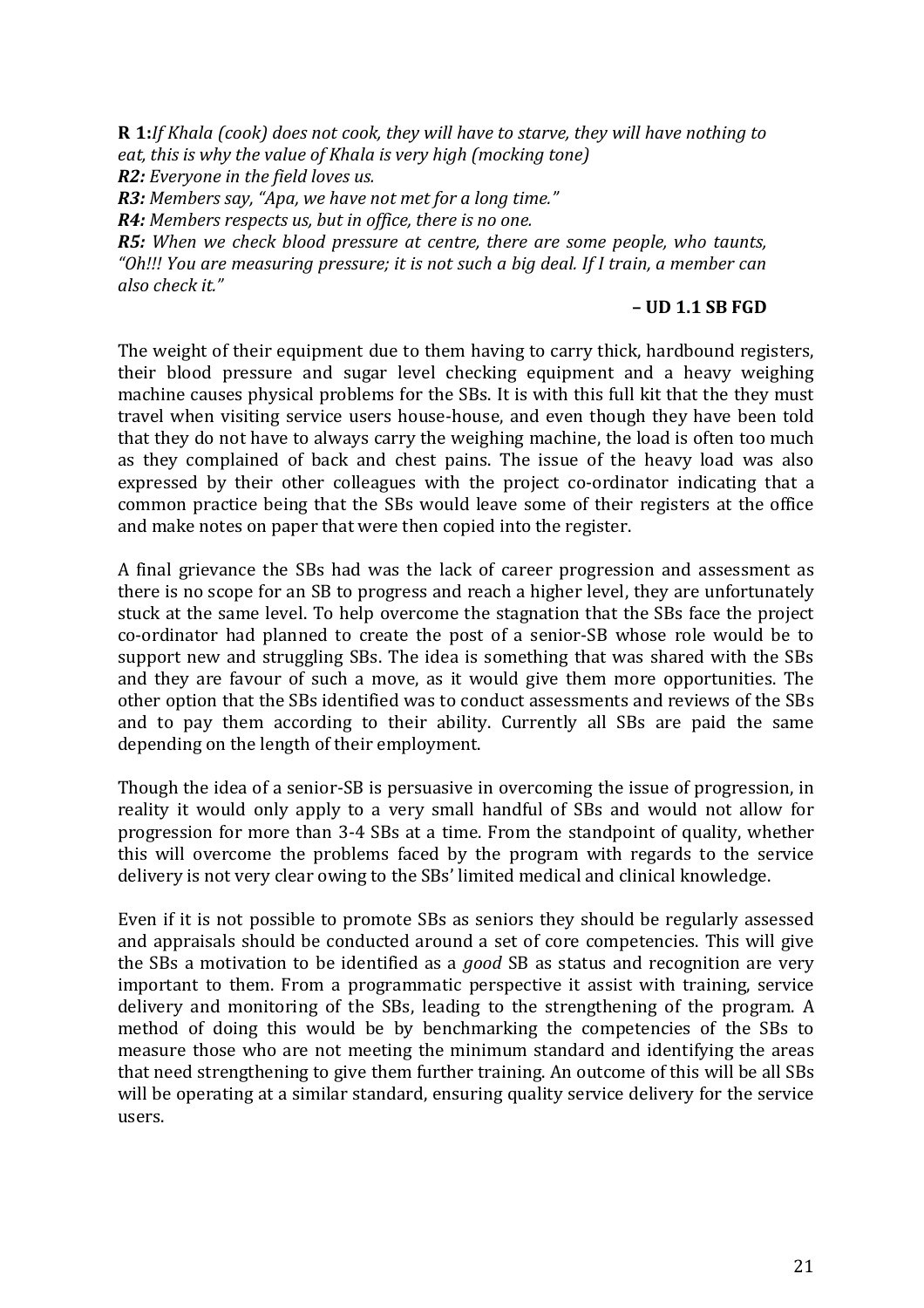#### **Recommendations**

Overall most SBs are content with their work, even if most are unhappy with their pay they continue to and will continue to be engaged with the program because of the elevated status that they enjoy as a part of the program. There is however a number of issues that needs to be reviewed to reduce dropout and to improve the satisfaction of the SBs.

Recruitment

- o SBs should be between 25-50 years old when recruited
- o If possible married
- o If they have children the youngest should be two years old

Human resource

- o Raise SBs' salary and increase their travel and mobile phone bills as they incur a lot of out-of-pocket expense in these areas
- o Make SBs permanent staff

Programmatic

- o Undertake regular assessment and appraisal of SBs
- o Reduce the weight of the SBs' bags

#### **4.2 Program Management**

In this section we explore program management by looking at how other staff evaluate the work of the SB, the monitoring system in place, the assistance they receive from branch staff and their interpersonal relationship and training. Due to the nature of the SBs' work it is important for them to work closely with other members of staff, particularly in the branch as their work are at times an extension of other programs.

#### **Program Management**

The CWP has a two-tier management structure where they report on their day-day activities to the branch managers- as they have daily direct contact with them- and it is their role to ensure that SBs undertake their activities suitably and that they are following up patients. The SBs also report to the CHP co-ordinator on progamme related issues: making sure supplies are sent to SBs, reviews the monthly monitoring data, arranges and co-ordinates training and reviewing the training materials, hiring and other HR related work.

Previously the SBs would directly report to the co-ordinator but as the branch numbers were increased it became difficult for one person to manage all the SBs and to over see their daily work. As a result the change the two-tier management system was set up. The flow of information is supposed go from the co-ordinator to the cluster leader, who then send it to the area co-ordinators and then it reaches the SB through the branch manager.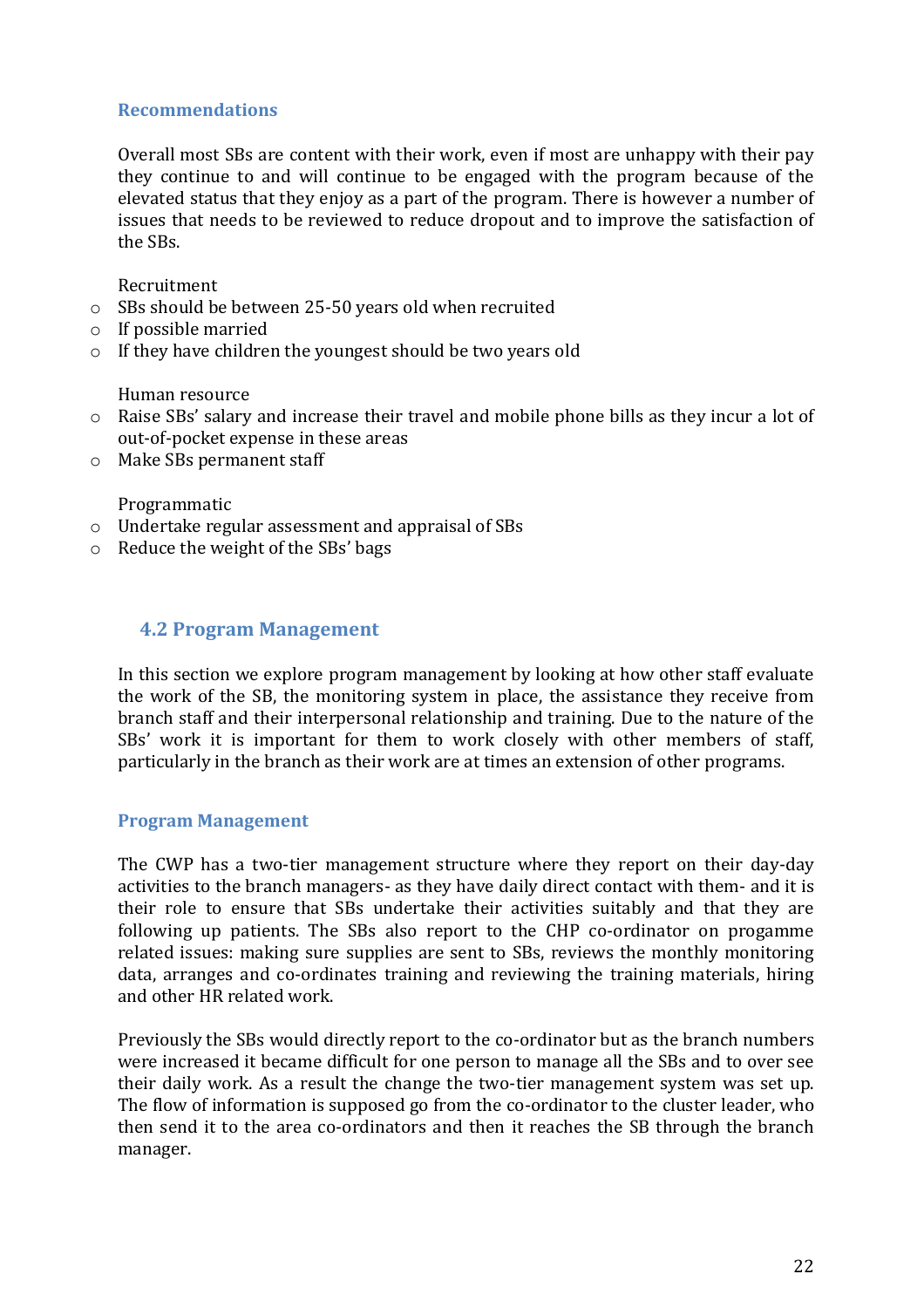There were a number of complaints in the current management structure as those tasked with supervising the SB feel that they either do not get given information about the program, including planned activities and updates; and the line of communication was not followed as the SBs continued to communicate directly with the project coordinator and vice-versa creating communication gaps as some people were left out of the loop.

The biggest problem this creates is that the supervisors are unable to supervise the SBs adequately as they are sometimes unaware if changes are made to the program. Another problem that surfaces from this is that the branch managers, the primary supervisor of SBs, do not take complete ownership of the SBs as they feel disconnected. This then has a negative affect on their program as they are unable to provide the support the SBs may require.

The current situation stems from an inability to follow protocol due to previous communication and management method and with greater rigor it can be overcome.

Apart from the communication issues the current management structure in fact offers little field level supervision due to the other responsibilities of the branch managers. We also recognize that the branch managers do not come from a health background and do not possess the technical knowledge to offer guidance or support to the SB. Currently the SB phones the project co-ordinator or the trainers when in need of this technical support. This is not to say that the managers do not and cannot support the SB but that they face a limitation in providing them with all the support they need.

For this reason we recommend that their be a new cohort of technical supervisors introduced who will work with 10-15 SBs that are geographically near to them. Their role will be to provide technical and logistical support to the SBs, to facilitate better communication between the CHP and the micro-finance supervision hierarchy. It will not mean that the SB will no longer be accountable to the branch manager, this this continue and in addition to this the new technical supervisor will provide field level oversight that is not possible for the project co-ordinator to provide. They will also help strengthen the knowledge, monitoring and assessment of the program.

#### **Monitoring System**

*SB: But maintaining registrar is also important because it is the proof of what we are doing practically. If we find any new patient, we will have to record her name. Otherwise she will not get any service.* 

*SB: When we work in the field, there is no one to monitor us. Registrar book is the one and only proof.* 

#### **– UD 1.1 SB FGD**

**Branch Manager:** "Actually I check her daily registrar or follow up registrar once in *a week. I observe once in a week. I have one copy of her schedule where it is written that from Sunday to Thursday, where and when she will visit the members. Let, she had to go to the center no. - on the last Sunday. Then I check in the follow up*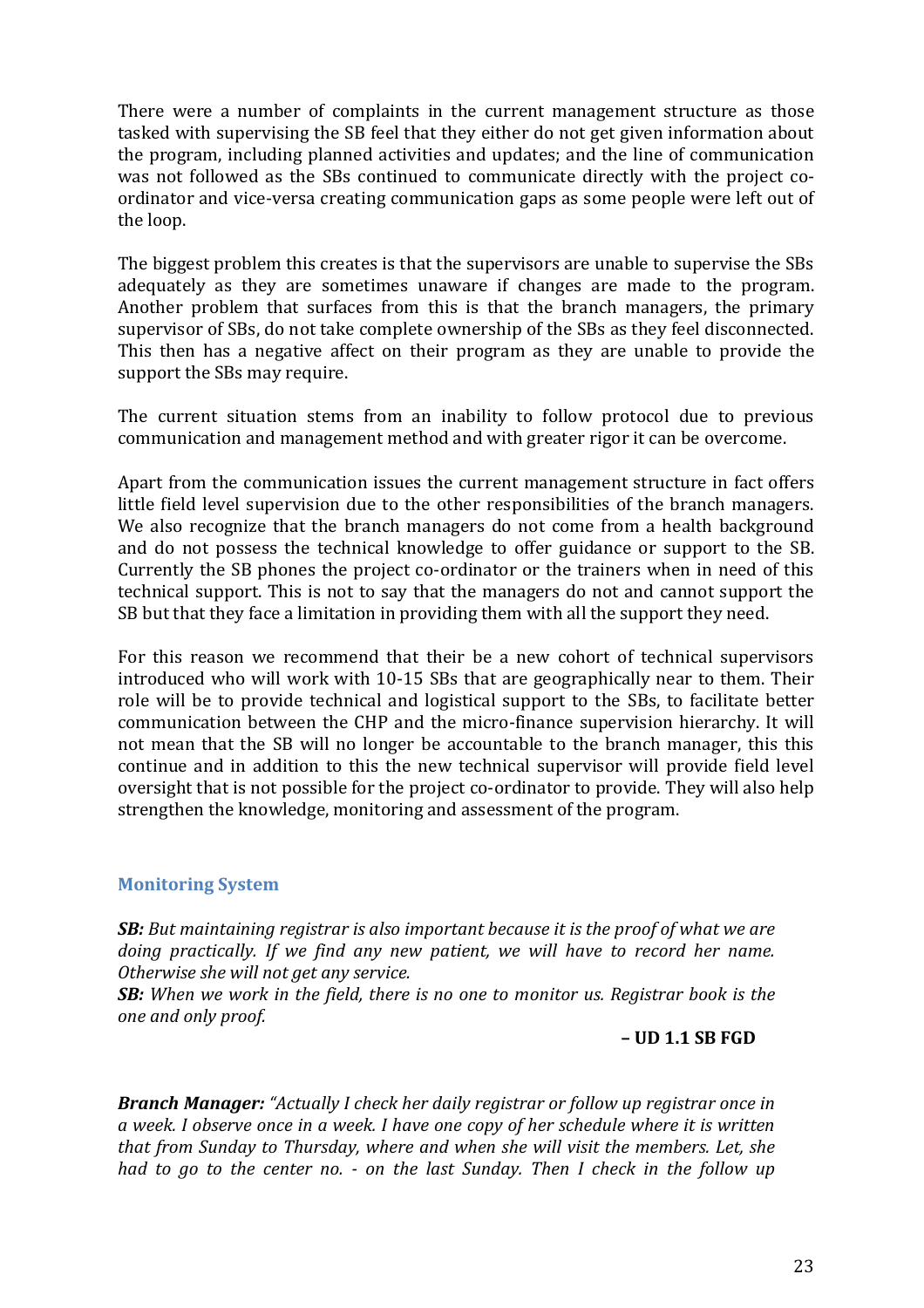*registrar if there was any sign or if there was any discussion with the members in the daily registrar.*"

#### *-USB 1.2 BM IDI*

SAJIDABondhus' work is evaluated primarily through their registers as the quote suggests as theyhave little field level supervision due to the project co-ordinator and the branch managers being unable to make frequent visit to the field. In addition to the registers the branch managers also rely on feedback from the field officers and service users to keep updated on the SBs' activities.

There are three registers that are used to monitor and keep track of service users, their family members and track who has and has not been followed up: the member register tracks all the members who are covered under the micro-insurance program, including their names, age and pre-existing any health issues; the centre register tracks which centres were visited, note what services were given, which service users were present and the service they required; and the follow-up register that is divided into three sections, the pregnancy follow-up, the immunization follow-up and other issues followup.

To help the SB manage their work they also have a work calendar they produce a monthly plan that is shared with the branch manager and the project co-ordinator to ensure that everyone is aware of their movement in case they wanted to visit them in the field. The work calendar tries to prioritize the visitation of centres not visited the previous month by visiting them in the first week of the next month if possible.

The information in the registersare tallied onto a monthly submission sheet that takes into account, amongst other things, the number of new members registered, the number of new pregnant service users, the number of women who gave birth during the month, any infant or maternal mortalities, the number of ANC and PNC visits and number of immunization facilitated. To gather this information the SBs have to consult all of their different registers to cross-check the information as there is no system of cataloguing members as members' name and information is entered chronologically. This makes it very inefficient for those following-up the SBs work to also check the service users' information quickly without assistance.

The challenge that the registers pose are as a result two fold: as they are complicated it is hard for all those who are meant to be able to follow-up to check on the SBs' work to do so properly, and as the monthly submission information requires the tallying of information across the different registers, for a single piece of information sometimes, leading to mistakes being made. Once these mistakes are made a lot of time is spent on finding and correcting the information from the MIS team. Due to the nature of the record keeping this means that both the MIS officer and the SB have to spend large amounts of time reviewing the work once the data has been compiled.

To make the process more effective and efficient for both purposes a review and redesign of the registers with consultation from all the actors involved in its checking and following-up, including the area co-ordinator and cluster leaders, is recommended.

Aside from the monitoring method there are also concerns as the quality of the monitoring and supervision itself as the none of their supervisors have a health background, though the project co-ordinator has learnt a lot through her experience.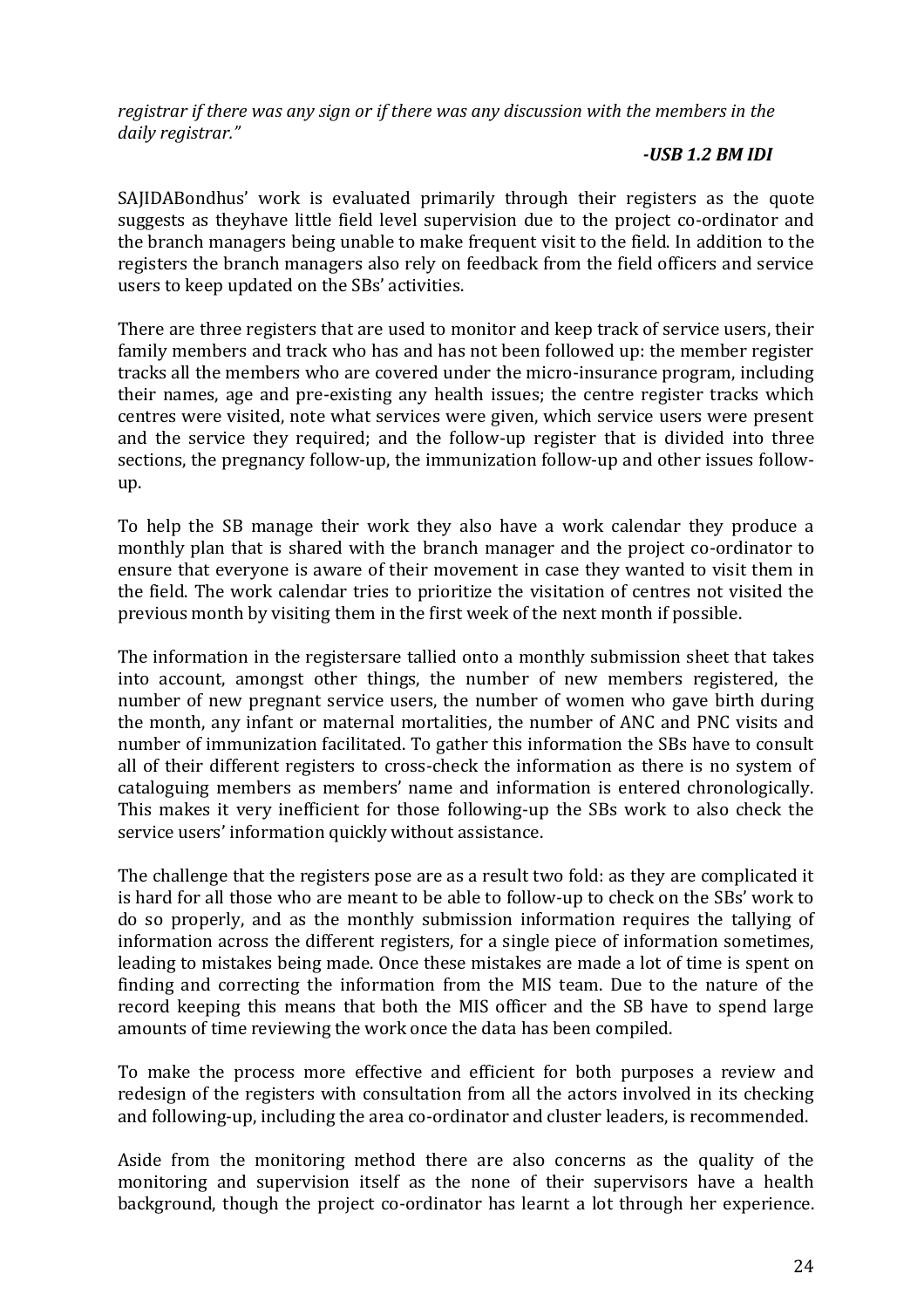This has two big draw backs as it means that when SBs have a problem they contact the trainers who are health care professionals but may not be always at hand, and almost more importantly the quality of care and treatment given by the SB cannot be adequately monitored and evaluated. With the introduction of the new technical supervisors we are confident that this gap can be overcome.

#### **Training**

As mentioned in the previous section the SAJIDABondhus do not have a background in health or the sciences when recruited and as a result it is important conduct thoroughly to ensure they are able to serve the members. To this end 10-days of basic training are held at SF's by health professionals when SBs start. Thisisfollowed-up with 2-days refresher training, also located at the HIS in Dhaka.

As there were no trainings during the period of the research we were unable to observe any trainings. To collect information on assessing the adequacy of the trainings we spoke to the trainers, the SBs, reviewed the training material and conducted clinical and medical assessments of the SBs knowledge and skill.

When speaking of the trainings most SBs felt that both the trainings and the trainers were very good and helped them understand issues that they did not know about. This was something that was reflected by all most all SBs who made similar comments to the following:

*DzTraining and trainer both were very nice. Our trainer was Muztafizvi. He taught us by acting. His body language was good. In training we all came from different area. There was no combination of our language. During teaching he used local language. In one sentence we enjoyed a lot in training.*"

#### -**UD1\_SB\_FGD\_p3**

*DzTrainer was good. He taught us by acting in local language. He asked question to asses us whether we understood or not. If not then he tried his best to make understand us in an easy way. The training was good. Environment was good, sequestered and prettied<sup><i>n*</sup>.

#### **-UC1.3\_SB\_IDI\_p3**

When it came to the refresher trainings however the SBs had a number of misgivings. They wanted them to be more frequent and more for longer periods of time:

*SB1: Duration of refresher training should e 4 days, instead of 2 days. Sometimes, we can not ask questions due to shortage of time. If 10 SBs ask 10 questions, it will take time to answer all those. SB2: Time should be increased. SB3: It will help us to learn more. SB4: It will help us to provide better service.*

#### **– UD 1 SB FGD**

*It will be better if training is arranged for us every three months. If we are trained frequently we will be more enthusiastic about our work. We will also be able to provide some new services to the members.* 

#### *-***UC 1.1 SB IDI**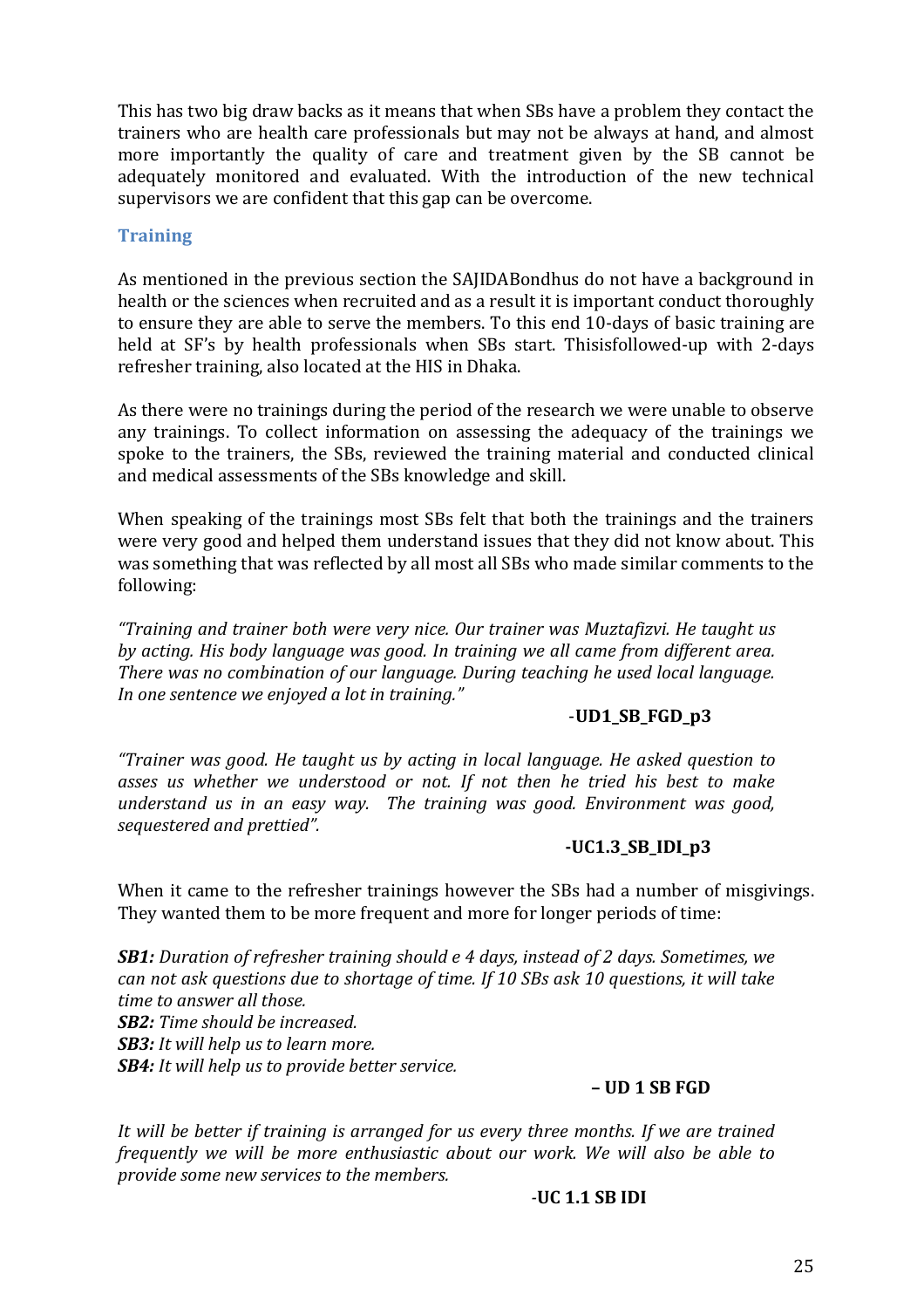The main reason that the SBs wanted refresher trainings for longer was because, as the second quote above highlights, individual SBs did not receive refresher trainings every month, rather there was one being organized for a the program. The reason that SBs received revolving refresher trainings of maybe one a year is that all refreshers were conducted at the IHS in Dhaka and as they had limited capacity and run other programs they are unable to run more trainings for the CHP. Also, financially running more refresher trainings would not be viable under the current model.

An example of the need for more field level training was highlighted by the SBs who indicated that there are areas of their work that they are still nervous in performing, even those with years of experience. The main areas that the SB identified as feel nervous on unsure of were: measuring blood pressure as the members may get their pressure checked elsewhere and expect the rate to remain constant, even though it can fluctuate many times within a day; and conducting ANC and PNC checkups.

Due to their current lack of field level support and when the SBs require they indicated that most have found the training manual given to them to be useful and study it if they feel as though they have forgotten something.

*There are many diseases with low prevalence rate; we rarely get patients with those diseases. There is a probability that we may forget some points. When I read the books, I can recall the information.*

#### **-UD 1.2 SB IDI**

However the manual is not sufficient in overcoming the problems faced by the SBs as a lot of the time they cannot be remedied without practical supervision and experience:

*DzI am comfortable to check up blood pressure, diabetes of patient and pregnant women. But sometime it is very difficult to identify the babyǯs heartbeat, sometime could not hear because of being pregnant mother fatty. That time I scared.*" **-UD1 SB FGD**

#### "During ANC, I scared to put my hand on belly of pregnant women, if she gets pain". **- UD1 SB FGD**

*DzI am comfortable on physical checkup such as measurement of diabetes, blood pressure, weight. I am good in pulse detection as well. Sometime I face difficulties and fear to detect the uterine height during ANC because the information which is given by me whether it's right or wrong.*"

#### *-***UC1.3 SB IDI**

Programmatically it is worrisome that so many SBs are not confident in conducting ANC checkups, as this is one of their primary roles. One of the things that the SBs who feel little confidence in undertaking ANC checkups is that they refer to the nearest professional who is able to undertake the checkup.

Another area of concern is that of claims management as the SBs are not properly trained on how to comply with and undertake this piece of work, and as a result often make mistakes. If claim management is to be a part of the SBs work then they should be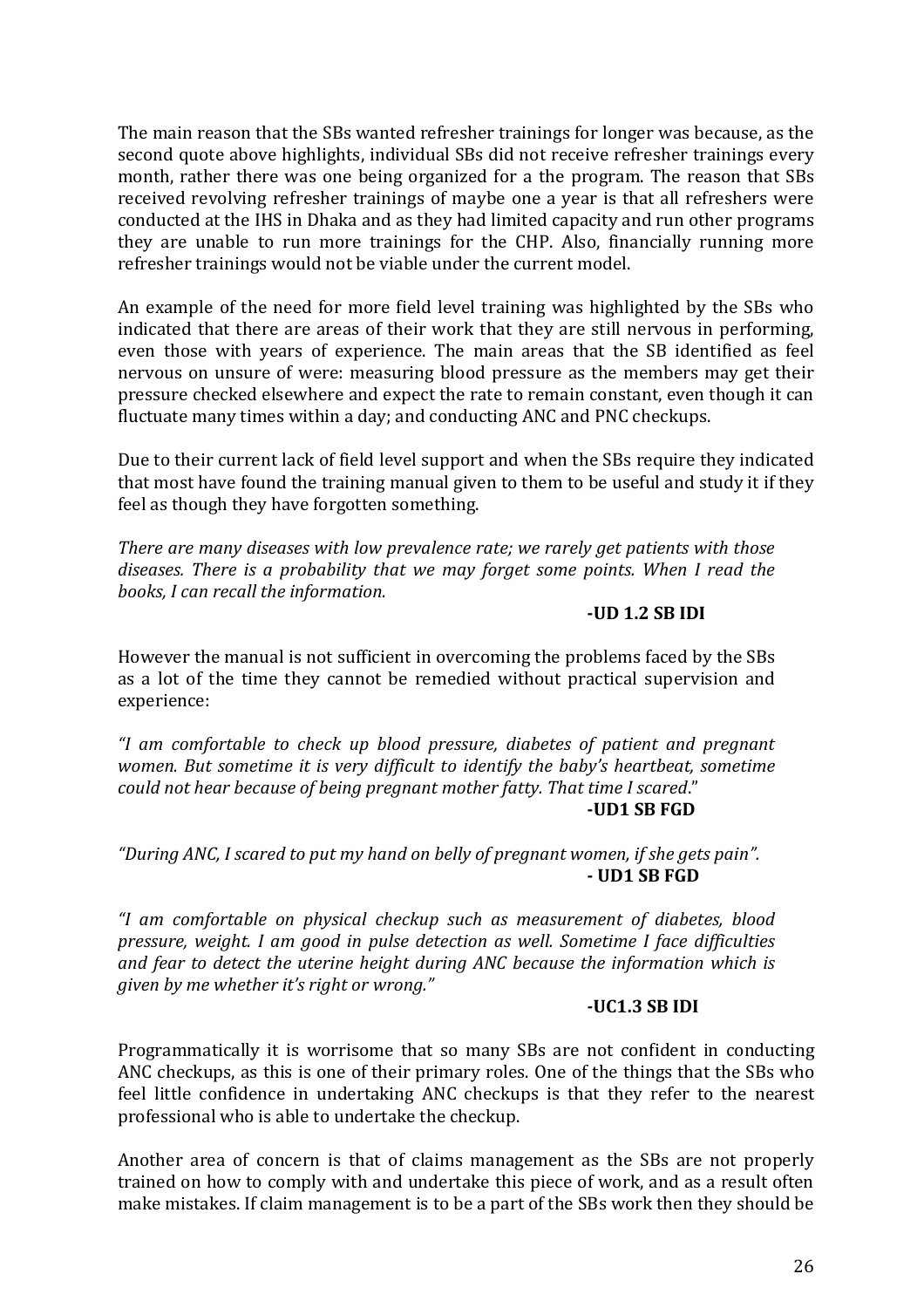trained on the procedure as otherwise they will continue to make mistakes. This causes obvious programmatic problems in requiring additional man-hours rectifying the situation, and puts a strain on the relationship between the SB and her co-workers as the following section will highlight.

*Clinical and medical assessments* 

To assess the SBs' technical skills and ability we conducted a small medical and clinical assessment with the help of the two SAJIDA hospitals and lab technicians and health care professionals oversaw the assessments. The five areas we tested were:

- o Blood sugar measurement
- o Blood pressure measurement
- o Temperature measurement
- o Pregnancy test
- o Pulse measurement

Along with the tests we asked the SBs if how they conduct and the information the give and receive when conducting ANC care and whilst undertaking the blood sugar measurement.

|                                      | <b>Passed</b> | <b>Failed</b> |
|--------------------------------------|---------------|---------------|
| <b>Blood pressure measurement</b>    | 12            |               |
| <b>Pulse measurement</b>             | 5             |               |
| Temperature measurement <sup>7</sup> | 4             |               |
| <b>Pregnancy test</b>                | 11            |               |
| <b>Blood sugar test</b>              | 12            |               |
| <b>Undertanding of ANC</b>           | 6             | 6             |
| procedures                           |               |               |
| <b>Understanding of diabetes</b>     | 3             | 98            |
| testing procedure                    |               |               |

Table 5: Assessment result

From the assessment it is clear that the SBs require more technical training, monitoring and supervision to help improve the quality of the program but unfortunately they are not periodically tested. This practice should be modified so that the SBs are all periodically assessed and tested on their medical and clinical skills.

#### **Psychosocial Counseling**

 $\overline{a}$ 

In addition to the medical and clinical information the SBs give, they also receive psychosocial counseling for the workshops they conduct with service users. For this they receive separate training conducted by SF's Psychosocial Counseling Unit who has developed special group workshops for the service users. Currently the training is conducted over 5 non-sequentially days, after the first three days the SBs conduct

<sup>&</sup>lt;sup>7</sup> The thermometer used in the testing is different from the ones used by the SBs and they cited that as a cause for confusion.

<sup>&</sup>lt;sup>8</sup> Most SBs were unclear as to what the blood glucose range should be for a fasting test.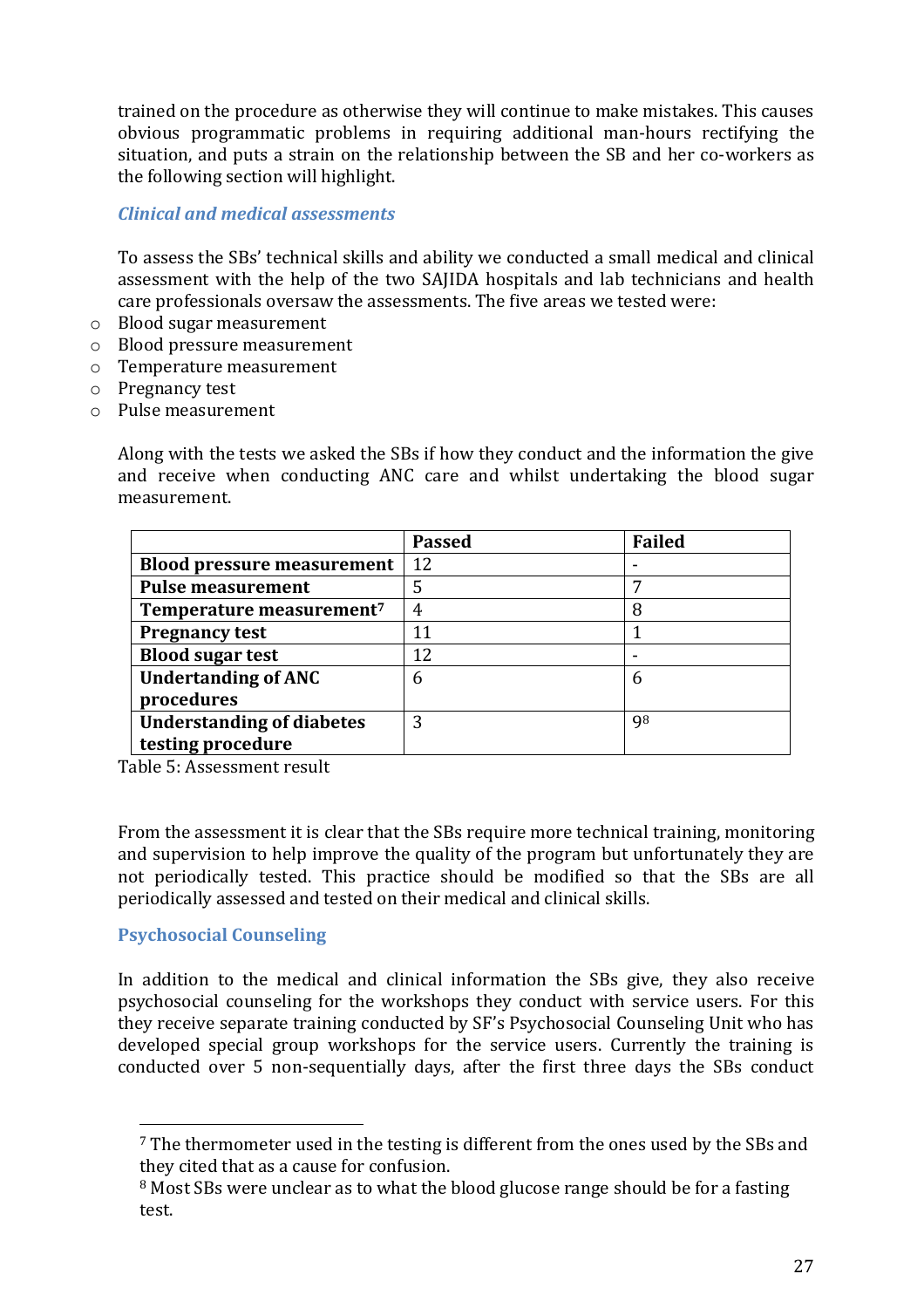observed workshops with service users, subsequently they receive feedback and the following two trainings, again non-sequentially.

Apart from the basic training the SBs do not receive any further trainings from the psychosocial unit, but are sometimes supervised by facilitators from the unit when they conduct the psychosocial counseling workshops. Due to the high number of SBs and low number of facilitators it is not possible for the SBs to receive as support as the need, especially as this is an area that is new to all SBs.

"If office manages refresher training on health and psychosocial training for us, then *we would give better service to the members".* [All vocal and agree}

**–UD1 SB FGD** 

"[Asked if the psychosocial workshop training is adequate] No, it is not enough. We *do not clear on this. We need more training on this"* 

*-***UD1 SB FGD** 

"We need but if there is a written book on psychosocial, it will help us a lot."

#### **-UD1SBFGD**

When speaking to the psychosocial supervisors they confirmed that the SBs were not always confident or able to conduct the workshops themselves and in many instances they have to be guided during the sessions, or the facilitators take over the sessions and deliver themselves. This is not a very positive sign for the even if it is deemed to be a success by the service users it does not ensure the quality of the program, especially in branches where the SBs are not satisfactorily able to deliver the workshops.

If possible there should be refresher trainings arranged for the SBs as they currently rely on the basic training and the support of supervisors when they are present. This is particularly important to ensure the quality of the program as in a year the SB conducts the workshops with three cohorts of service users with each cohort taking ten weeks to complete the course. As a result of this there is a three-month gap between each time the SB conducts a particular workshop and without a manual it is put to them to recall the information in each workshop.

#### *Untrained SAJIDABondhus*

All those spoken to agreed on the importance of training and when speaking to SBs who had yet to receive the training they felt that they are unable to conduct their duties to the level required and seek help; sometimes from external, unauthorized support:

*Since I didnǯt receive training, I have to know and understand their inside stories/condition so I am able to share properly with them. As I did not receive full training what service can I give. If they face any problems then I can talk to them over the phone and try to solve it. The manager has the phone with him, I call him about the problem and ask him how I might be able to solve it.* 

*– USB SB FGD*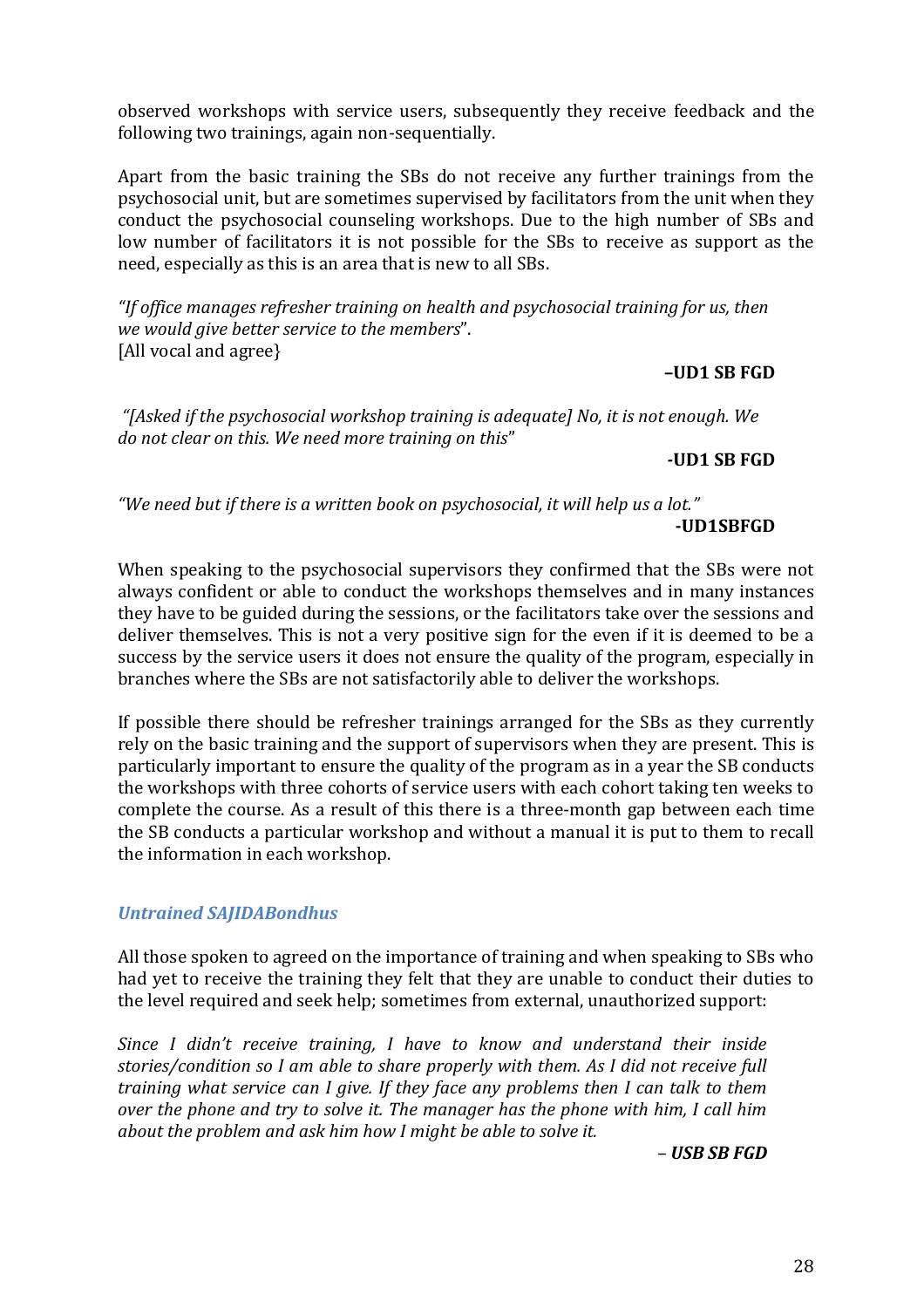*We havenǯt received any training yet. But still I go to doctor apa [paramedic], I go to her every week and learn quite a lot of things from her.* 

#### *– USB 1.3 SB IDI*

"*I* think that SAJIDABondhu should get skilled training before going to the field. *Then she can give service more rapidly.* 

#### *-RD 1.1 BM IDI*

*dzia increase the competency of SAJIDABondhu, we have to make them trained up. As a nurse serves the patients and gives them primary treatment, we have to train up the bondhu in such a way that they can achieve the quality of a nurse. Actually, there is no alternative to training.*"

#### *-USB 1.2 BM IDI*

As basic training can only be organized once an adequate number of new SBs have joined it is not financial viable to hold them very regularly, and a possible solution to this maybe the frequent localized refresher training acting as a stop gap. Where this has happened in the past it has been successful:

*Before I was having trouble in measuring blood pressure. After the 2 day training they showed it to me properly. Now it is fully clear to me. I have learned how to measure blood pressure properly now. [She attended a refresher training in Dhaka for two days]* 

#### *– USB 1.3 SB IDI*

To overcomethis and some of the training related obstacles it maybe possible to change the model to decentralize refresher training whereby the SBs are trained locally to reduce cost. The new technical supervisors could undertake this with for the medical and clinical issues and a trainer from the psychosocial unit for the counseling workshops. The advantage of this would also be that the new supervisor would be able to incorporate observations from their field visits into trainings and follow-up with individual SBs when required. Currently there is a gap in this process as the project coordinator informs the trainers as the areas the refresher trainings should be conducted and then follows-up with the SB. As there is no assessment at the end of the current refresher training and the gap between the trainings means that if an SB has a problem area it is hard to overcome.

#### **Staff evaluation and perception of the SAJIDABondhu's work**

Branch staff evaluation and perception of SAJIDABondhus and the CHP is complex as there are a number of issues that they factor when making a judgment. On the one hand they identify the program as being helpful to the members and ultimately to themselves as healthier members mean they are productive and capable of repaying their loans, helping them with their work. On the other, there is a clear recognition from the branch staff (including the SBs) as to the clear limits of their work and the support they can give members.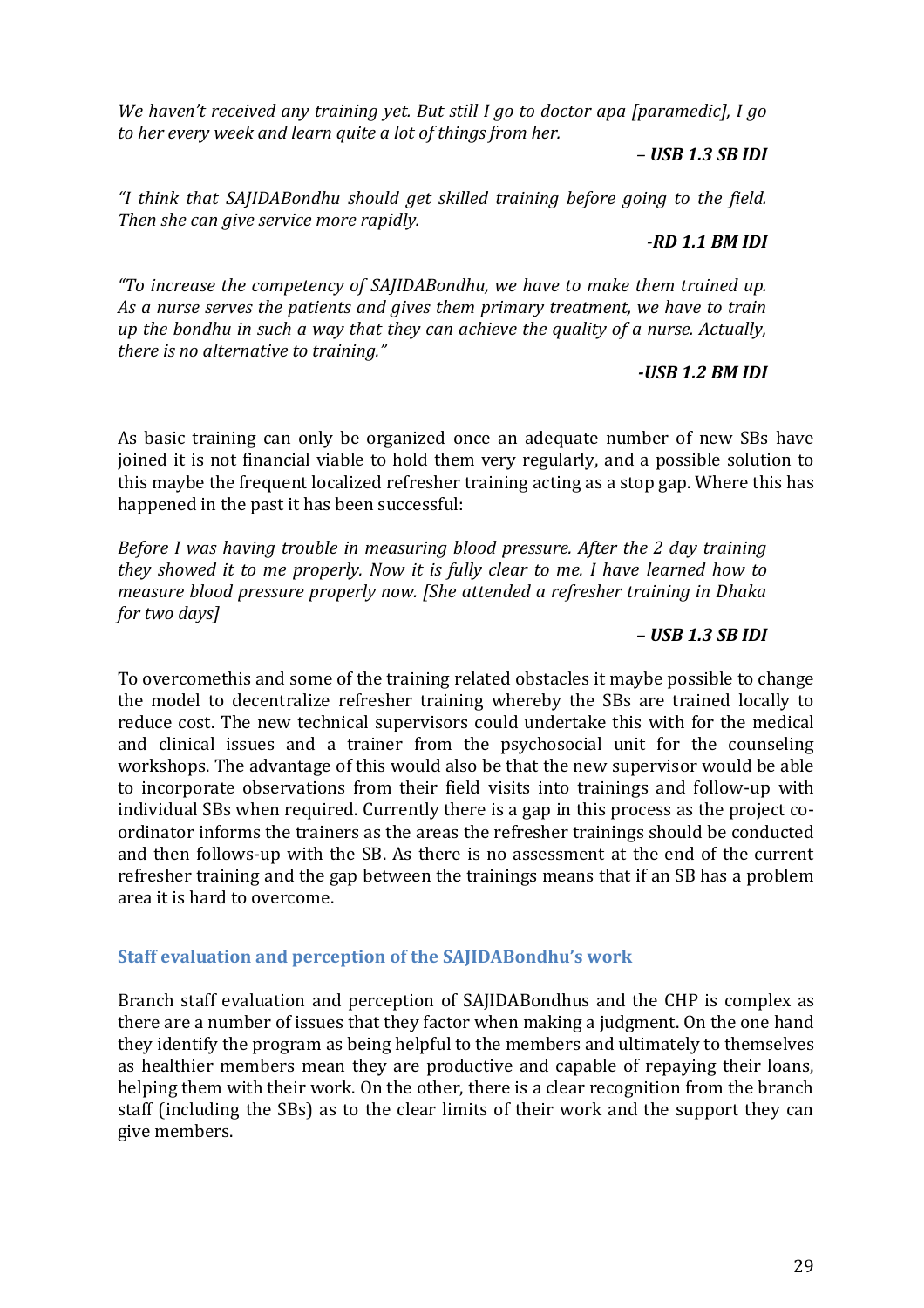Given the understanding of the limitations of the program the general consensus is that the service users regard them warmly, most are committed to their work and try to work to the best of their abilities:

*One of the days I saw that a member come close to the SB & hugs her. I ask her that is she your relative. She said that "No".* 

#### *-***USB FO FGD**

*There was a SB in our branch. One of our members was in labor pain. It was at 10:00PM. SB immediately went to the member's home & brings her to the hospital.* - **USB FO FGD** 

*Our most of the members are female. So they can talk freely with SB. Members belief that SB has information, she can give suggestion about doctor and disease. I think every member share everything with SB.*

#### -**UD 1 BM FGD**

*P We are working with people who cannot go hospital and doctor in higher cost. They praise a lot to SB because of her work. We are giving all kind of services through SB. When she visits the memberǯs household, she discuss about our facilities. This is the good way for giving services.*"

#### -**UC1.1BM FGD**

This howevermay create a contradiction, as it may be that a field officer sees the benefit of the program but may not show sufficient respect to the SB- as we have discussed earlier and will explore in greater depth shortly. One of the reasons maybe the lack of knowledge the field officers may have on the actual aims and objectives of the program. As the primary aim is to basic provide primary care and to refer more complicated issues to higher level health care professionals, it maybe important to orientate wider branch staff as to the aims and objectives of the program..

The following quote illustrates how a branch manager and field officer are not satisfied with the SBs work, even if she is doing what has been mandated to her and by clearly communicating the work and role of the SB their acceptance of their work, the program and its limitations:

*…[S]he [SAJIDABondhu] is not able to give all kind of health services. She can measure only the diabetes, blood pressure and weight.* 

#### **– UD 2.5 BM IDI**

*[Speaking about the death of a service user a field officer suggests that] Giving Suggestion is not a work….*

#### -**UD 2 FO FGD**

As some of the quotations and passages below highlight, some staff members feel that there are ways to improve upon the work undertaken by the SBs through simple changes or re orientating the focus of the program: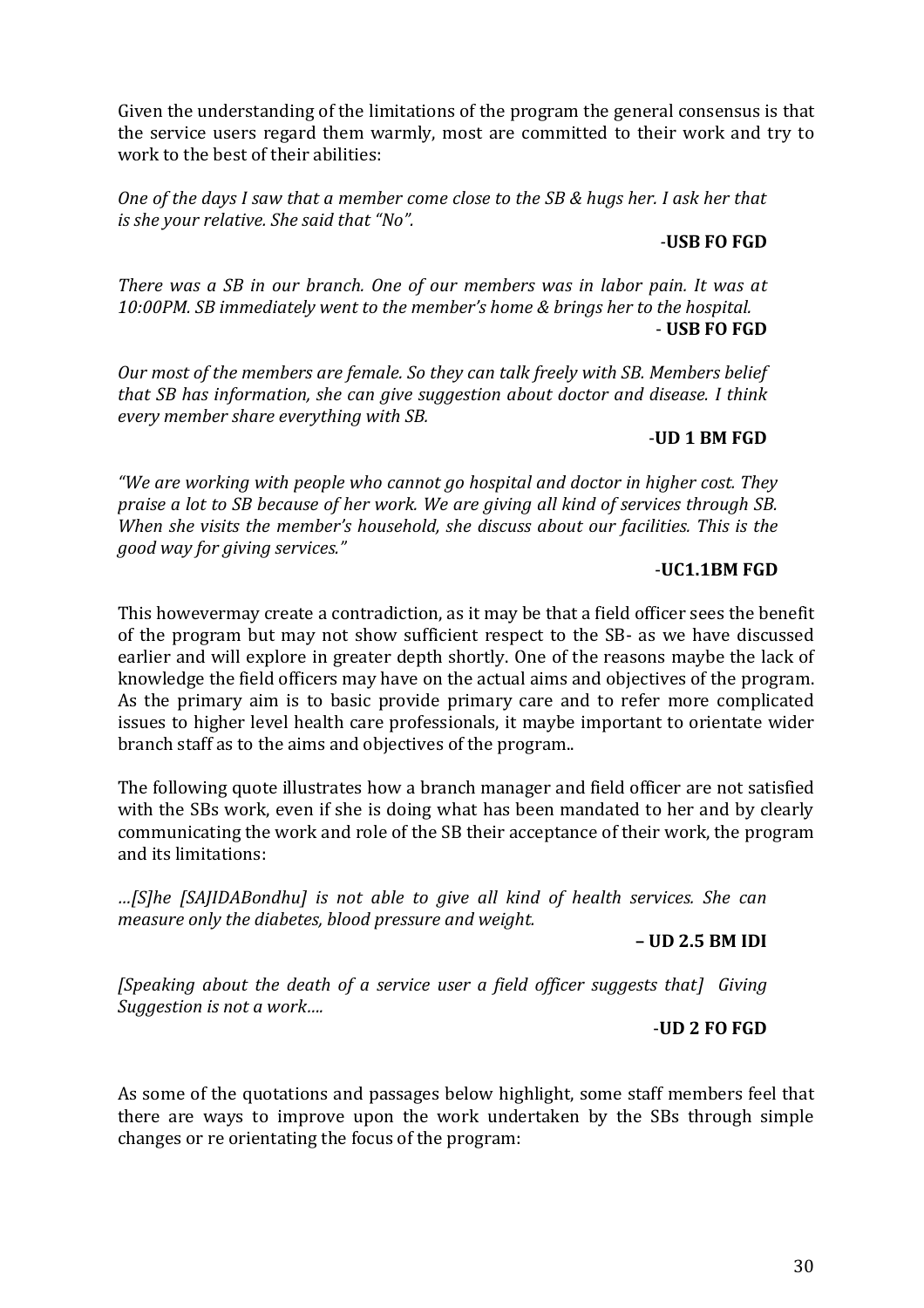*SB starts their work after prayer with us.... [b]y visiting center she can't give service properly. She talks with member. But this conversation is not called service because itǯs not effective. Instead of this if she visit household, it will be effective.* 

-**UD 2 FO FGD**

*I: What should be the primary responsibilities of SAJIDA Bondhu? R:House hold visit of nirapotaa members in emergency.*

#### -**UD 2 FO FGD**

Along with changing the focus of the program many felt that the scope of the SBs work should be expanded to make them more specialized to offer better care and support for to service users.

Even though the vast majority of the staff seemed happy with the program few were clear on its aims, objectives and what the core competencies of the SBs are. It is important that in a situation such as this, where a program needs the support of multiple stakeholders to be clear about these issues. To help bridge gaps that currently exist it is important that the role of the SB and the program is reviewed and communicated. At present the SB is a generalist and provides very basic primary care support but as they are held to higher standards by their colleagues the branch staff are not as strong supporters of the program as they could be. This has a number of knock on effects as the following section explores.

#### **Inter-staff relationship**

On the whole the program is able to run due to the good relationships between the actors involved, however there is one relationship that can at times be problematic, that between the SB and the field officer. The previous section explored how most staff are generally positive towards the program and the SBs' relationships with the service users. The following continue that theme in showing the amiable relationship between most SBs, branch managers and field officers:

*Sometime it is not possible to visit every center in a week. So it is very difficult for me to find out about the pregnant women in every center. In that case field officer would give information about the pregnant women or other patient then it is fine for me to give them service 0.*

#### **-UD 2.6 SB IDI**

"There are many works between Bondhu and employees, suppose if there is a *caesarian operation, we cannot monitor that as a male. But SAJIDABondhu takes her to hospital and we visit after that. Besides, in case of complications or emergency diseases, she wants to know from us about the treatment or information about that disease. And she can know that from our employees.*"

#### **- RD 1.1 BM IDI**

*Recently a member had a delivery in hospital; but she did not know that. That means she went to the center but that member did not come. Then I told her that, that member had a delivery in the hospital. Then Bondhu said that, okay, I had reminded her, she had no knowledge about this. It was written before; maybe it was not in her knowledge. It was recorded many times ago. So, after telling this, she visited. After*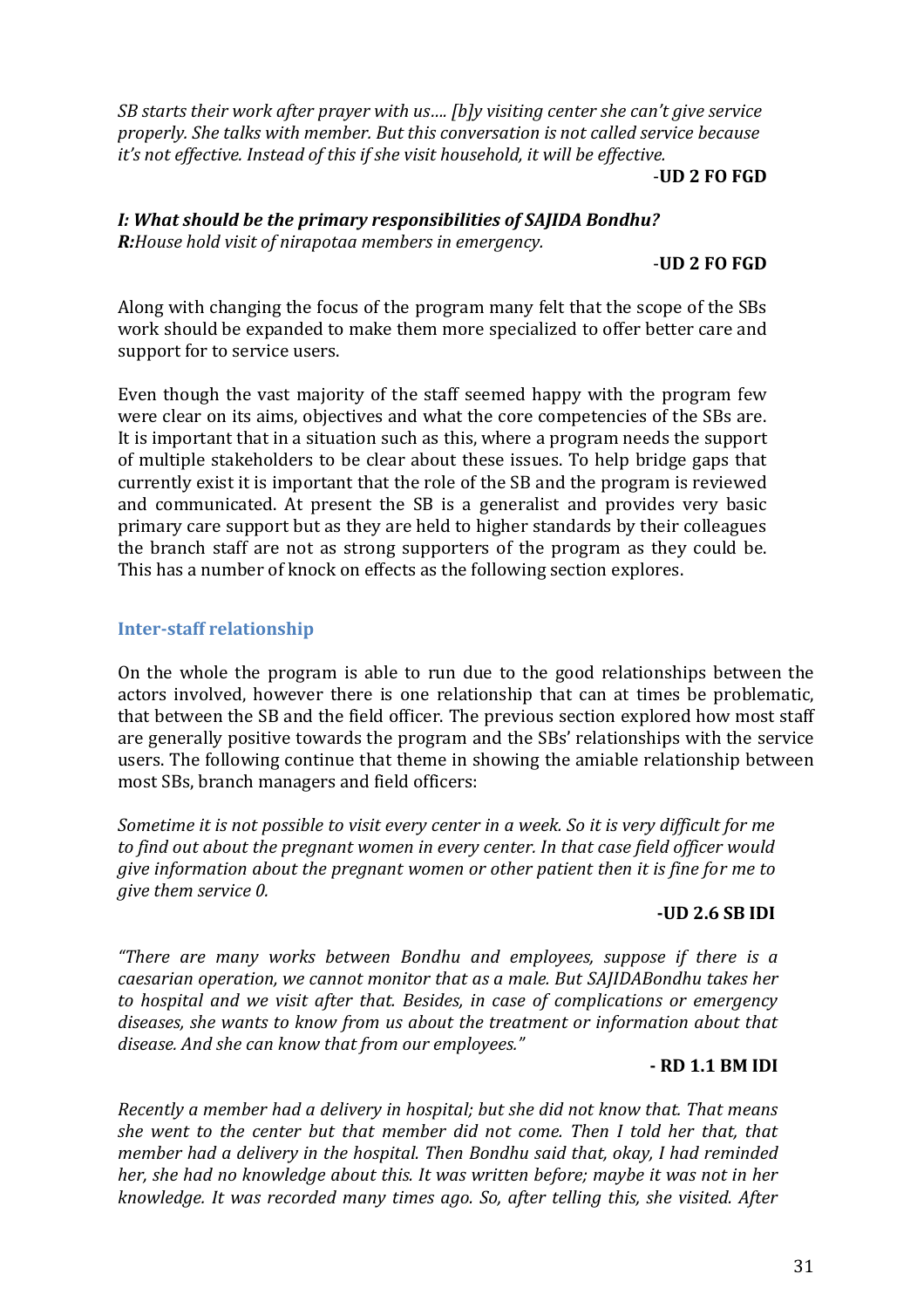*visiting she informed me all the information. After being informed, I came with the hospital documents, and then I submitted the documents.*<sup>*n*</sup>

**- RD 1 FO FGD** 

#### **Referral system**

Owing to the time limitation of the program it was not possible to investigate the SBs' referral and partnership network in great depth. Programmatically each SB is given a list of government, NGO or low cost health facilities in their area with a list of the services that can be expected at each. When a new SB joins she is taken to a number of the most local service providers and introduced by the project co-ordinator and they exchange contact details. Through this exercise the SBs learn the location of the service provider and is personally introduced to the most relevant person at the facility and has their contact details, in case they need to communicate with them.

On reviewing the referral list we found that there were a number of facilities missing from the majority of the lists, the list is only made available for to the SB and should be made more public for other branch staff and service users in case they too require the information but the SB is not at hand to provide it.

At present the referral system is an informal system with no records kept as to where service users are being referred and for what purpose. It is important to keep such a record to periodically evaluate which of the referred facilities are better than others, which provide better service and which do not. As the SBs provide little care past very basic primary care it is important that patients are sent to the most reliable health care provider.

The final issue regarding the referral system is that the SBs feel that they are unable to give sufficient time to cultivate meaningful relationships with the health care facilities due to a lack of time, and as their status as field workers. The reason that they feel there needs to be better relationships with the health care providers is because to ensure better treatment of the patients when referred. Those who have been able to nurture such relationships state that they have managed to secure a discount for patients who come through the SBs' referral<sup>9</sup> and waiting times are reduced. Both of these would make a positive difference to the service users and more effort must be put into establish this with the task given to the technical supervisors who would have easier access given their professional background.

#### **Challenges**

 $\overline{a}$ 

The conflict, in cases that there are conflict, stem from three particular areas: respect (as mentioned previously), supervision and communication. As we have explored the issues that arise from a lack of clear wider communication programmatic overview we will concentrate on other forms of communication gaps and problems in this section.

<sup>&</sup>lt;sup>9</sup> A common practice in Bangladesh is that health care facilities hire touts who work as middlemen to facilitate patients and receive a fee if they register one. As the SBs do not receive this payment the facility can afford to charge the patient less.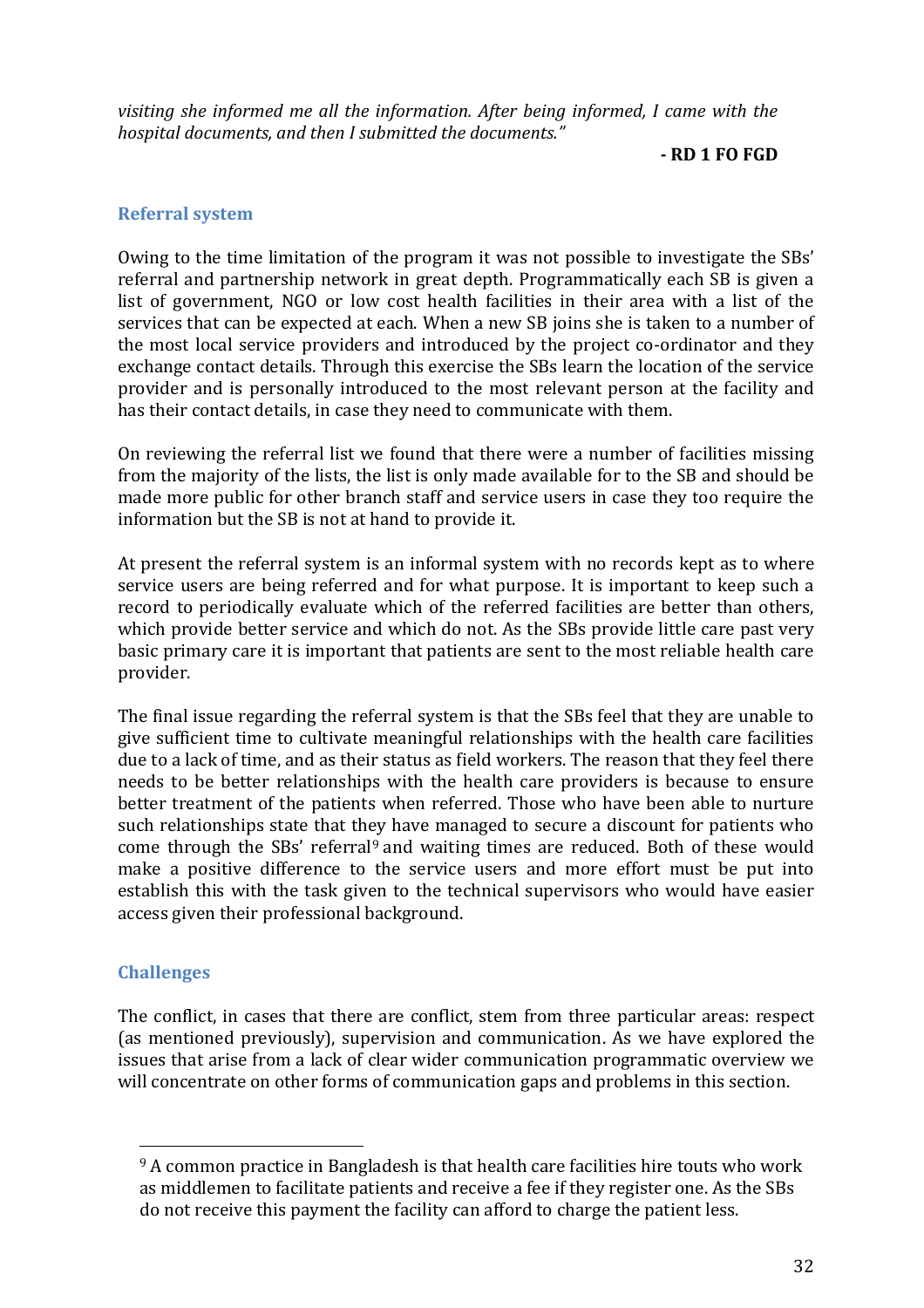The SBs have a litany of complaints against the field officers and the field officers have a number against the SBs. Some SAJIDABondhus feel that field officers do not show them adequate respect in front of the service users and this in term has a negative impact on their ability to conduct their work. As for the SBs their relationships with the service users is very important it is something that they take very personally.

**SB 1:** When we talk with members at center, FOs feel disturbed and they say, "Keep *guite. Check blood pressure. Measure weight. You will talk with them later.*<sup>*n*</sup> *SB 2: If FOs scold us in front of members, then why will members respects us? They will not respect us also.* 

*SB 3: If they scold us individually for my fault, this is one thing. But if they scold us without any valid reason in front of everyone, I feel ashamed.* 

**– UD 1 SB FGD**

In some cases the SBs have problems with the branch managers and field officers owing to the previously mentioned issues of supervision. As a lot of the work of the SB is independent they are only monitored when in the office or making a centre visit with the field officer. Outside these two activities they conduct house-house visits, patient follow-ups and referrals and other work that is not seen by the other office staff. This too has a negative impact on the morale of the SB:

*I have to work a lot. From 8 am to 2pm I work at field level the I go to the office and work there, and after 3pm I have to work at the field level again. However, after doing all this work the manager and supervisor complain saying, ǮThe work you do is not significant work. Due to this I lose encouragement to work. They think that we play Ǯhide-and-seekǯ at the field level. They cannot distinguish between good and bad [workers}.*

#### **– UC 1.1 SB IDI**

It is not just the SBs who sometimes have problems with their colleagues,as they too are at times critical of her:

*Relationship is good, behavior is good, but after [morning] meeting they [SAJIDA Bondhu] donǯt share with us what actually happened in meeting. Why they behave like this, we donǯt know. May be they think, there is no point to say.*

# **– UD 2 FO FGD**

"Relationship can be improved by training SAJIDA Bondhu. She should be monitored *separately. SB should be assigned based on locality. SAJIDA Bondhu should be directly monitored what actually she doing"*.

#### **-UC 1.1 FO FGD**

As the second quote above shows, some field officers have a distrust of SBs and that they are undertaking and conducting their work adequately. This is a reason that some field officers have taken it upon themselves to monitor and act as the SBs' supervisor. While this is welcome by some branch managers due to their inability to directly supervise the SB others have the opposite complaint. The following passage highlights gets to the heart the problems the field officers' have with the SBs:

*R1: There is some relationship gap between SAJIDABondhu and us because of branch. Sometimes SAJIDABondhu acts as a spy. She follows up the work of all employees. She*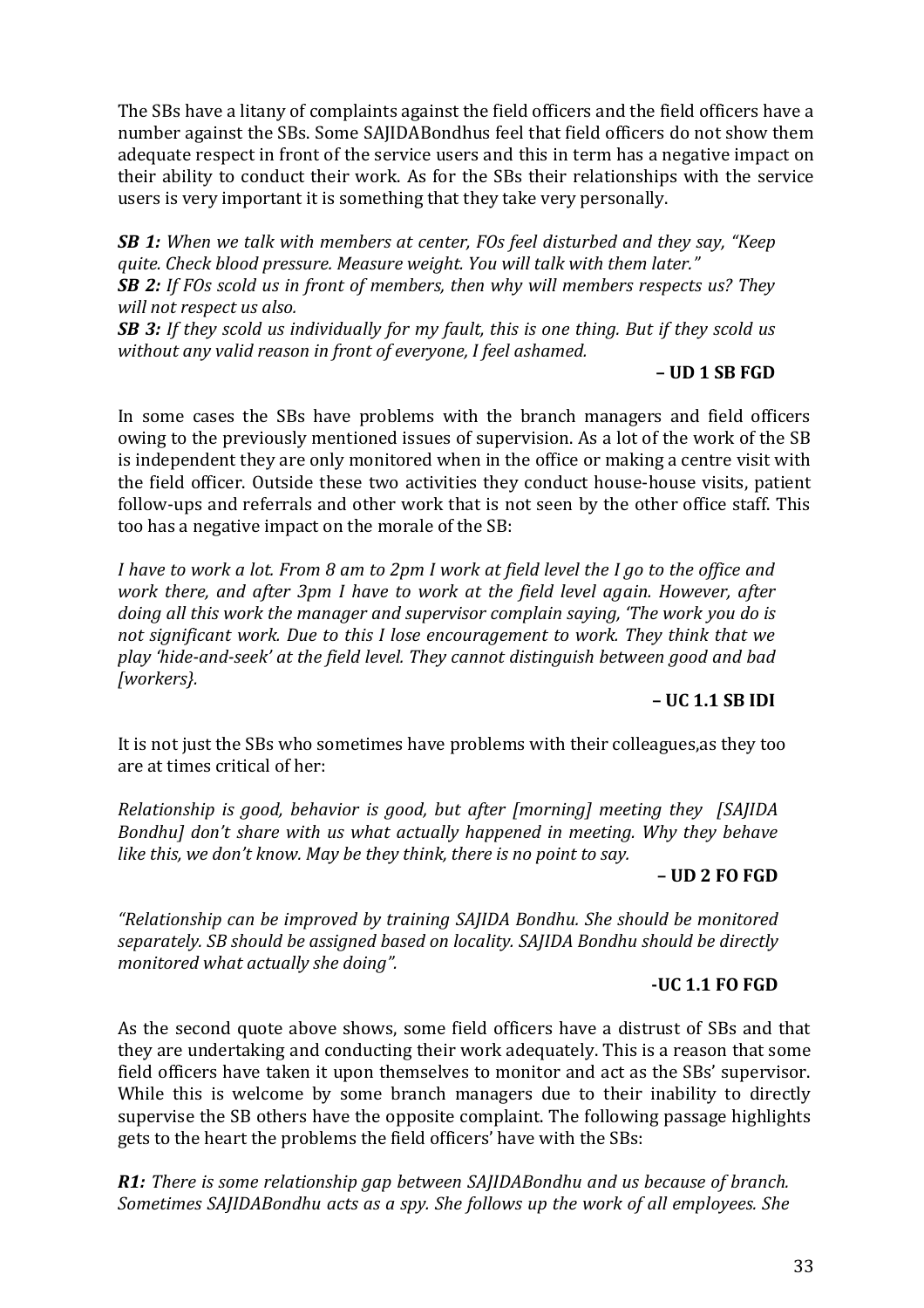*thinks that she is a monitoring agent of the manager, thatǯs why she never counts us. That time, we try to avoid her. Officers are think all kind of talking is passing out by SB to manager. For this once SAJIDABondhu was familiar as "special battalion". They directly passed information from branch to head office. That time relationship declines. Head office can improve this relationship. If head office follow-up and monitoring the exact responsibilities whatever she supposed to do, then we think relationship will improve.* 

*R2:Apa [SAJIDABondhu] said that she is passing information to head office directly. How can she do? She can do because of power. I am a witness that if any male employee talks with female and laughing. Then she discuss that something is happening between them. If office or manager encourages doing their own job whatever she is supposed to do. Then I think this problem will be declined.* 

*R3:If she has a boss to whom she should be accountable for every work, then problem can be solved.*

#### -**UD 2 FO FGD**

As one branch highlights there maybe other reasons for the disagreements that are not due to the fault of any individual but a lack of understanding of their task:

*DzFO shows attitude. SB keeps silence. Nirapotta claims come. SB has to visit that. They impose that responsibility one to another. Furtherthefield officer does not give their comments. In this case, there are lots of problems. Lack of concentration on visit, SB can't work properly with Nirapotta claim.*"

#### *- UC1.1 BM FGD*

All office relationships are fraught with complexities and in the case of the relationship between the SBs and their colleagues the solutions are easily identifiable. By working closer together the issues of communication and supervision can be overcome, especially with the addition of a technical supervisor. As the following quote highlights, there is a gap in the field officers' understanding and perception of how the SBs are supervised, and this gap must be bridged to improve the program:

"In office our boss is manager. We have to accountable to him, what actually we did *in field, how many installments we collect how many left everything we had to explain to manager. But for SAJIDA Bondhu, she does not need to be accountable anybody in office. May be every month she has to explain to head office. But in field how many household she visits, what she did. Nobody in office to ask her this kind of*   $questions.$ <sup>*n*</sup>

#### *-***UD 2 FO FGD**

#### **Recommendations**

#### Programmatic

- o Set clear aims and objectives of the CHP and it must be communicated with all stakeholders to ensure that everyone is aware of what the program hopes to achieve
- o Core competencies for the SB should be set and communicated with all stakeholders
- o Establish better relationship with health care providers to strengthen the referral system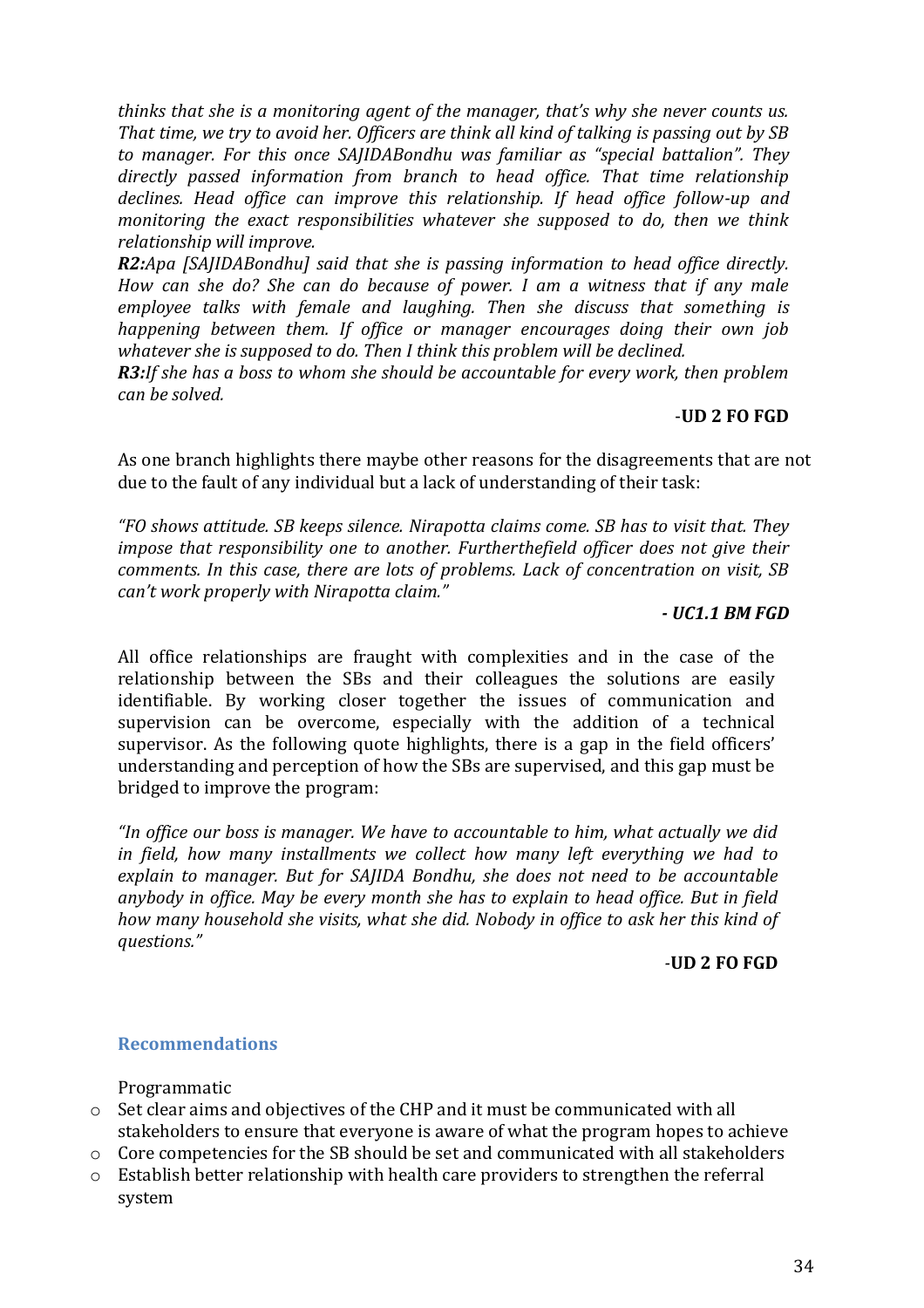Supervision

- o Hire technical supervisorswith a health background, ideally medical examiners or paramedics
- o Increased and regular field level monitoring, including the assessment of key skills
- o Ensure the communication protocol is followed
- o Review registers to increase usability and effectiveness

**Training** 

- o Training aligned with core competencies and objectives
- o Localised refresher trainings that are conducted every three months that are flexible on the need of the SBs
- o Practical testing in the field within a certain time of basic training 1-3 months to ensure minimum standards are met
- o Psychosocial counseling refreshers training
- o Identify and support weaker SBs

Interpersonal relationship

- o Conduct structured meeting with all branch staff to clarify program objectives, the role and responsibilities of both SBs and field officers and how it ties into the micro-finance program
- o Conduct regular and structured meeting at the branch level for the all members to update each other on their activities and their upcoming work

# **4.3 Nirapotta member perception of services**

Having explored what those involved in the program from a management and deliverly perspective this chapter explores the perception of the service users. As this program is unique amongst CHPs due to its funding model not only are the service users *beneficiaries*, they directly fund the program and as such their need and satisfaction is of the utmost importance.

Currently SF is the only organisation that provides a service such as this and as such it is important to understand how service users feel being a part of this program, what they are satisfied with and the areas that need to be strengthened. It is hoped that this learning will serve not only this program but also others seeking to replicate such a model.

This chapter aims to better ascertain service users' engagement with SF, how much they use and their opinion of the SBs and the service they provide, and if there were any needs that were being unmet that they felt the program should address.

# **Background**

The SAJIDABondhus provide services to the SF'S group micro-finance borrowers take out a compulsary micro-insurance policy as a part of their loan, it covers five members of the policy holder's family as standard and two additional children can be added to the policy at an extra cost.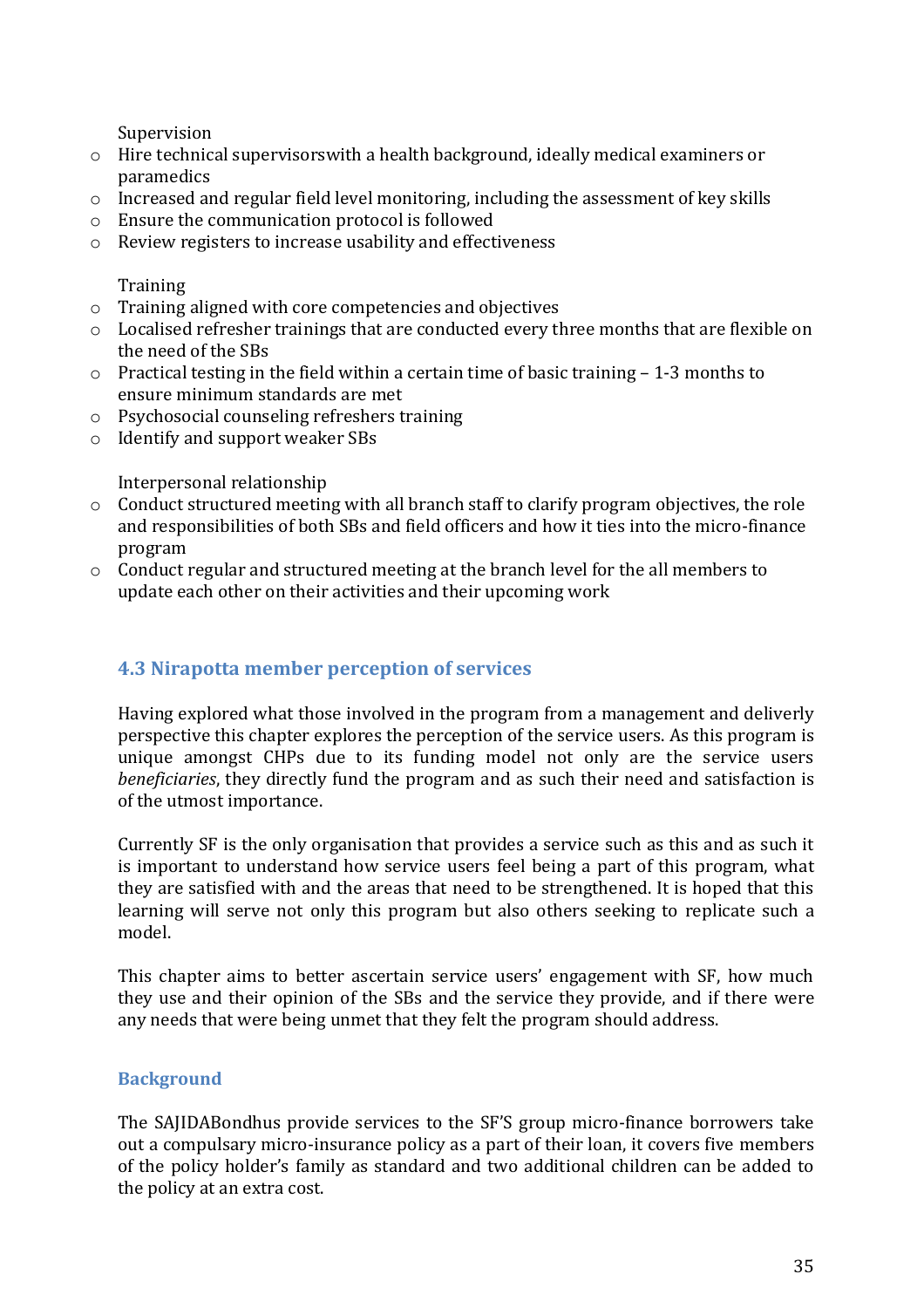The loans are primarily taken by women are engaged in small cottage industry or take out the loans on behalf of their husband or sons, who are semi-skilled labourers or own their own small business. Given the areas that SF work there is a fluctuation as to the percentage of women in each group that are employed- in some areas the number is very high due to employment opporutnities in the ready made garments sector.

As mentioned in the methodology section, the surveys were conducted at the microfinance group collection meetings in the morning with those members who had time. This is reflected in the data collected as the graph1 highlights, the largest majority of those who spoke to us were very regular to centre visits. We know from anecdotal information that only a third of members are regular to the meetings, another third are semi-regular and the final third are very infrequent- largely owing to the fact that they are employed and cannot make the meetings.



Graph 1: Frequency of visits

The other data that raises questions regarding the representation of the sample size is thatthe majority of respondents have been members for over 3 or more years (graph 2). The reason this is significant is that there is anecdotallyinformationthat an annual member turn over rate is 30%, and to have over 55% means that it might not be representative of all members.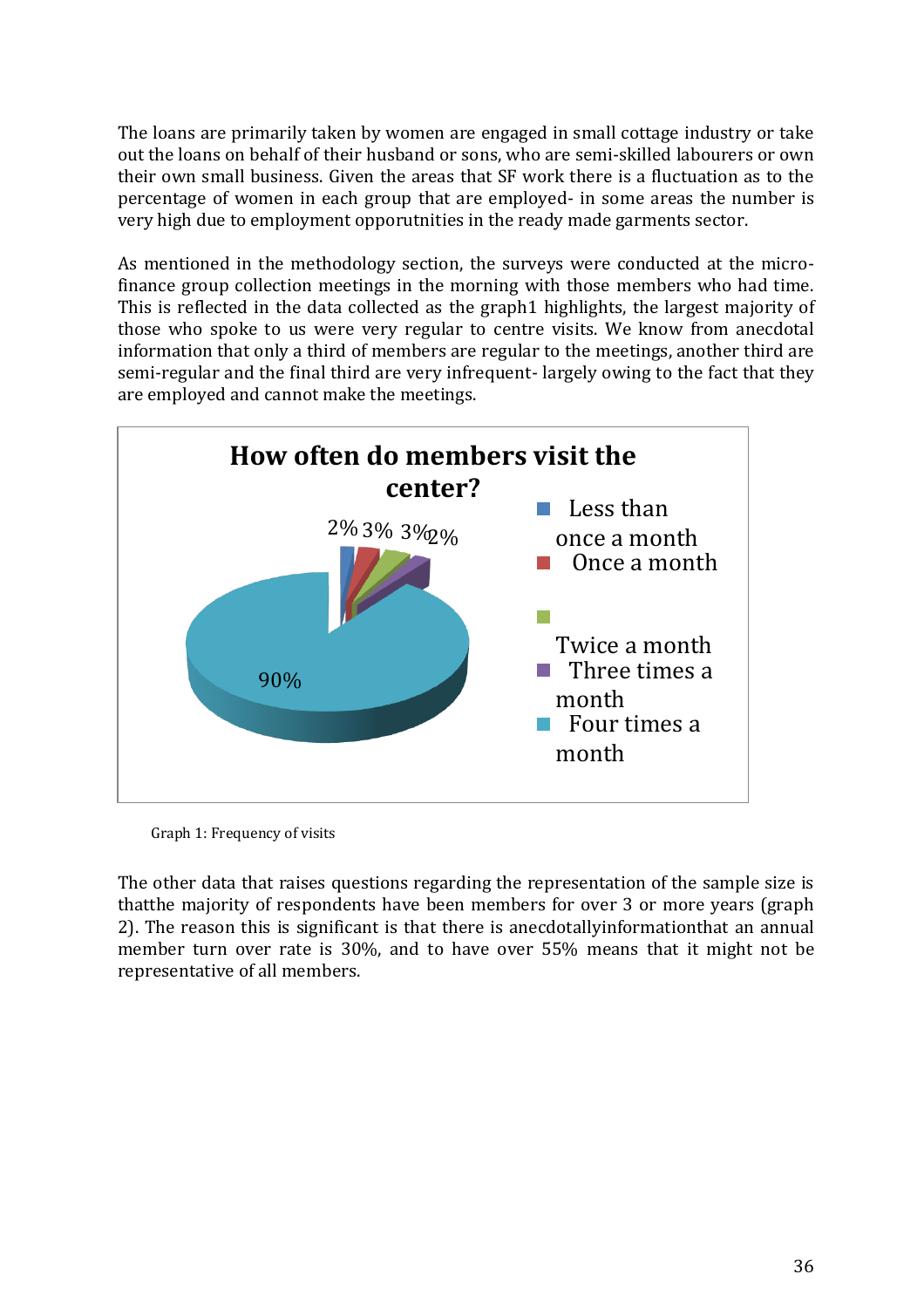# **How long have you been a member of SAJIDA Foundation (Nirapotta)?**

| 3 Months+   | 30  | 6    |
|-------------|-----|------|
| 6 Months+   | 44  | 8.9  |
| 1 Year+     | 82  | 16.6 |
| 2 Year+     | 65  | 13.1 |
| $3/3+Years$ | 272 | 55.1 |

Table 6: Service user

To reiterate, the surveys are not representative of all service users, but only those who come to the micro-finance collection centre meetings in the morning. The representation in the FGDs was wider as their were selected on having taken a service from the SB – as well as some non-service takers- in the previous three months, and as the majority of the services are non-centre based we are confident the data represents a more diverse group.

#### **Awareness and utilization of services**

From the surveys we found that majority of respondents could only name one or two of the seven tasks that the SBs undertake (graph 2). This was a very sobering as there are a number of services that the SBs provide at the centres alone, and as the majority of the members attend the meetings every week and the SB visits the centre on average every five weeks. Further more over 50% of members indicated that they had taken a service from the SB in the past three months (graph 3). This then indicates that people may view the SBs as a single service provider.



Graph 2: Awareness of SB's services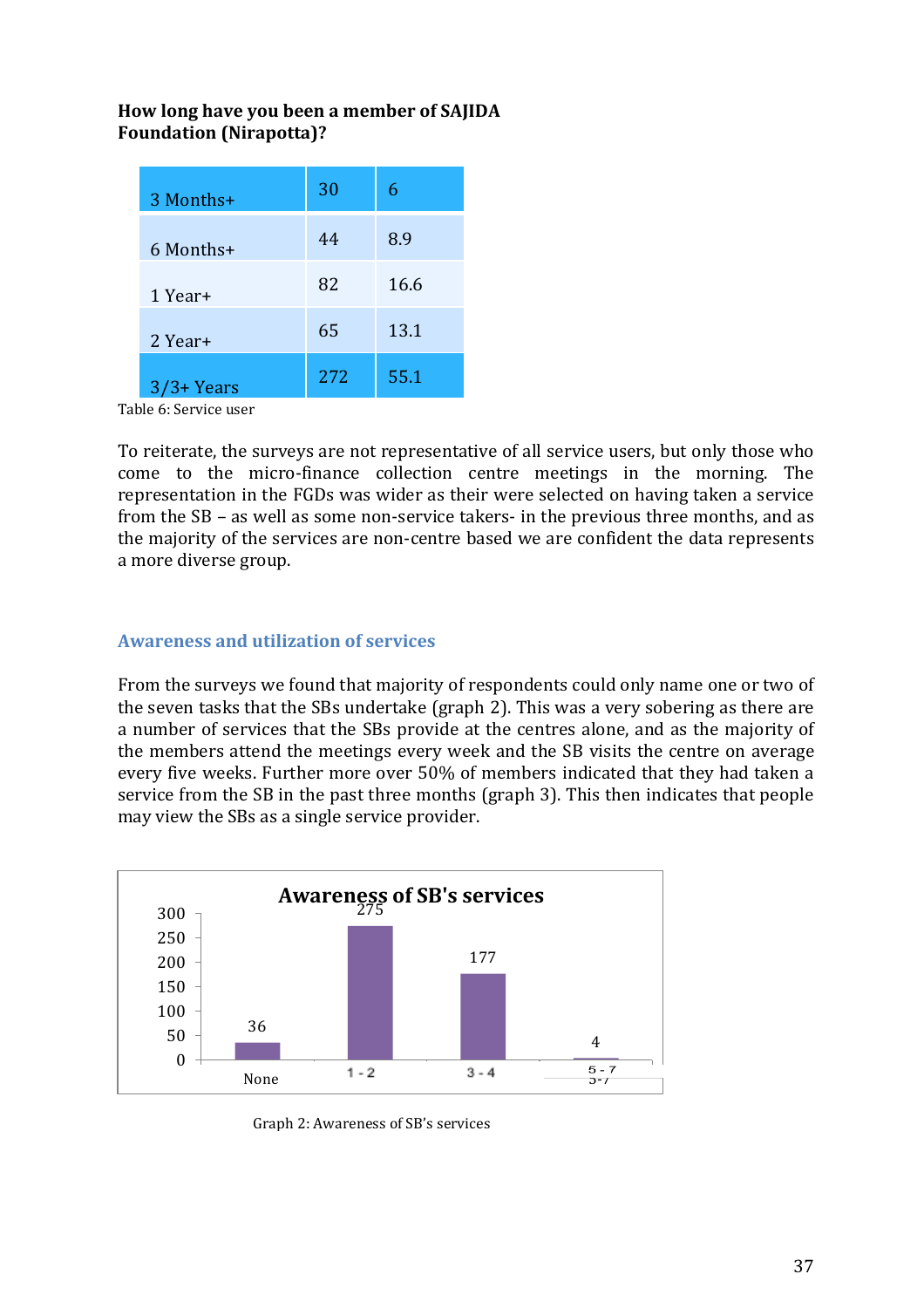

Graph 3: If service were taken in the past three months

The idea that the service users view SBs as single service givers further supported by the graph 4 as it shows the most popular service provided by the SB was getting their blood pressure measured and their weight measured. Receiving health information/advice, something that occurs during the meetings themselves, was the second most accessed service, followed by the buying of medicine, –something being phased out during the research- accessing maternal care services and being referred to other services. The data on graph 4 also shows no dental care was givenany member in the past 3 months.

Given that graph 2 shows that most members can only identify up to two services provided by the SB it is possible to conclude that most service users mostly remember the SB for the services that they take or have taken from her. It then does not matter if the service user has been a member for a long or short period of time, as they continue to use the same service.



Graph 4: Types of services taken in the past three months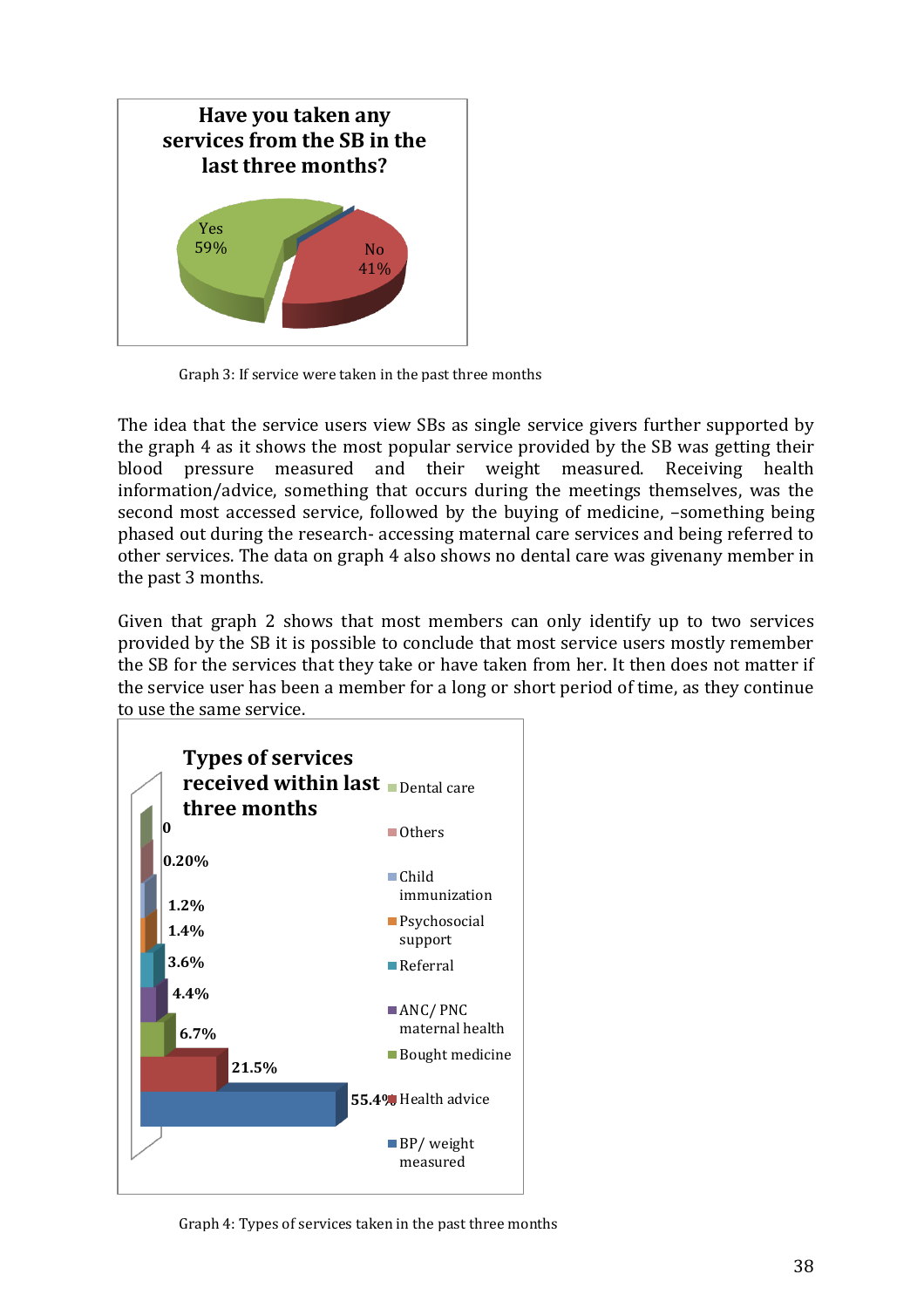From the FGDs data we can start to understand why it is that members conceptualize the SBs as they do:

*R 1:BondhuApa measures my blood pressure regularly. She also inquiries whether I am taking my medicine regularly or not. She also gives advice about health related issues. I am satisfied with her service.* 

*R 2: I have never taken any service from her. She visits all the centers regularly. Sometimes we meet each other. But I have never taken any service from her. Overall, she is good.* 

*R 3: She measured my weight and blood pressure. But I have never gone to any hospital with her. I am happy with her service and advice.* 

*R 4: When I was pregnant, she did checkups. Now my baby is three months old and Apa regularly asks about my baby.* 

#### **-UD 1.2 Member FGD**

In this particular FGD when questions the attendees had taken the following services: 5 had their blood pressure and measured, 3 received maternal health services and 2 were given contact information of doctors.

*d*<sup>*There are lot of health complication that can occur. She can't treat us but gives us*</sup> *suggestion. We consider this suggestion as a treatment. Because who will suggest us. Nobody has time to give suggestion.*"

#### *-***UD 2.5 members FGD**

*Actually who are higher socioeconomic, they don't accept to SAJIDA Bondhu that much.On the basis of qualification and body fitness of SB, some members are accepting to her properly and some are not accept her. They tell that SB is giving just suggestion but not giving treatment. Because who has money, they have no problem to visit doctor by paying 400 tk or 500 tk".* 

#### **-UD 1BM FGD**

*DzShe is very much important to us. We are ignorant; we donǯt give her importance that much. I have to busy with household work. If SB give extra time, it would be good.*"

#### *-***UD1.6 Member IDI**

"She does not do other job. She gives medicine for common cold".

#### **-UC 1.2 Members FGD**

*"Checkup pressure, when I was pregnant, that time she came to my home at regular basis. Even after delivery she followed up me. She suggested me to visit good doctor who are assigned in SAJIDA hospital".* 

#### **-UC 1.2 Members FGD**

As supported by the survey information the majority of service users get SBs to weigh them and measure their blood pressure. From the other quotes we see that members are aware of the limitations health workers and if they are able to afford it, they by-pass her services and access health professionals. For those who take her services they too are aware of the limitations of the SB's skills and rely on her for her knowledge of other service providers and her support.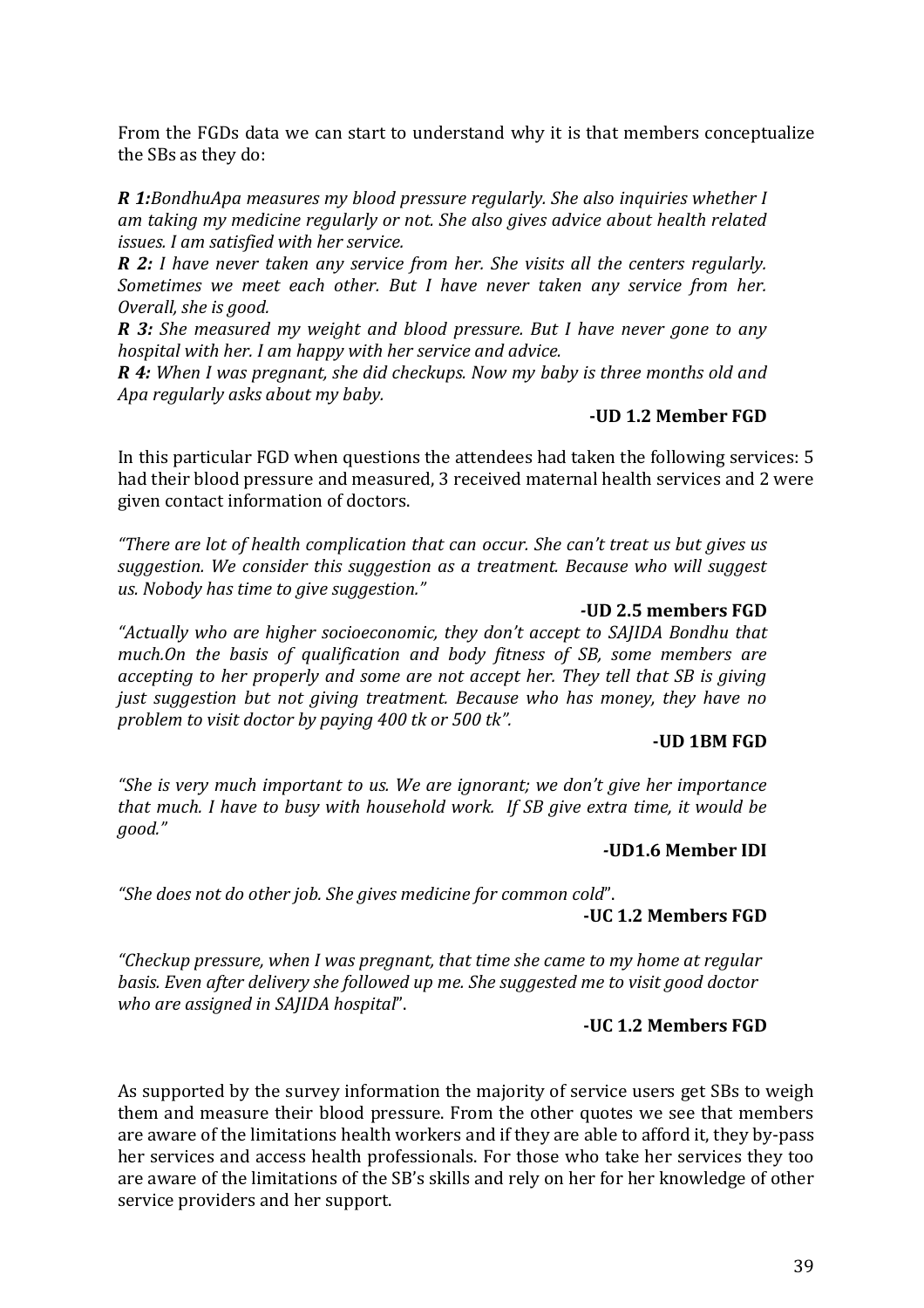From the data it is clear that the SBs are undertaking the three of their priority roles: conducting basic health checked; providing maternal and neo-natal support; and referral services to specialists. This is a very positive sign for the program as it seems that the SBs are able to undertake their tasks satisfactorily as the service users are accessing them. The only area that service uptake is extremely low, even though it is a priority is the information on child immunization. We did not explore why this was in greater depth but as there is a big national immunization campaign that is successfully run by the government, we feel that even if the SB spoke of the importance and location of the immunization camp the overlap of information with other service providers may have distorted the response.

Another program priority is to give emergency support to the members when they require support but from the survey less than half of the respondents were aware that the SBs provided this service. When probed 110 of the respondents said they had an emergency since they have been a service user, and just under half, 46 called the SB. When asked why the others did not they indicated that it was because 34% did not need the SB, 31% did not know that the SB could be contacted, and19% did not remember to call the SB. Of these responses 50% of those who did not contact the SB did were not able to do to, even though each member is given the SBs contact details and informed to contact the SB. This highlights that that the message needs to be strengthened as just over 25% of those who should have been served were unable to access a service they required.

Of those who accessed emergency services, 45 of the 46 were happy with the service received and the one person who was not was because the emergency was beyond the SBs' capacity and had to seek support elsewhere.

The fact that the members are overwhelmingly satisfied by the support they receive in cases of emergencies is also reflected in our qualitative data as a number of service users have indicated that they were able to access the SB when they needed her most, and she was able to help them overcome their problem:

*DzIn any emergency situation, if we call her, she will be here to help us. She stands by our side in any need, and it is very important that there is someone who is always there with you.*"

#### *-***UD 1.5 Member IDI**

*"I keep her phone number. In emergency I call her. She gives me suggestion, what I have to do. Once I was sick, I forgot to vaccinate to my baby. I want suggestion from apa, she said to give vaccine to my child. I give two vaccines together to my child.*  **– UD 2.1 Member FGD** 

A final indicator for the program's importance to the service users is that when asked if there would be any problems in their lives with regards to their health care if there were no SBs, 65% (graph 5) indicated that there would be. This is 10% more than those who had taken services in the past three months, indicating that it is not only those currently taking services who would be affected. When asked what the problem would be, 44% (graph 6) said that it would reduce their access to health care services and 20% said it would result in them having to spend more time and money accessing services.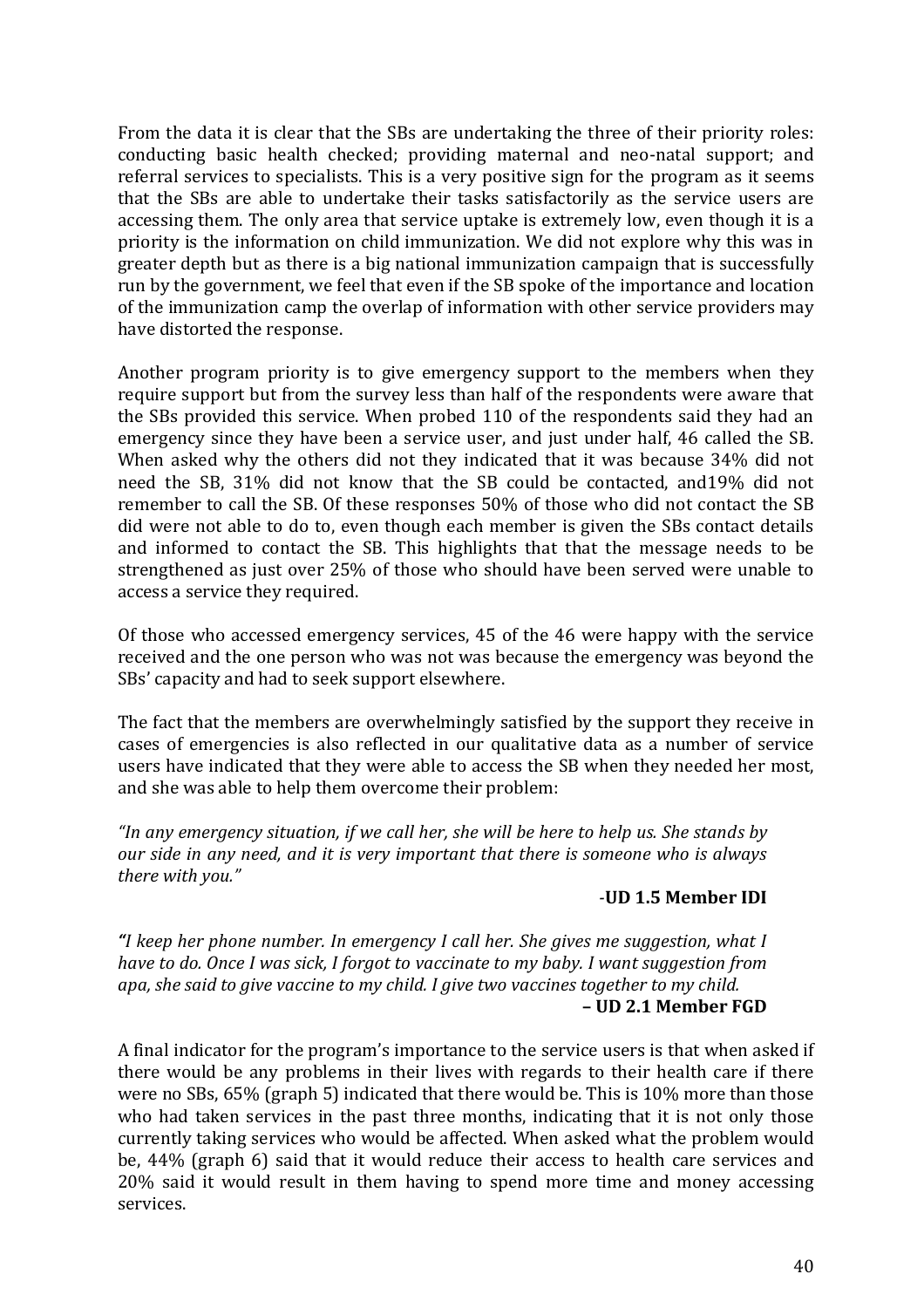This clearly indicates that a large majority of the service users consider the SB as an important health care provider; even if she is a generalist and the scope of her interventions are very limited. Service users then rely on her and the program to help meet their health needs and has formed an important relationship with them:

*"Whenever we call to Bondhuapa, immediately she come to our house. Nobody comes, but SAJIDA Bondhucome. We learned a lot of thing related to health from her. Pregnant women can checkup regularly. We can talk with her that is very important and confidential thing. She gives us very good suggestion. During crisis, she stays beside us. She follows up the child immunization. If any member forgets to vaccinate her child, then Bondhu ask to that mother to vaccinate her child".* 

#### **-UC 1.2 memberrs FGD**

*R: We get many benefits and help form her; I cannot explain it in words. If she was not here, we will be in trouble. For example, in case of emergency, we can call her and take her advice. This is very important. She comes here every month and provides service. In this case I think her presence is an important part in our life. She is an indispensible part in our life.*

#### **UD 1.5 Member IDI**



Graph 6: Would members have a problem if the CHP programme ceased?

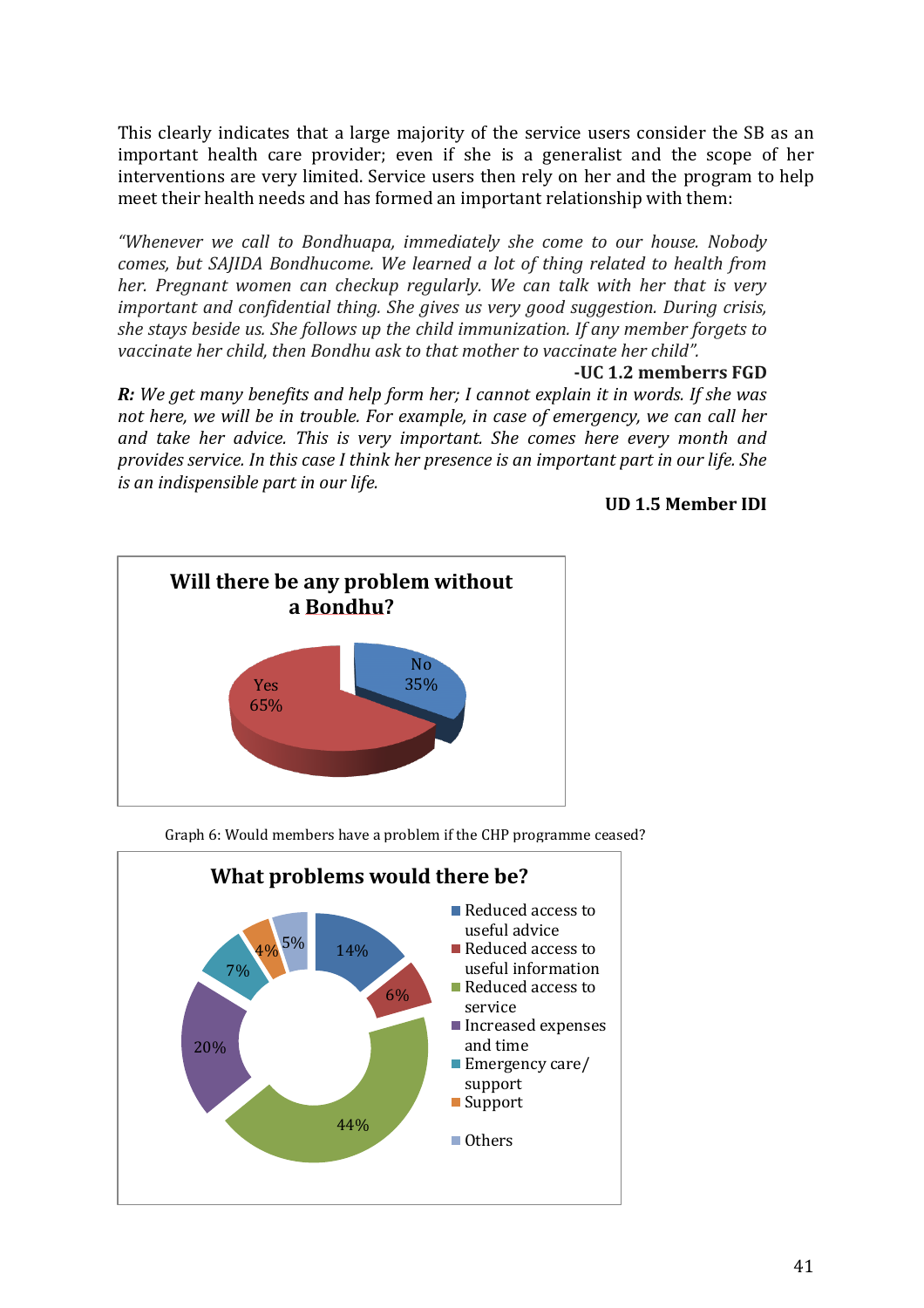#### Graph 7: The problems members would suffer without the CHP

An important factor to recall here is that SBs may not be providing a service to the service users due to their being no need for a service. An important indicator as to how members assess the program is their relationship with the SBs and given the relatively low level of skill that the SBs have due to them being generalists. As a result it is possible that the members utilize the SBs in ways that are different from the manner in which they were conceptualized during the setting of the program. The next section explores this in greater detail.

# **Perception of SB**

In the previous section we explored how members utilize the service and along with that it is important to understand why it is that they do so; in previous sections both service users and staff indicated that it was the relationship between the SBs and service users that is an important factor. In the first section we saw how the SBs saw themselves in the members' eyes: being respected, and being important in the lives of the service users due to the fact they are entrusted and enlisted for help and support for non-health related matters. Sometimes they are personal and very private issues that the members do not share with other people that they share with the SB.

This strong relationship built between the SB and the members is arguably the important achievement of the program, it is a means through which the SBs are able to discharge their work; providing health care to the service user and their family and in doing so bridges the gap into actually becoming their *bondhu*(friend)*.* 

*Issues they will never share with their husbands, they share those issues with us. I hope you can understand. Husband is her own, but still he is a member and son of another family as well. He may taunt her.*

#### **– UD 1.1 SB FGD**

Everyone in the community knows me. They share their problems with me. Nobody knew me before. Now they all behave nicely with me which was not there before.

#### - **UD 1.2 SB IDI**

*Some doctors sometimes misbehave with the patient. I like her behavior & the way she talk. My son has a history of operation in the nose in USTC. I was feeling like hell there. If I had SB there at that time, it will very good. I feel like that if I can hear her I will be cure.*

#### **- UC 1.3 Member FGD**

*It is very important sir because we donǯt get anybody as a friend to whom we can talk frankly. We call to apa. She takes us to hospital. It is very important.* 

#### **– UD 2.5 Member FGD**

As the quotes above highlight this relationship between the SBs and the members is very important and it is this that has helped the program succeed in the ways that it has. By being a *friend* the SBs provide a service that is required and missing in the lives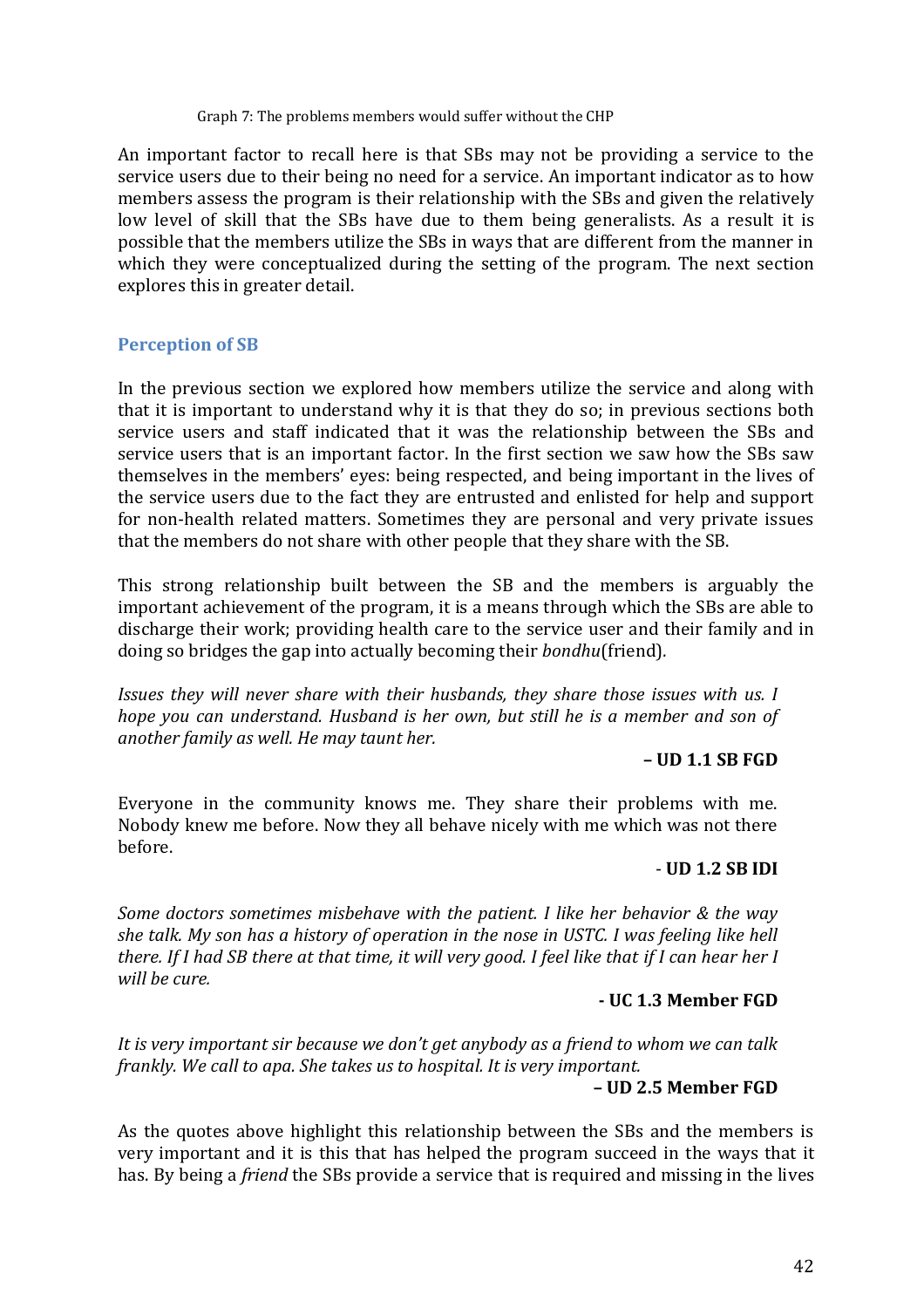of the members and through the implementation of the psychosocial counseling program this bond has been strengthened.

#### **Psychosocial counseling workshops**

The relationship between the SBs and the service users is an important factor that has led to the uptake of services and arguably the success of the program; the health workers are only partially seen as a health worker, they are also seen as a source of emotional support. This sentiment has been strengthened through the psychosocial workshops that are conducted by the SBs. As discussed earlier there is a need to strengthen the quality of the workshops through refresher trainings, from the service acceptance side however, there are other issues that surface.

In general the majority of those who received the workshops were satisfied, in the survey 72% of the respondents had completed the workshops and indicated that they were helpful to them. When probed as to why this was, the common response was that they were relevant and useful to their lives; some even indicating that these should be extended to other family members as it would be helpful for them too.

*R. We did not go for higher studies. There are some issues we do not understand. If SB helps us about that, we can learn from her about these things. Then we can teach other people also.* 

#### *Q. If you give me an example please?*

*R. Now a dayǯs TV serials shows so many incidents, about child, about husband. I feel doubt in my mind about that. If I have clear idea about that, then problem will solved.* 

#### **-UC 1.2 Member IDI**

*DzI call her whenever there is any family problems which I have to manage like what to do, when to do, how to do. For example, my elder daughter reads in class 10. We have already got a proposal for her marriage. The bridegroom is well established, he is going to Saudi. We did agree for this proposal. But Bondhuapa has said me that my daughter has only completed 15 years. She advised me not to get her married so early. I liked her advices.*"

## **-RD 1.2 Members FGD**

*DzIf they arrange any program for our men, it would be good because one issue is addiction that is done by men. So it is very much essential to teach them directly in a same way they teach us. And this can be arranged in weekend day. Because in working day men are busy with their work.*"

#### **- UD 2.1 Member IDI**

In addition to the service users the trainings and workshops have also helped the SBs, as it has better prepared them for the field, they are not better equipped to answer the questions and give advice on issues apart from health. There is however a slight problem in the acceptance of the program as some field officers are not very supportive of the workshops, partly due to their interactive nature. It would be generally helpful to the program is field officers are better sensitized to the program as it will help raise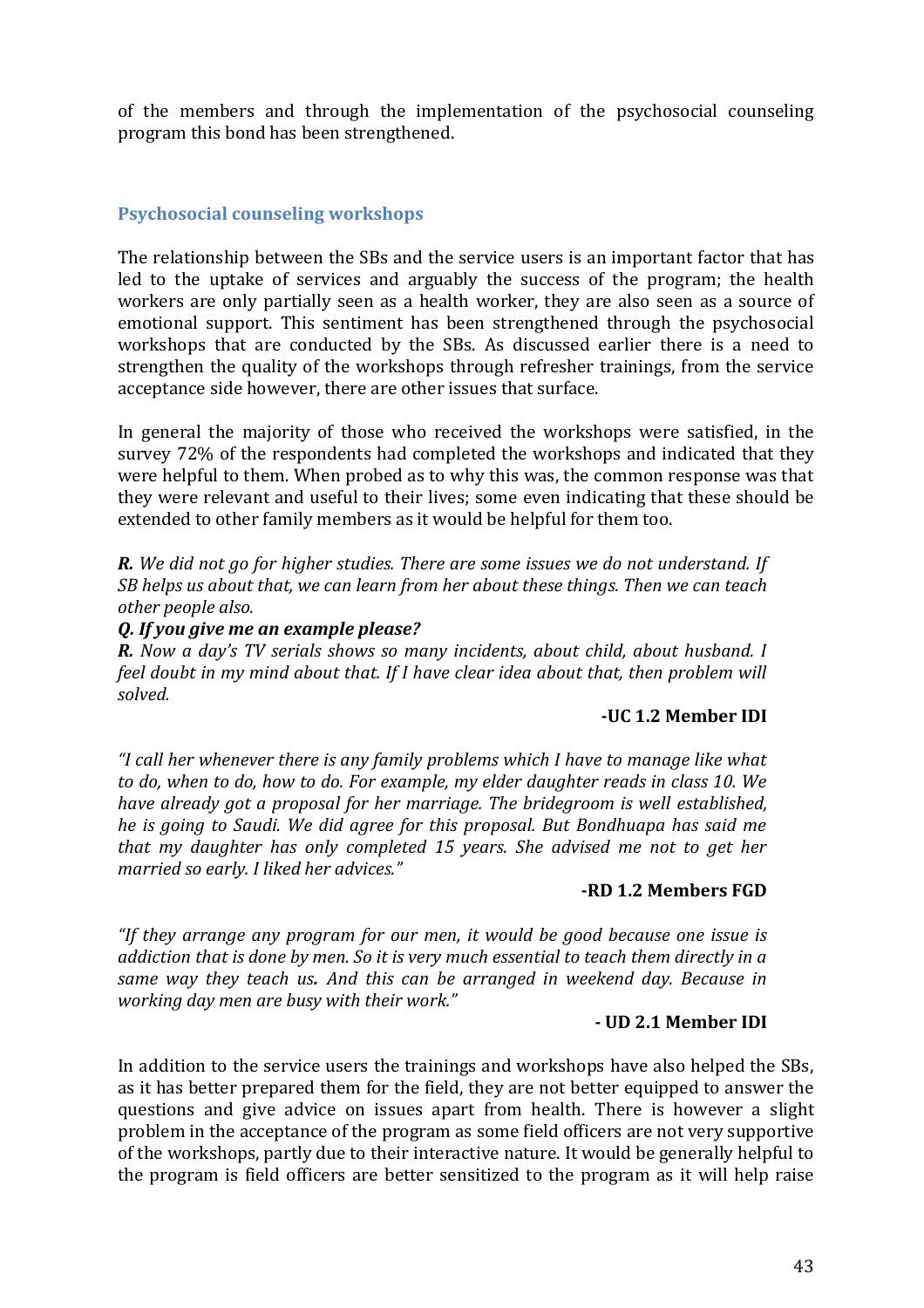aware amongst the service users as to the workshops' acceptance amongst those who are yet to receive the sessions.

Generally it is recommended that the program be expanded, both geographically, to cover all branches, and in content, to include wider issues that may be region or context specific, and if possible other family members should be included.

A further recommendation is that as the SBs deal with the issues themselves, with little support –though there is support on demand from the psychosocial unit it is rarely accessed- cluster based support groups from SBs should be set up for them to refresh what that they learnt, and share possible issues that members have shared with them to help find solutions to them.

## **Nirapotta in general**

One of the sub-questions in this theme was to learn how members felt regarding the Nirapotta (micro-insurance) program, if it was possible to increase the micro-insurance coverage rates, and whether the SBs' involvement in the program should be stopped.

With regard the micro-insurance it is compulsory and at a cost to the micro-finance borrower as they have to pay an additional sum at the time they receive their loan to qualify for their loan. The insurance scheme, the elements and the policy is explained to them at the time they withdraw the loan and afterwards by the SB who regularly inform the service users of the benefits and the five elements of the insurance.

From the surveys it is evident that most members are well informed regarding the program and the areas that they are insured with 44% being aware of 3-4 (graph 8) of the areas that they are covered. More importantly, in terms of issues 87% (graph 9) were aware that health was covered, 64% death but only 45% knew about disaster cover. The low rate of knowledge on disaster coverage is worrisome as this is a unique element of SF's micro-insurance program as is used as a selling point of the program. What this then means is that either disaster coverage is not very important to members, or the others are more important. Those who were aware of this however were very happy with this coverage, especially if they received a payout.



Graph 8: Service users' awareness of Nirapotta elements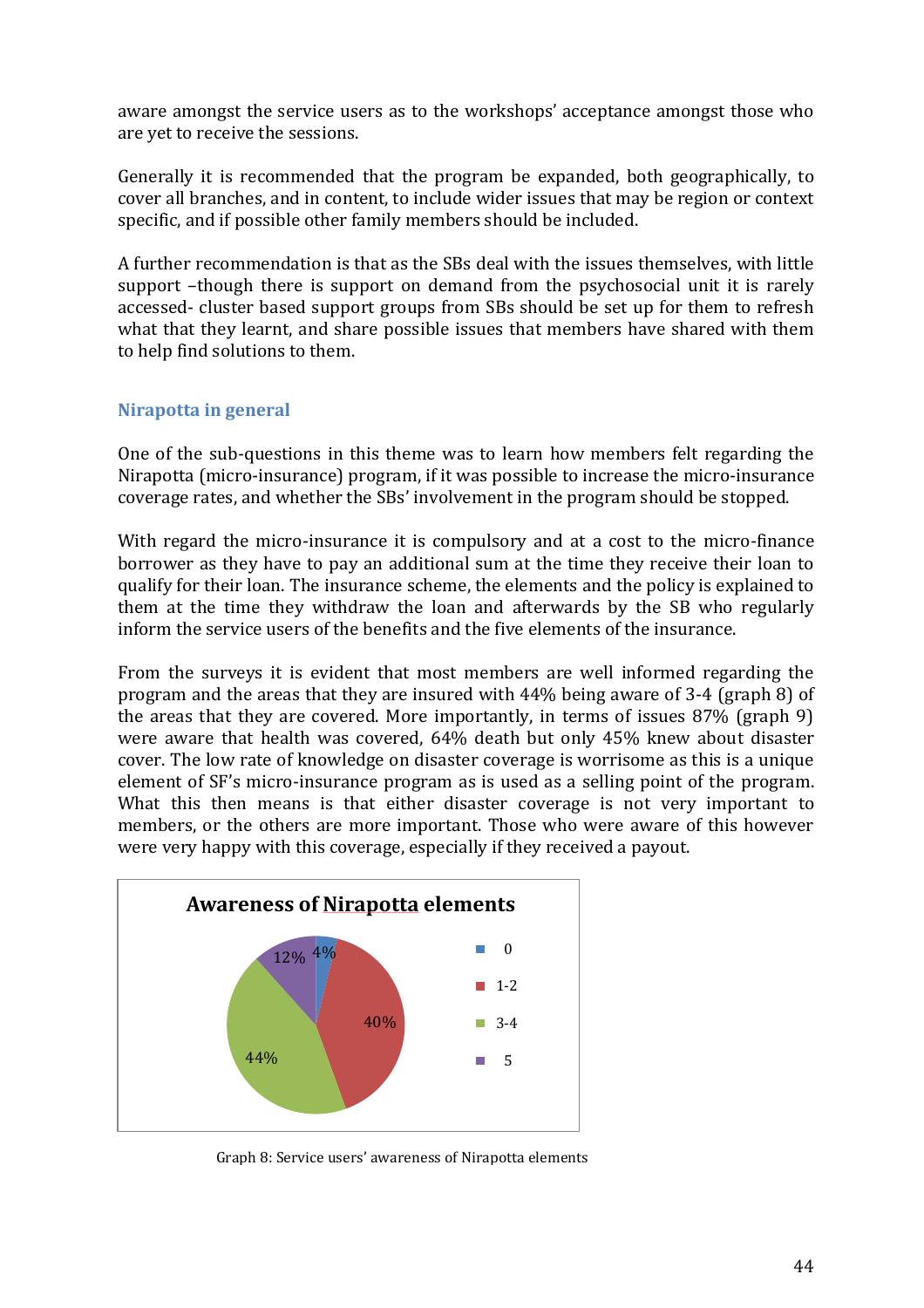

Graph 9: Knowledge of Nirapotta elements

Aside from the move for improvement of service users' knowledge of the different micro-insurance elements there is also some work that needs to be done to help strengthen the program from a delivery perspective. As mentioned in previous sections the SBs are untrained on how to conduct and undertake *claims management*, and as a result they are reluctant to undertake this task and/or make mistakes to the ire of their colleagues.

The question was asked if the SBs should continue or stop this task and there are many reasons for and against it: primarily that this will free them to conduct more health work and allow them to increase their coverage. We however feel that it is important that they continue: it is the only issue where all branch staff work together, which is important in building inter-personal relationships; it increases the SBs' contact with the service users, where they are usually the sympathetic face of the organization who is there to support them and on *their side;* and the SBs are able to undertake direct verification due to their embeddedness in the field, as these quotes highlight:

*Parace is adding a great value to the micro finance program. She goes to the centers,*  $\overline{a}$ *house visits also. We can speed up our claims checking and paying because of her. She has been a great help in verifying many sensitive claims C-section, personal diseases of female members etc.*<sup>*"*</sup>

## **-UD2 FGD BM**

*DzIn branch -, one memberǯs home and half of the poultry farm burnt. That time SAJIDA Bondhu was present there. She called me to come there. I immediately reached there with my branch manager and give ready cash after inquiry.*"

#### **-UD1 FO FGD**

For these reasons we recommend that the SB continue to work on claims management, but with training. We also learnt that the claims management system itself suffers from a number of problems. These have ben highlighted to the program's management separately.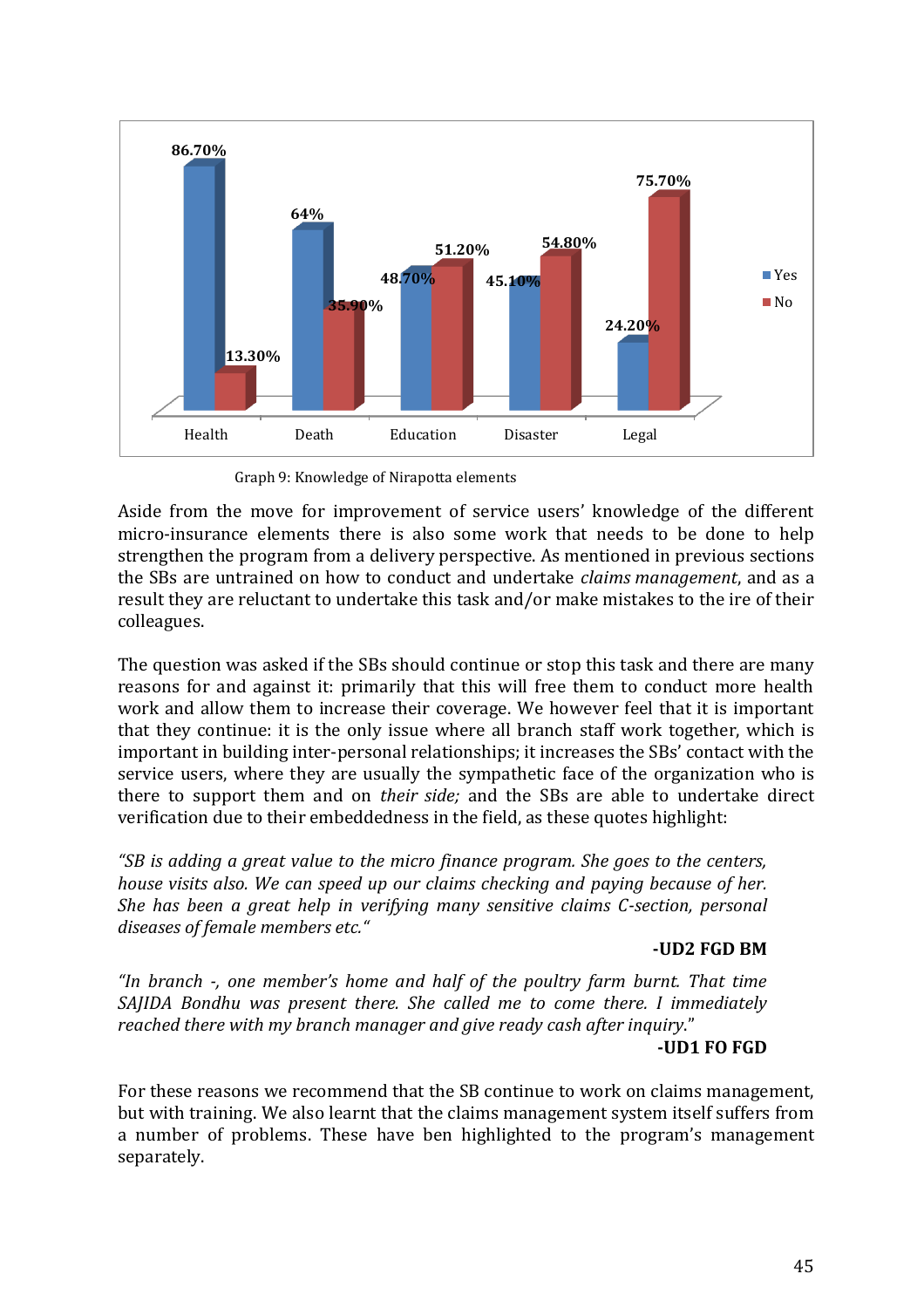Briefly on the issue regarding the micro-insurance is whether members are willing to pay more. The answer to this question for the majority is no or a very modest increase; eventhough some service users recognize that they are better off under the insurance scheme they are not willing to pay more. A small number are willing to pay more if the scope of the services were widened. There was a small minority who however wanted the charge to be lowered,this is because some members do not use the services of the SBs or feel that they receive any benefit from the insurance.

# **Additional needs**

As it has been stated and is very clear to the service users, the SBs are generalists who are trained to give very basic primary care and for more complicated matters they refer to more specialized health professionals. To improve the services of the SBs by better meeting the needs of the service users we asked those surveyed what more they would like if the SBs were given additional training. From the responses the majority of the requests were information based and some additional services at the centres (graph 10), a number of which are achievable as they will not require much additional resources and fits in well with the SBs' remit as generalists.

Providing information on fitness, nutrition and family planning are all very possible, but some of the other requests, understanding of prescriptions and provision of other drugs is highlight improbable in this model. It will require the SB to be trained to a much higher level and may not be possible due to legal restrictions, unless more qualified health workers were employed.



It is recommended those services which are feasible in the current model be included.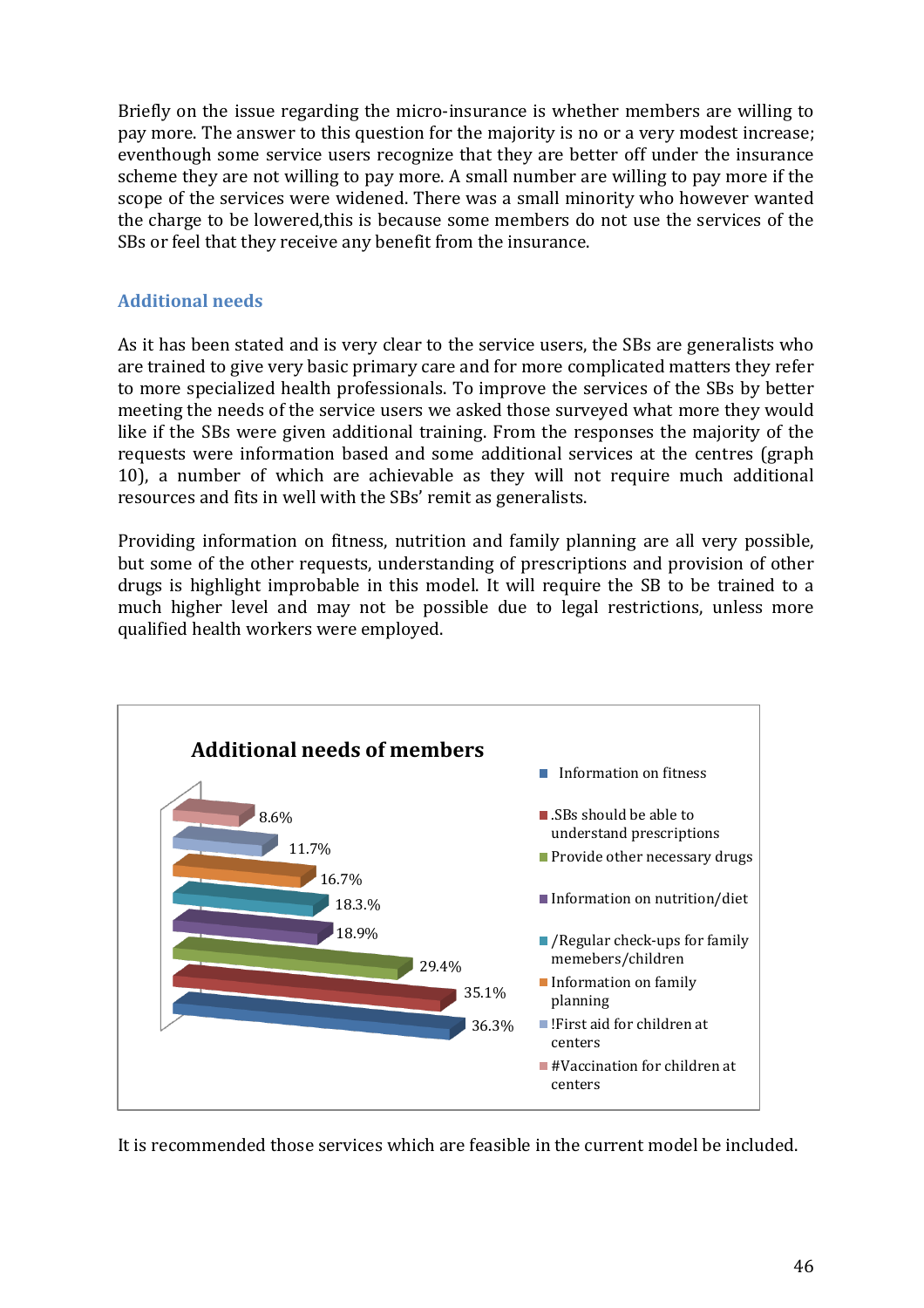#### **Challenges**

The biggest challenge with regards to Nirapotta members lay in the fact that the SB is unable to meet with all the policyholders as they do not frequently visit the morning collection meetings as they are employed, and when the SBs make house visits they are not present either. This means that there is a section of the population that is underserved, and as the program takes funds from each policyholder it means that some are not getting a service they are entitled to. From a programmatic perspective there is little that can be done unless the SBs work a number of weekends so as to be able to meet the service users.

To make such a change it needs to be better understood if those who are not currently being reached require the service and to what extent, because it would mean reducing access to those who are currently receiving services. With the SBs' working hours being limited there needs to be a review of whether it is in fact necessary to reach all those who are policy holders or to concentrate on those who need the service. Here need is being defined as being those who require support and are unable to access other health care professionals. The reason for the later part of the definition is because there are service users who are able to afford and prefer to seek health and support from bettertrained health care professionals. Since these individuals are able to access such a service the program should seek to engage those left at the margins who are unable to access services until their medical situation worsens, as delayed treatment is a typical health seeking strategy for those who have limited financial resources.

Another challenge is that the program is provides very general support and as a result some stakeholders do not feel it is adequate and want more services. One of the most common requests by service users was that the CHP provides female doctors, particularly gynecologists as there is a lack of female doctors in some areas, or there is a financial barrier in accessing them. Some even suggested that the SBs be trained in gynecological health so as to better help the service users. The other specialist requested was a pediatric doctor as the service users felt that there was also a gap in good, trusted child specialist doctors.

This raises a particular issue that we had been asked to investigate, should be SBs remain generalists or should they be made into specialists, or should a cadre of more specialized health care professional replace them?

From the findings of this report we feel that the SBs should remain generalists as this way they are able to develop their relationships with the service users that go beyond just being a resource for health issues. Given the limitations of the program it will not be possible to provide as many higher-trained health care professionals which will mean the contact between the health worker and the service user will reduce and will be replaced with a more rigid relationship.

What is recommended instead is if female and pediatric doctors are linked to the CHP so as to be able to provide health care that the service users require, this will strengthen the overall program by providing a higher standard of care for and boost the engagement of service users.

Some of the SB related challenges relate to the fact that the delivery mechanism for the health information and advice needs to be strengthened, as members did not recall the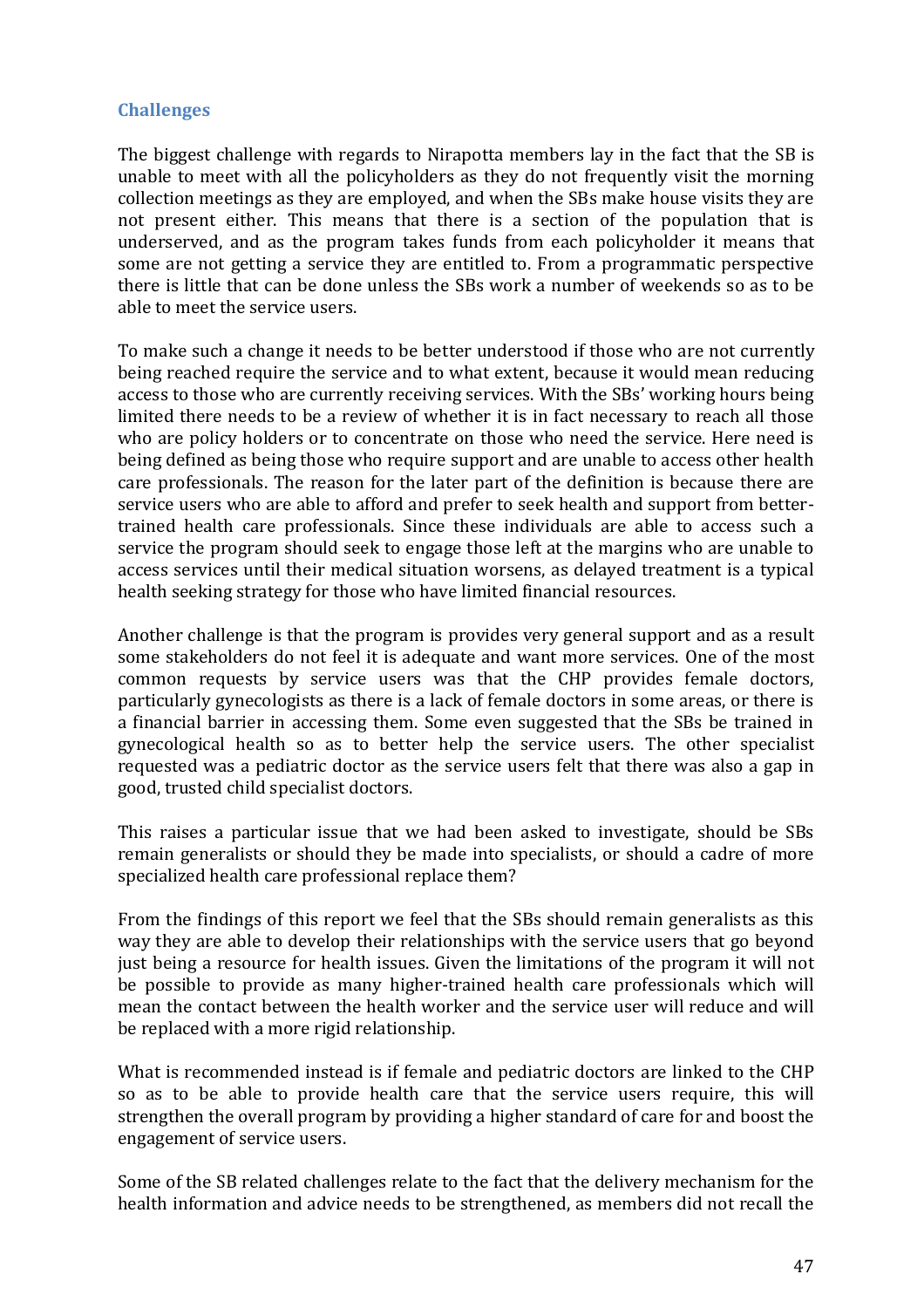information that is regularly provided. It is due to both delivery mechanism as currently the SB to speaks to a group without any materials, whereas the common practice is the use of BCC materials to visually stimulate the participants; the other reason owing to the fact that mixing the information giving sessions with the microfinance loan collection means that most attendees are more interested in servicing their loans and do not come to the meetings with the aim of staying for longer than the necessary time to make the payment. As a result of this they do not pay a great deal of attention to what is being said as they are concentrating on the field officer and maybe in a rush to return home.

To overcome these issues it is recommended that standalone information giving workshops be instituted where the members come primarily for health related activities, and if possible these use audio-visual material to make them more effective and attractive. We recognize that the biggest problem with implementing this is that SF works primarily in urban and peri-urban settings were it is harder to find centralized locations to host such meetings without incurring a high cost. There maybe alternative methods of reaching the target population, especially if audio-visual tools are used and it is strongly suggested such an option is investigated, especially if further information giving modules are added to the program.

## **Recommendations**

Programmatic

o The program needs to set a priority of who it aims to engaged, all policy holders equally or target those whom the SB can have a greater impact and require more support

Service delivery

- o It is strongly recommended that the SAJIDABondhus remain generalists as their strengthen, and the strength of the program is that they are seen as more than health workers and are used to social and emotional support
- o To strengthen and meet the need of the service users there should be an addition of higher-qualified health care workers in areas where there is a lack of service provision
- o To strengthen the health information and advice giving sessions BCC materials should be incorporated
- o The program should investigate the use of stand alone health sessions that are run around audio-visual tools

Psychosocial workshops

- o The program should investigate conducting workshops with family members, particularly if it seeks to change familial behavior
- o The scope of the program should be expanded, both geographically to cover all work area and more context specific themes for workshops should be investigated

Additional services

o SBs should be trained to provide information on fitness, nutrition and family planning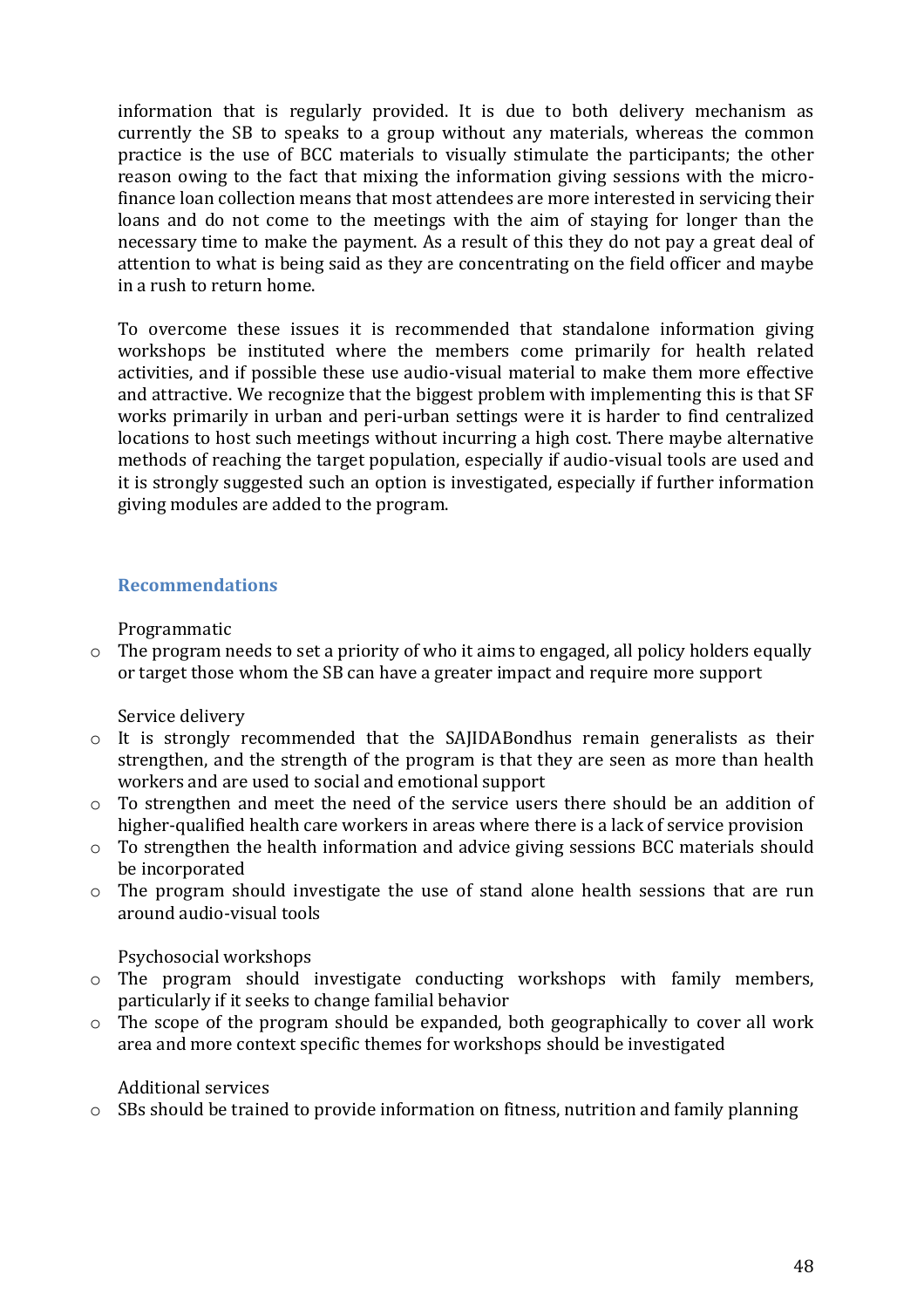# **4.4 Rural/ Urban**

One of the issues that SF wanted to investigate was if there was a big difference between rural and urban/peri-urban sites as currently there is no distinction between the two. From our findings there are a number of issues that distinguish the two different sites that can be categorized broadly as the need of the members and the need of the SBs.

Aside from geographical location, another distinguishing feature of the two is that in general rural branches have fewer numbers of service users and centres. This then means that the SBs may have less people to serve but over a greater distance as the centres and the members' houses are spread out, as opposed to in urban areas were it is not uncommon for the same site to house more than one centre and there to be a congregation of members in one abode.

#### **Needs of rural service users**

Owing to the lack of equitable distribution of health care facilities there is a much higher concentration in urban areas making it harder for rural service users access them. As a result the work of the SBs and the SBs are held in higher esteem in rural areas:

*We need to check our pressure, diabetes; we cannot go far away for this. So, SAJIDABondhu helps us this way.*<sup>*"*</sup>

#### **-RD 1.1 Member FGD**

*Pandhuapa provides health care service to us. The advantage is, we cannot share our feelings with a male. Our women have many personal problems; so it is an advantage for us that we have Bondhuapa. Suppose once I had uterine problem. When I went to Bondhuapa, she took me to the hospital and did treatment.*<sup>*n*</sup>

#### **-RD 1.3 Member FGD**

The quotes above highlight two key roles that the SBs' play, service referral and closeto-community service delivery, and these two services are what the service users rely on the most. This is because of a number of correlating factors, such as: rural areas tend to be more conservative and it is harder for women to travel alone, even fore medical purposes and as their husbands maybe busy they rely on the SBs to take them to health care facilities; the health care facilities are further away meaning that the members are unable or unwilling to go alone; due to the frequent visits the SBs make to the health facilities with service users they have developed good working relationships with them, this then helps facilitate quicker and sometimes cheaper access for service users.

The other major issue between rural and urban areas is again owing to the population being more traditional, as women are less likely to receive and adopt antenatal and maternal care and support. This the SBs, and some members attribute to the attitudes of the pregnant women's families as the quotes highlight:

*This is a rural area; here many families prefer home delivery. Mother in laws, sister in laws, older persons and even neighbors believe in superstition, and they say that*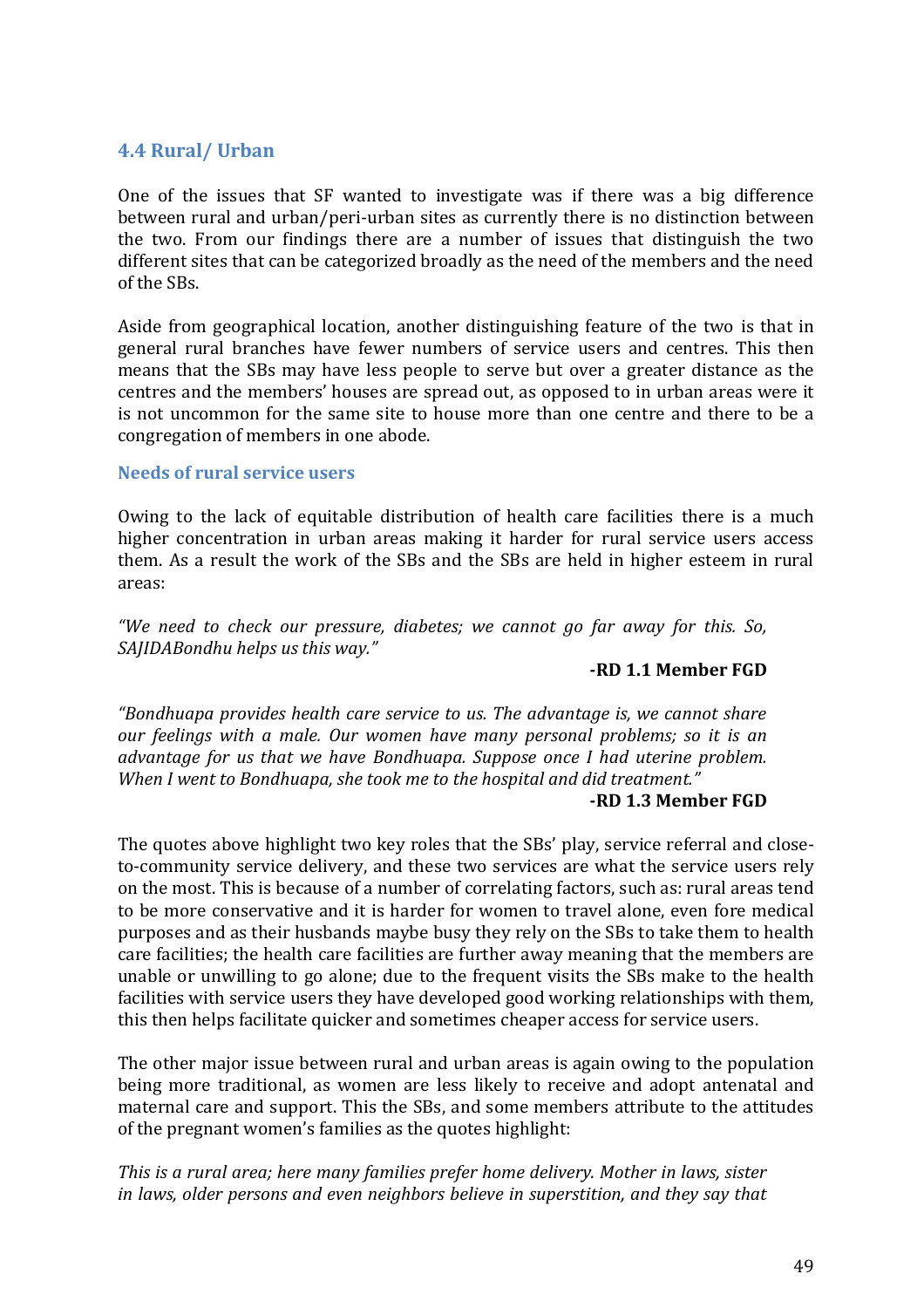*pregnant mother should work hard, and it is beneficial for the fetus, when we try to counsel them. These services are important for the well being of both, newborn and mother.* 

#### *-* **RD 1.2 SB IDI**

*When I ask the member to deliver her baby in the hospital, then husband, mother in law and other family members express different opinions, and they support home delivery. Once I was counseling the pregnant mother and suddenly her mother in law came in and said, "The rules were not like this before. There were no restrictions. I have 10 children. When I was pregnant, I did all household chores and nothing happened to me. After two days of delivery, I started working again. Then I tried to make her understand. Next she replied, "You will say many things now. Elder child was delivered at home, so was the next one.*<sup>*n*</sup> And, that baby was *delivered at home, not in the hospital. They also do not want to dry clothes, wrappers and bed sheet of the babies in sun. They say it will cause illness and common cold of newborns, all the clothes should be dried inside the room on a rack. –***RD 1.2 SB IDI** 

In situations where members refuse to consider facility births or the assistance of trained birth attendants the branch manager, area co-ordinator and even the cluster leader are meant to intervene to convince them to reconsider, or at least visit health care facilities. As this issue is a common national program, one that contributes to high levels of maternal and neo-natal mortalities, strengthening the relationship with local trained birth attendants and ensuring they visit the family is the only option available.

Once a family has decided that they will conduct a home birth their decision is not easily over turned, as a result it is important to provide them with the available facilities close at hand. Though this issue is al true for urban areas it is more salient in rural areas due to the large distances and low availability of trained health workers,it is therefore recommended that all pregnant mothers are introduced to their local trained birth attendants. In some cases the families may not allow access to the trained birth attendant but by being at hand if any complications do arise they will be able to respond immediately.

## **Rural SAJIDABondhus**

A major difference between urban and rural SBs is the distances between the houses of service users as are greater and they generally cover a wider geographic area. The pay and travel conveyance of rural and urban SBs are the same though those in rural areas having to spend more in transport and travel and incur greater out of pocket expenses, sometimes twice as much. This is something that can and should be addressed

Owing to the greater geographic spread of service users it is also harder for the SBs to cover visit as many members' houses and conduct follow-up visits and from the discussions we learnt that in rural areas there is a higher preference in receiving services individually and at home; owing to distances to the centres and the greater privacy it affords: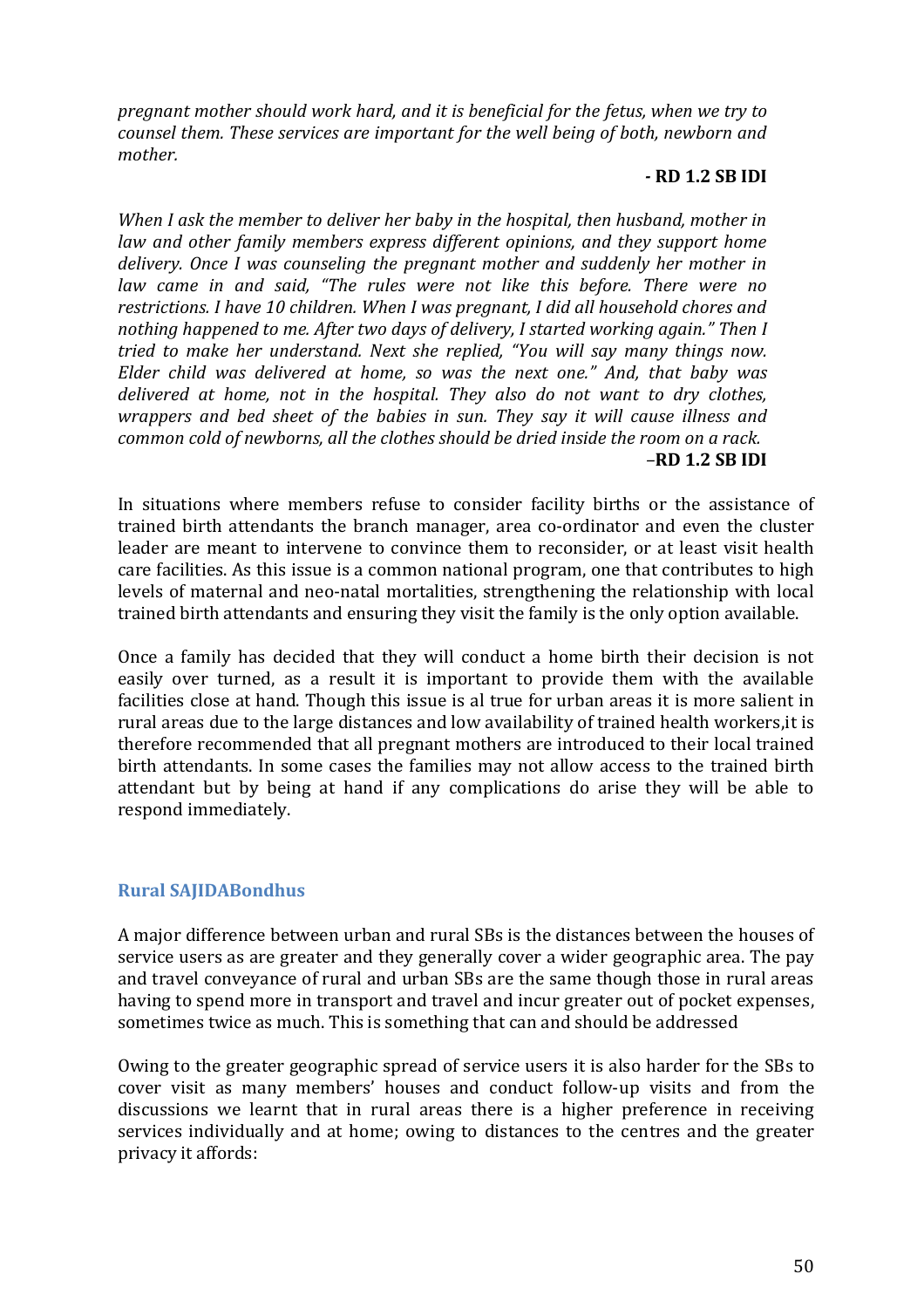*"We have to go to the center every week, but as it is far; so become tough for us. So, if she comes to our houses, it becomes good.*<sup>*n*</sup>

## **– RD 1.1 Member FGD**

"Often it is seen that, members, if fall sick; cannot go to the center. If apa comes, then *she does not have to suffer too much.*<sup>*n*</sup>

## **-RD 1.3 Member FGD**

"They think that if she goes to houses, they can share personal things with her." **- RD 1.3 Member FGD** 

It is also important to recall that the number of service users a rural SB may have to serve is lower but the level of level of service required may be more intensive, as the previous section showed. Another distinguishing feature between the two location types is that it would be much easier to organize and conduct *courtyard* type meetings to discuss with the service users, especially as this is a format they would already be used to. It is therefore recommended that the SB reduce the number of centre visits they make a month an undertake health awareness sessions. By conducting the health awareness workshops the SBs will also free up more time in the mornings to conduct more house visits as the sessions would last up to an hour, giving her an extra hour and a half on the mornings the sessions take place.

Another recommendation for rural sites is that relevant health care professionals conduct health camps; from the information from service users, the branch staff and the health workers, the majority of rural sites where SF is based do not have medical facilities and they lack female doctors. This is a proven method of increasing access to health care in areas where access is a problem, and given the qualifications of the SB they are unable to meet the needs of the service users. The current method of referring and taking patients to health care providers is able to meet some of the needs but is not ideal as this causes delayed treatment. If treatment was provided more locally it would move towards overcoming this problem.

#### **Recommendations**

- o Strengthen relationship with trained birth attendants in rural areas
- o Conduct *courtyard meetings* on health issues
- o Increase the number of house visit
- o Set up health camps on relevant health issues
- o Increase SBs' travel conveyance if they are covering rural areas

# **4.5 Value added by SAJIDA Bondhu**

In the final section we would like to conclude on a few brief remarks regarding the SAJIDABondhus as they are instrumental in the program but their impact is far wider reaching than that, they have become the organisations' ambassador and information source in the community.

As the SBs are from the community in which they are to work they have a better relationship with those who live there and know the individuals better than in the office. This has a very positive impact on the micro-finance and micro-insurance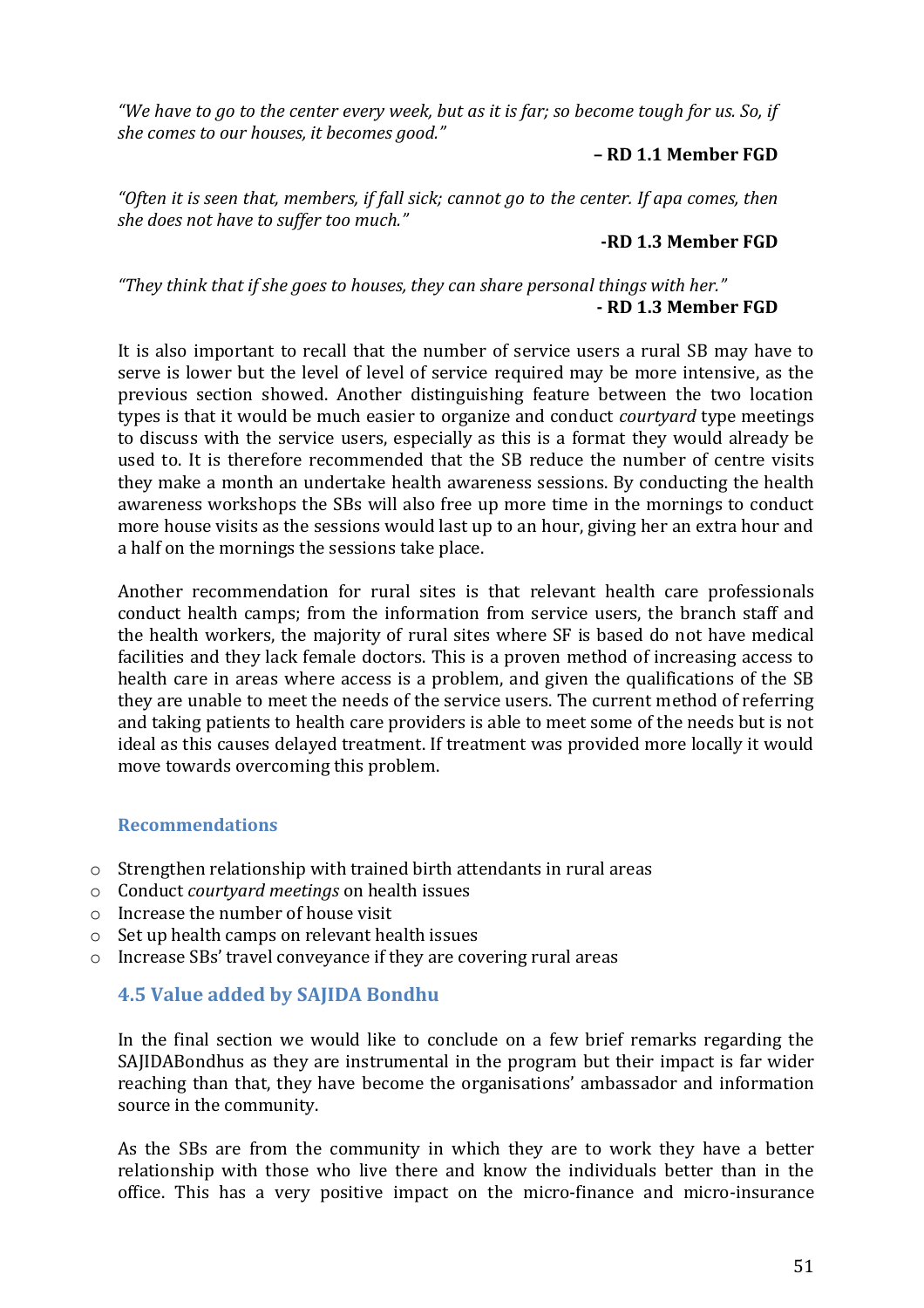programs as they are able to verify the information faster and through alternative, more organic sources. As a result of this the organisation is able to provide better service- in case of micro-insurance- and save the organisation from risk by helping in the vetting of prospective new borrowers.

In addition to this service the SB is also a marketing and advertising advantage. The SBs all don an apron with the organisation's name emblazed on it and due to this she is highlight visable within the community; a result of which members of the general public are aware that the organization provides a particular service that other microfinancneorganisations do not, targeted health care for their service users. Given the competitive micro-finance market where the potential clients are well informed regarding the different organisations and with very little that distinguishes one from another, having a visible additional program like this is a benefit.

This distinction that the organisation receives though mostly positive does have a negative aspect; potential borrowers are aware that there is a higher cost of borrowing at SF as they do not understand the distinction between the micro-finance costs and the micro-insurance one. Greater work needs to be done to help people understand the difference and the benefits of micro-insurance, and the SB is ideally located to help do that.

The SB may also have a big benefit in relation to existing members as well as it shows members the organisation cares about their health and wellbeing, and are not like other micro-finance institutions that only care about interested in debt servicing. As explored in great depth earlier the SFs develop a personal relationship with the service users and through this it is important to the service users.

A final point is that the SBs help ensure that the service users and their families are healthy and this then means that they service users are better able to repay their loan. This makes good business sense for an organisation whose sustainability is dependent on their loan portfolio being serviced regularly without a high level of default. One of the main reasons borrowers default on their loan is because the of poor health, either theirs or their family members' which results in missing work, or the additional household expense of health care cost.

Overall, the addition of the SAJIDABondhu has been widely greeted positively by all stakeholders as a unique and distinguishing feature of the Foundation's work.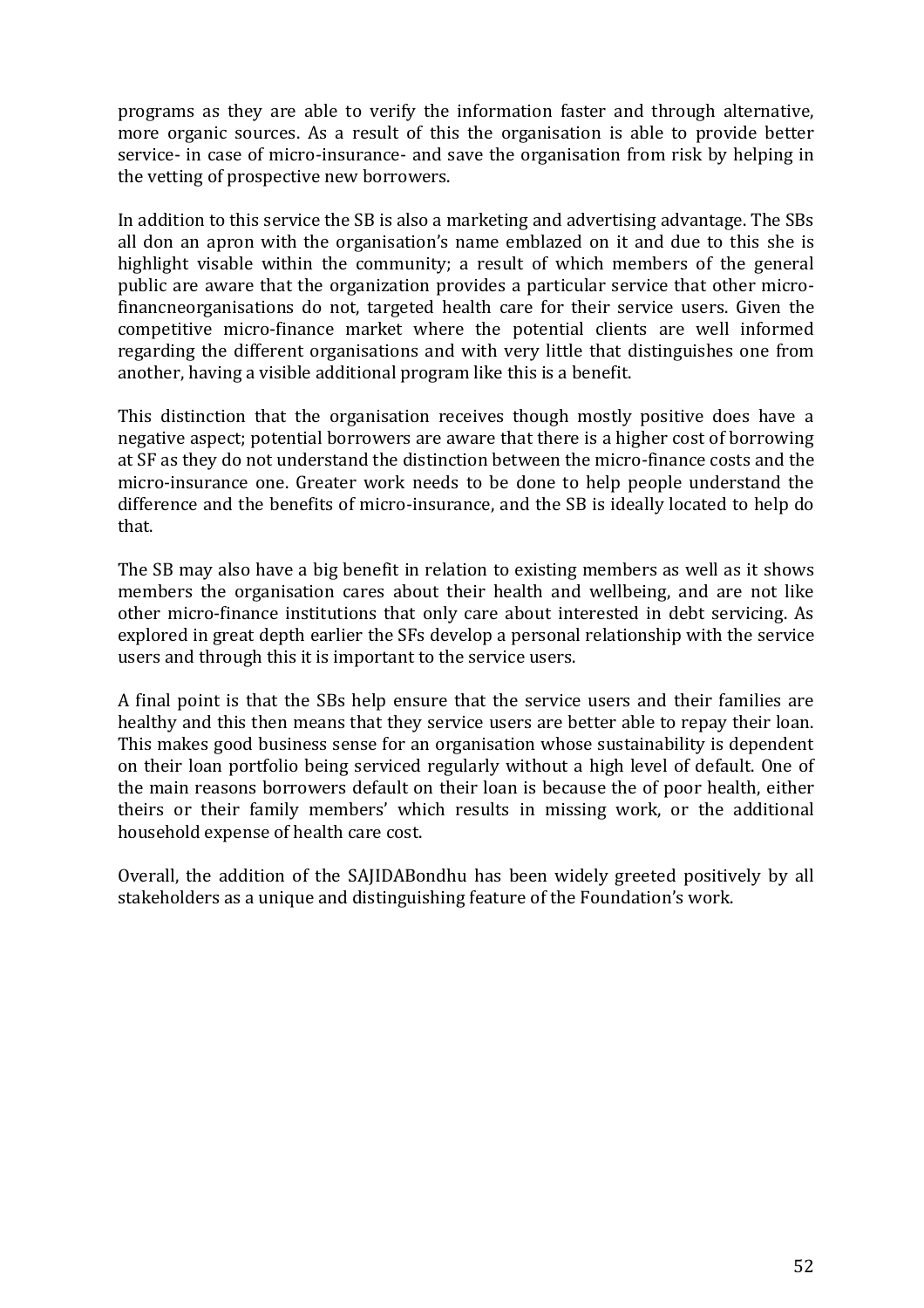# **5. Conclusion and recommendation**

From our study we have found that the community health program benefits the service users in a number of ways: it reduces barriers in seeking health care through its close to community delivery model; it provides access to services to people who may otherwise not have access to some of the services, especially the psychosocial workshops; and helps to strengthen the health seeking behaviour of the services users by providing useful information, or taking them to the relevant health care professional. The health worker functions as more than a health worker as they provide emotional and personal support to the service users and their family on a wider range of issues. In addition to the issues mentioned that are a number other positives that are derived from that program as the previous sections detail.

When setting questions for this study, one was set that asked whether the health workers should be retrained as specialists in different health issues and from our findings we feel they should not. The SAJIDA Bondhus should instead be retrained on a number of key issues that they are currently working on, there a number of additions that should be made to their work portfolio but they should remain generalists. The main reason for this, as mentioned above, is that the SBs are performing more than a health service, having developed close and personal relationships with service users they are able to give them support than they would otherwise not be able to do if they were specialized in one particular area. The SBs would not have the time to build these relationships with service users if they became highly trained health care professionals due to a shift in the focus of their work. To improve the quality of care trained, technical supervisors should be introduced, allowing the SBs to continue what they do best.

There is however a number of issues that needs to be addressed to improve and strengthen aspects of the program, the most important we feel is to have clearly defined aims, objectives and core competencies for the SBs. This is something that is currently missing, and as a result there approach to the program is cohesive that it would otherwise be. Different stakeholders have different inclinations of what the program is and should be, this creates conflict and inhibits the SBs from undertaking their work as effectively as they could. Once the aims and objectives are set it will be important to communicate them with all stakeholders to ensure that everyone is aware of the direction of the program.

Other key recommendations are:

## **Programmatic**

- o Establish better relationship with health care providers to strengthen the referral system
- o Undertake regular assessment and appraisal of SBs
- o Set a priority of who the program aims to engage, all policy holders equally or target those whom the SB can have a greater impact and require more support

#### **Supervision**

o Hire technical supervisors with a health background, ideally medical examiners or paramedics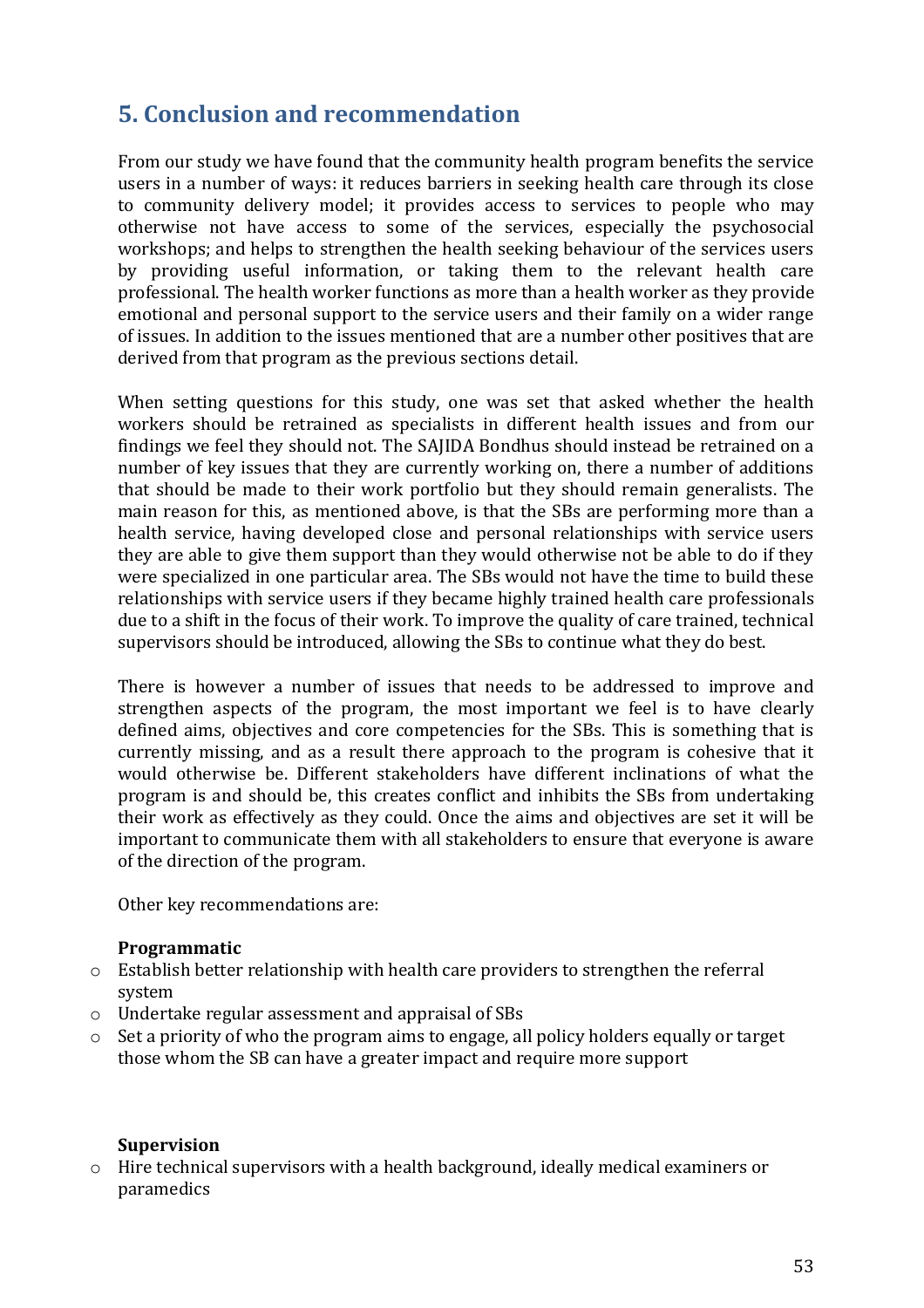- o Increased and regular field level monitoring, including the assessment of key skills
- o Ensure the communication protocol is followed
- o Review registers to increase usability and effectiveness

# **Human resource**

- o Raise SBs salary and increase their travel and mobile phone bills as they incur a lot of out-of-pocket expense in these areas
- o Make SBs permanent staff

# **Training**

- o Training aligned with core competencies and objectives
- o Localised refresher trainings that are conducted every three months that are flexible on the need of the SBs
- o Practical testing in the field within a certain time of basic training 1-3 months to ensure minimum standards are met
- o Psychosocial counseling refreshers training
- o Identify and support weaker SBs

# **Service delivery**

- o To strengthen the health information and advice giving sessions BCC materials should be incorporated
- o The program should investigate the use of stand alone health sessions that are run around audio-visual tools
- o SBs should be trained to provide information on fitness, nutrition and family planning

# **Interpersonal relationship**

- o Conduct structured meeting with all branch staff to clarify program objectives, the role and responsibilities of both SBs and field officers and how it ties into the micro-finance program
- o Conduct regular and structured meeting at the branch level for the all members to update each other on their activities and their upcoming work

# **Psychosocial workshops**

- o The program should investigate conducting workshops with family members, particularly if it seeks to change familial behavior
- o The scope of the program should be expanded, both geographically to cover all work area and more context specific themes for workshops should be investigated

# **Rural working areas**

- o Conduct *courtyard meetings* on health issues
- o Increase the number of house visit
- o Set up health camps on relevant health issues
- $\circ$  Increase SBs' travel conveyance if they are covering rural areas

Overall, the addition of the SAJIDA Bondhu has been widely greeted positively by all stakeholders as a unique and distinguishing feature of the Foundation's work.

We are confident that if these changes are implemented properly the gaps and weaknesses of the program can be successfully overcome.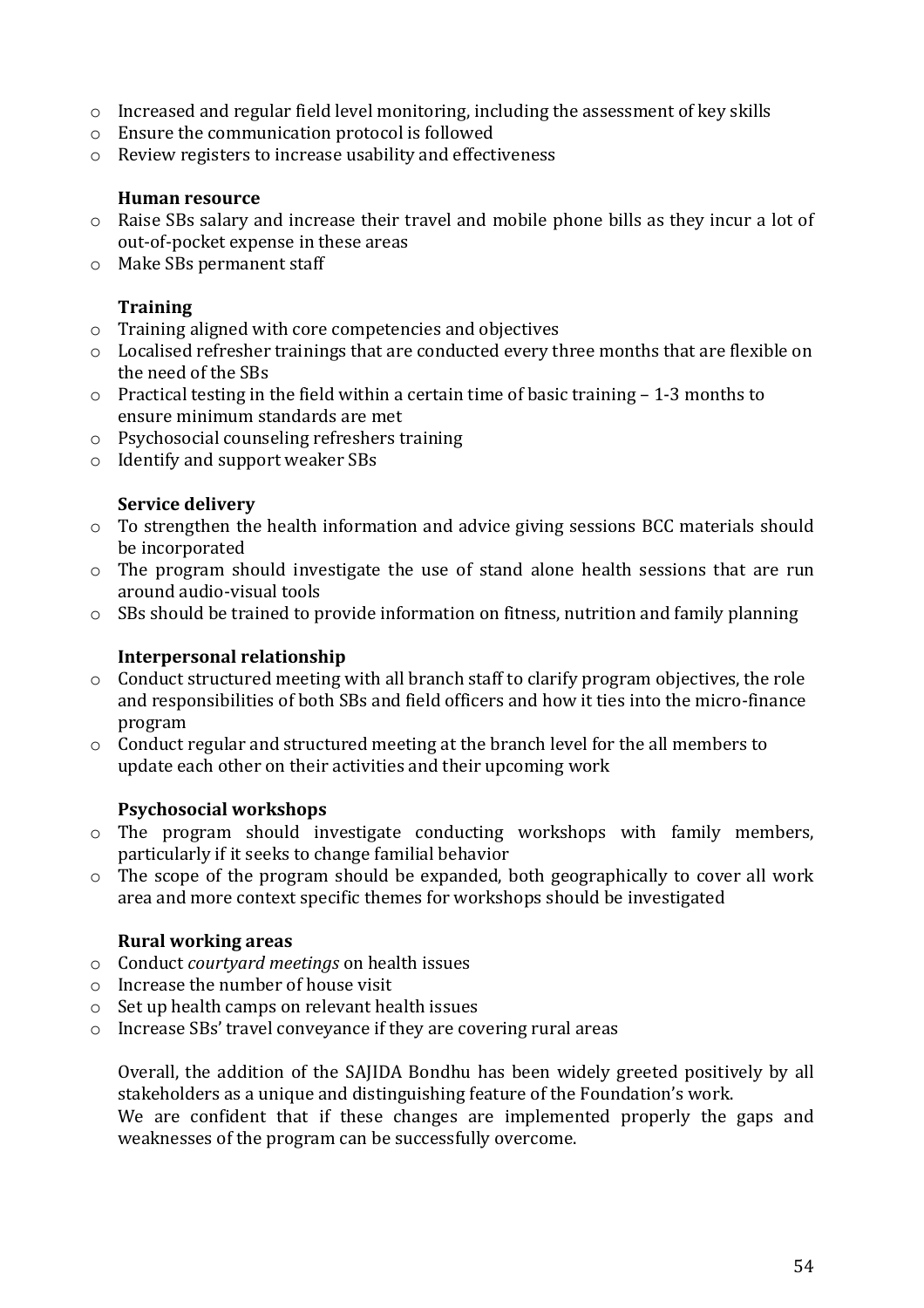# **Bibliography**

**Attride-stirling, J.** 2001.*Thematic networks: an analytic tool for qualitative research. Qualitative Research* SAGE Publications

**Crigler, L., Glenton, C., Hodgins, S., et al.** 2013 *Developing and Strengthening Community Health Worker Programs at Scale: A Reference Guide for Program Managers and Policy Makers.*Jhpiego Corporation

**Crigler, L., Hill, K., Furth, R., &Bjerregaard, D.** 2013 *Community Health Worker Assessment and Improvement Matrix (CHW AIM): A Toolkit for Improving CHW Programs and Services.* Initiatives Inc. And University Research Co., LLC (URC)

**Human Resource Management Unit, Ministry of Health and Family Welfare.** 2013. *Human Resources for Health Country Profile Bangladesh.* 

**Kapheim, M. G. & Campbell, J.** 2014. *Best Practice Guidelines for Implementing and Evaluating Community Health Worker Programs in Health Care Settings.*Sinai Urban Health Institute

**Kvale, S.** 1994. *Ten Standard Objections to Qualitative Research Interviews.*Journal of Phenomenological Psychology, 25, No, 2, 147-173

*Manoshi community health solutions in bangladesh-Impact Evaluation Surveys in Dhaka Urban Slums 2007, 2009 and 2011***. ICDDR,B**. Scientific Report No: 118 December 2011

**Mccord, G. C., Liu, A. & Singh, P.** 2013. *Deployment of community health workers across rural sub-Saharan Africa: financial considerations and operational assumptions.*Bulletin of the World Health Organization 2012;91:244-253B. Doi

**Sandelowski***, M. 2000. Focus on Research Methods :Combining Qualitative and Quantitative Sampling, Data Collection, and Analysis Techniques in Mixed-Method Studies.*Research in Nursing & Health, 2000, 23, 246–255

**The Earht Institute, Colombia University**. *One Million Community Health Workers: Technical Task Force Report*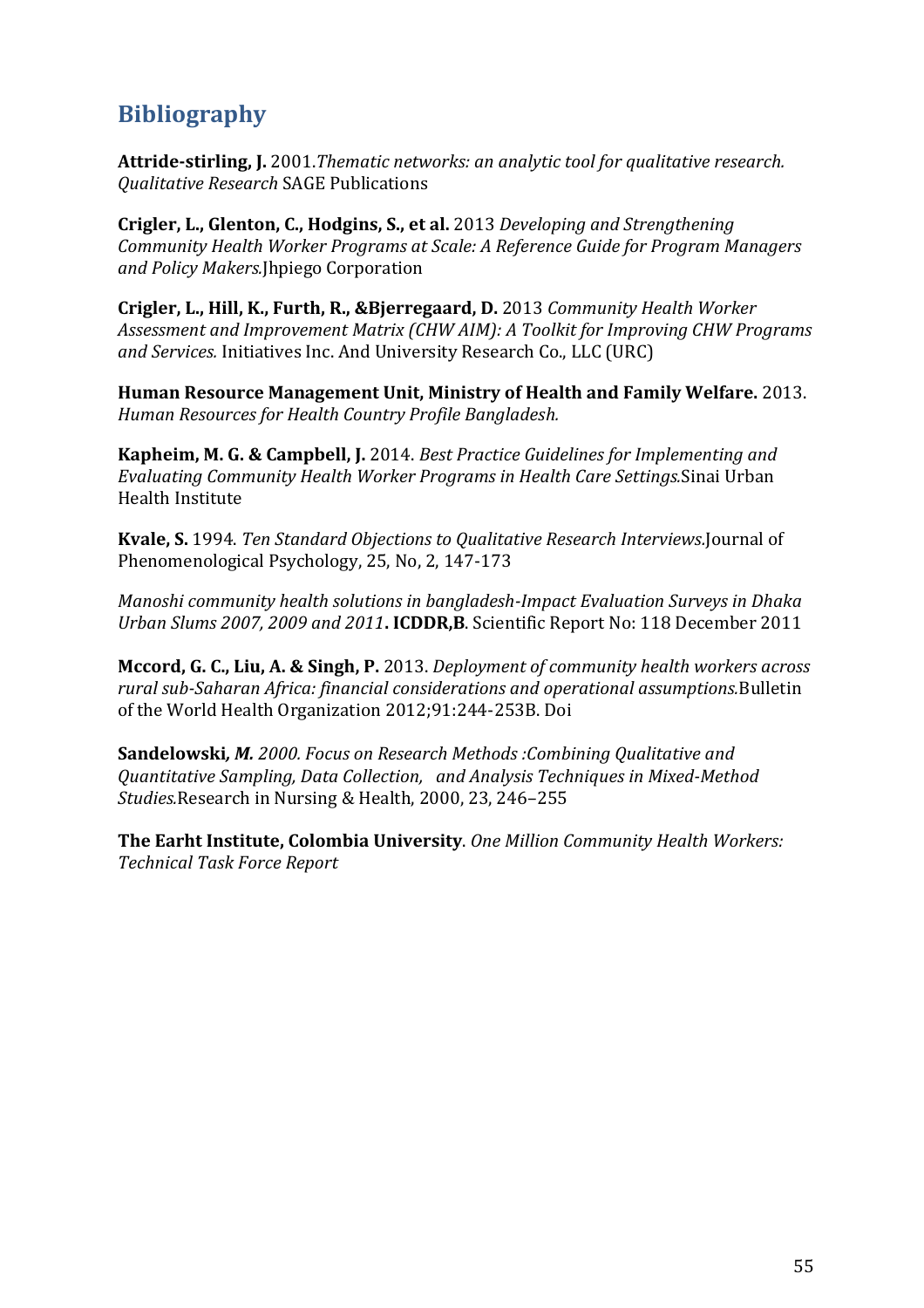# **Annexure 1: Research Tools**

whive  $\ddot{E}v$  m'm" Rwic

# 1(a) Survey for Nirapotta Members

ZvwiL:

Date:

 $M$ : elKe<sub>..</sub>...

Researchers:

mvÿvrKvi ïiæi mgq: Start of interview:

mvÿvrKvi mgvwßi mgq: End of interview:

kvLv †KvW: Branch ID:

Rwichs: Survey No:

1) MZ wZb gv $\uparrow$ m Avcwb mv $\uparrow$ R v eÜzi KvQ  $\dagger$   $\uparrow$ K  $\uparrow$ Kvb  $\uparrow$ mev wb $\uparrow$ q $\uparrow$ Qb wK? nu v / bv

 $1.1$ )  $\ddagger$ mevi aib:

K) GGbwm/wcGbwm/Mf©Kvjxb d‡jvAvc †mev L) wki $\sqrt{-y}$ <sup>-</sup> $\sqrt{y}$  I UxKv msuvšÍ d‡jvAvc M) †idv‡ij †mev N) g\*bvmvgvwRK mnvqZv O)  $\sharp W$ <sup> $\flat$ </sup>Uv<sub>j</sub>  $\dag$ mev P)  $\dagger$ PKAvc:  $\dagger$ cÖmvi gvcv / IRb gvcv / Wvqv $\dagger$ ewUm  $\dagger$ U $\div$  $Q$ ) exgv `vwe 

1) Have you taken any service from the SB in the last three months? Yes / No

1.1) What was the nature of the service? a) ANC/PNC/Maternity follow-up b) Children's care c) Referral services d) Psychosocial care e) Dental Care f) Check up: BP/weight / Diabetes g) Insurance claim h) Other

1.2) Avcwb  $\dagger$ Kv vq mv $\ddagger$ R'v eÜzi KvQ  $\dagger$   $\ddagger$ K  $\dagger$ mev wb $\dagger$ qwQ $\dagger$ jb? K) kvLv L)  $\dagger$ K)<sup>a</sup> M) evmv N) nvmcvZvj 1.2) Where did you take the service from SB? a) Branch b) Centre

If  $NO$  to  $O(1)$ skip to Q2)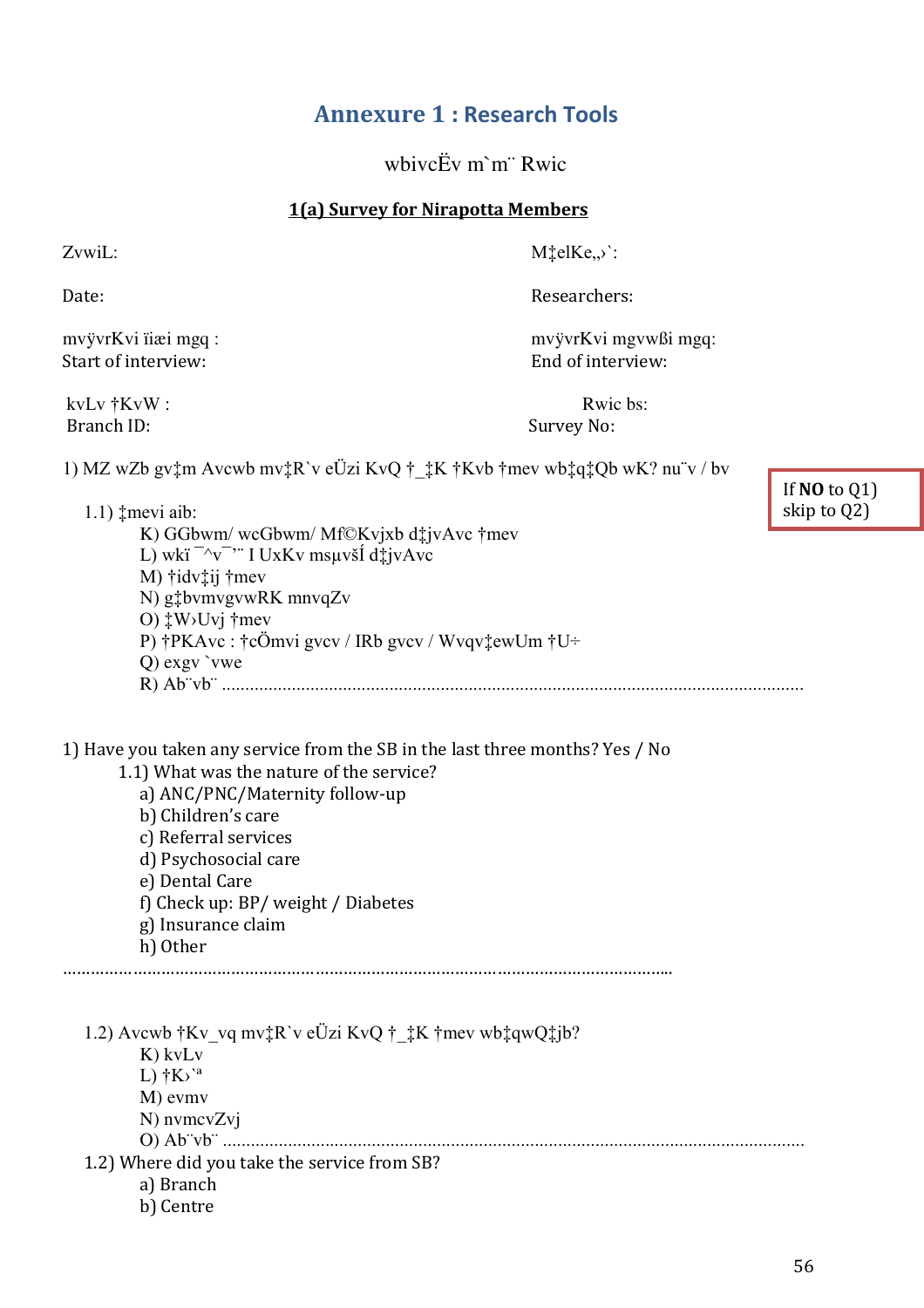|                            | c) Home<br>e) Hospital                                                                                                                                                                                                                                                                                                                                       |                                                                                             |                                                     |
|----------------------------|--------------------------------------------------------------------------------------------------------------------------------------------------------------------------------------------------------------------------------------------------------------------------------------------------------------------------------------------------------------|---------------------------------------------------------------------------------------------|-----------------------------------------------------|
|                            | 1.3) mvavibZt Avcbvi mv $\ddagger$ mv $\ddagger$ R v eŬzi KZw b cici $\ddagger$ Lv nq? (Prompt/ read)<br>K) $c\ddot{\theta}$ wZ m $\beta$ v $\ddagger$ n<br>L) cÖwZ gv‡m<br>M) 2 gv‡m GKevi<br>N) 3 gv‡m GKevi<br>O) wbwðZ bB<br>1.3) How often do you see the SB?<br>a) Weekly<br>b) Monthly<br>c) Every two months<br>d) Every three months<br>e) Not sure |                                                                                             |                                                     |
|                            | 2) $\frac{1}{k}$ kl K $\frac{1}{k}$ e Avcwb mv $\frac{1}{k}$ R`v eŬzi KvQ $\frac{1}{k}$ $\frac{1}{k}$ K $\frac{1}{k}$ mev                                                                                                                                                                                                                                    |                                                                                             |                                                     |
|                            |                                                                                                                                                                                                                                                                                                                                                              |                                                                                             |                                                     |
|                            | 3) GKRb mv: R`v eUzi KvQ † : K wK wK † mev cvIqvi K v? (Do not prompt/Do not read the<br>following options)                                                                                                                                                                                                                                                  |                                                                                             |                                                     |
| $d\ddagger jvAvc$          | K) GGbwm/wcGbwm/Mf©Kvjxb d‡jvAvc †mev<br>$M$ ) †idv $\ddagger$ ij †mev<br>g‡bvmvgvwRK mnvqZv<br>P) $\dagger$ PKAvc : $\dagger$ cÖmvi gvcv / IRb gvcv / Wvqv $\ddagger$ ewUm $\dagger$ U $\div$<br>$Q$ ) exgv `vwe                                                                                                                                            | O) $\sharp W$ <sup><math>\flat</math></sup> Uv <sub>i</sub> $\dag$ mev<br>$R)$ Ab $v$ b $v$ | L)wki $\sqrt{\nu}$ $\sqrt{\nu}$ I UxKv msuvšÍ<br>N) |
|                            | 3) What services should be provided by the SB:<br>a) ANC/PNC/Maternity follow-up<br>c) Referral services<br>e) Dental Care<br>g) Insurance claim                                                                                                                                                                                                             | b) Children's care<br>d) Psychosocial care<br>f) Check up: BP/ weight / Diabetes            |                                                     |
| K)<br>N)<br>$\overline{Q}$ | 4) $mv\ddagger R$ v eUzi KvQ $\ddagger$ $\ddagger K$ Avcwb Avi wK wK $\ddagger$ mev $\ddagger$ c $\ddagger$ Z Pvb?<br>L)<br>$\left($<br>R)                                                                                                                                                                                                                   | M)<br>P)<br>S)                                                                              |                                                     |
|                            | 4) What other services would you like from the SB?                                                                                                                                                                                                                                                                                                           |                                                                                             |                                                     |
| a)<br>d)                   | b)<br>e)                                                                                                                                                                                                                                                                                                                                                     | c)<br>f)                                                                                    |                                                     |
| g)                         | h)                                                                                                                                                                                                                                                                                                                                                           | i)                                                                                          |                                                     |

5) Avcbvi cwiev‡ii KZRb m`m¨ mv‡R`v eÜzi KvQ †\_‡K †mev †c‡q‡Q?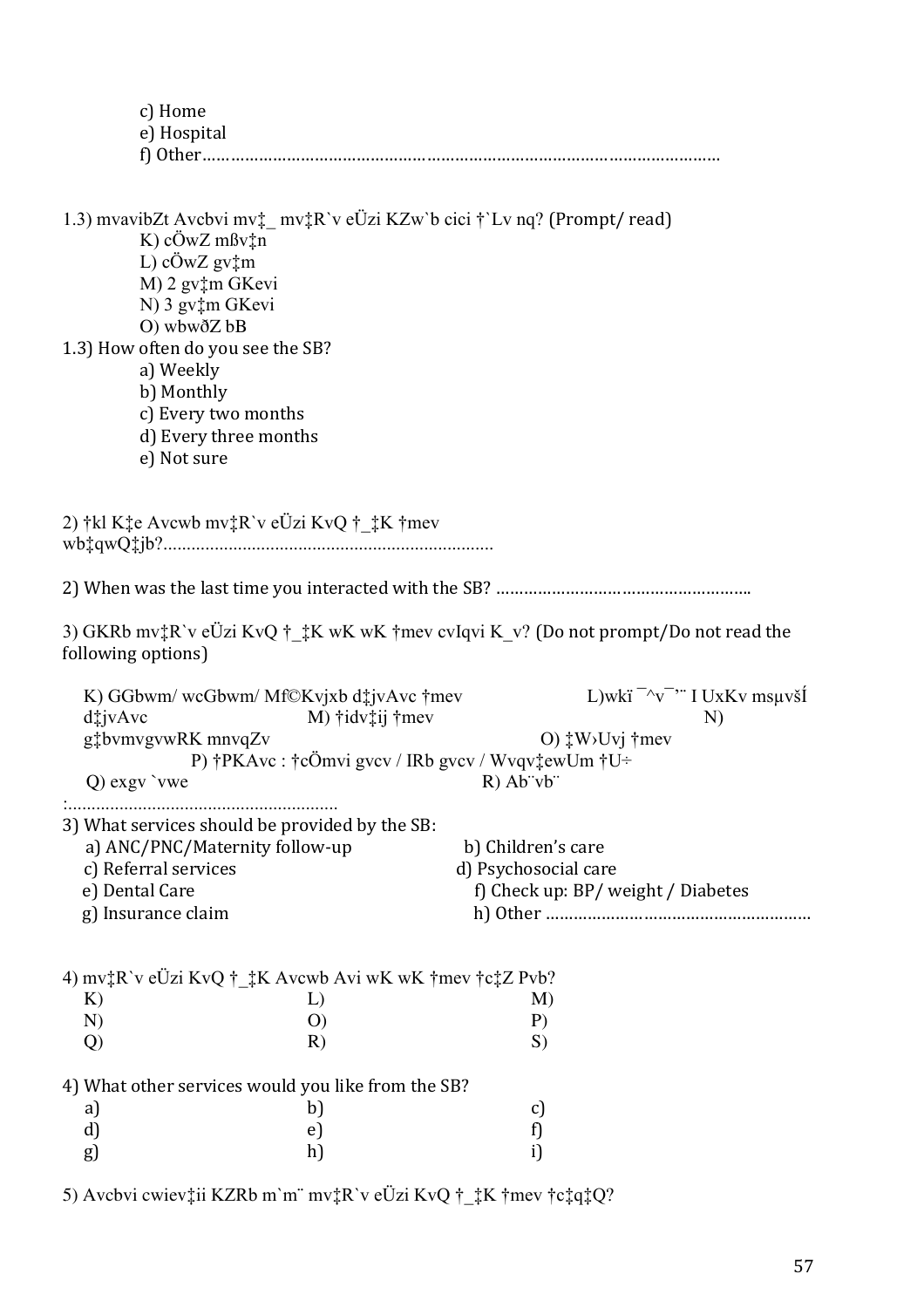| $K)$ <sup><math>*</math></sup> $KD$ by                                                                                                                                                                                                                                                                                                                                       | $L)$ 1 Rb          | $M$ ) 2 Rb                                                                                                                                                                        | $N$ ) 3+                         |
|------------------------------------------------------------------------------------------------------------------------------------------------------------------------------------------------------------------------------------------------------------------------------------------------------------------------------------------------------------------------------|--------------------|-----------------------------------------------------------------------------------------------------------------------------------------------------------------------------------|----------------------------------|
| 5) How many of your family members have used services from the SB?<br>a) None<br>b) $1$<br>$6.1)$ KZRb?                                                                                                                                                                                                                                                                      | c) $2$<br>$d$ ) 3+ | 6) Avcbvi $\dagger K \ddagger \nu^a$ i $\ddagger KD$ wK mv $\ddagger R$ 'v eŬzi KvQ $\dagger \ddagger \ddagger K$ $\dagger$ mev wb $\ddagger q \ddagger Qb$ ? nu v / bv/ wbwðZ bB | If $NO$ to $Q6$ )<br>skip to Q7) |
| 6.1) How many?<br>6.2) What services do they get?                                                                                                                                                                                                                                                                                                                            |                    | 6) Do you know of anyone from your centre who uses the SB service? Yes / No/ don't know<br>7) Riæix cÖ‡qvR‡b / Bgv‡R©Ýx‡Z Avcwb wK KL‡bv mv‡R`v eÜzi mv‡_†hvMv‡hvM K‡i‡Qb?        |                                  |
| $nu$ v / by<br>7.1) mv:R`v eÜz wK Avcbv:K mvnvh Ki:Z †c:tiwQj? nu v / bv<br>Avewb mvnvh $\text{tc}$ $\text{tc}$ $\text{tc}$ $\text{tc}$ $\text{lc}$ $\text{lb}$ ? nu v / bv<br>7.3) $\text{\text{Im}}$ mgq mv $\text{\text{Tr}}$ v e $\text{U}z$ i $\text{\text{Im}}$ we whtter when $\text{K}$ and $\text{K}$ and $\text{N}$ we $\text{U}$ and $\text{V}$ and $\text{V}$ by |                    | 7.2) hw' bv nq, Z‡e mv‡R'v eÜz wK Avcbv‡K Ggb †Kv_vI wb‡q †h‡Z †c‡iwQj †hLvb †_‡K                                                                                                 |                                  |
| 7) In case of an emergency have you ever contacted the SB? Yes / No<br>7.1) Was the SB able to help you? Yes / No<br>7.3) Were you satisfied with the service provided by the SB? Yes / No                                                                                                                                                                                   |                    | 7.2) If not, was the SB able to take you somewhere you could get the help needed? Yes / No                                                                                        | If $NO$ to $Q7)$<br>skip to Q8)  |
| comes to the centre what health issues, does she speak about?                                                                                                                                                                                                                                                                                                                |                    | 8) hLb mv‡R`v eÜz †K‡>` <sup>a</sup> Av‡mb ZLb wZwb <sup>-</sup> ^v <sup>--</sup> `"welqK †Kvb †Kvb K_v e‡jb? When the SB                                                         |                                  |
|                                                                                                                                                                                                                                                                                                                                                                              |                    |                                                                                                                                                                                   |                                  |
|                                                                                                                                                                                                                                                                                                                                                                              |                    | 9) Avcbvi g $\sharp Z$ mv $\sharp R$ v eÜz Avi wK wK Z with avcbvi fyj n $\sharp Z$ v? In your opinion, what other                                                                |                                  |
| Information could the SAJIDA Bondhu provide that would be beneficial for you?                                                                                                                                                                                                                                                                                                |                    |                                                                                                                                                                                   |                                  |
|                                                                                                                                                                                                                                                                                                                                                                              |                    |                                                                                                                                                                                   |                                  |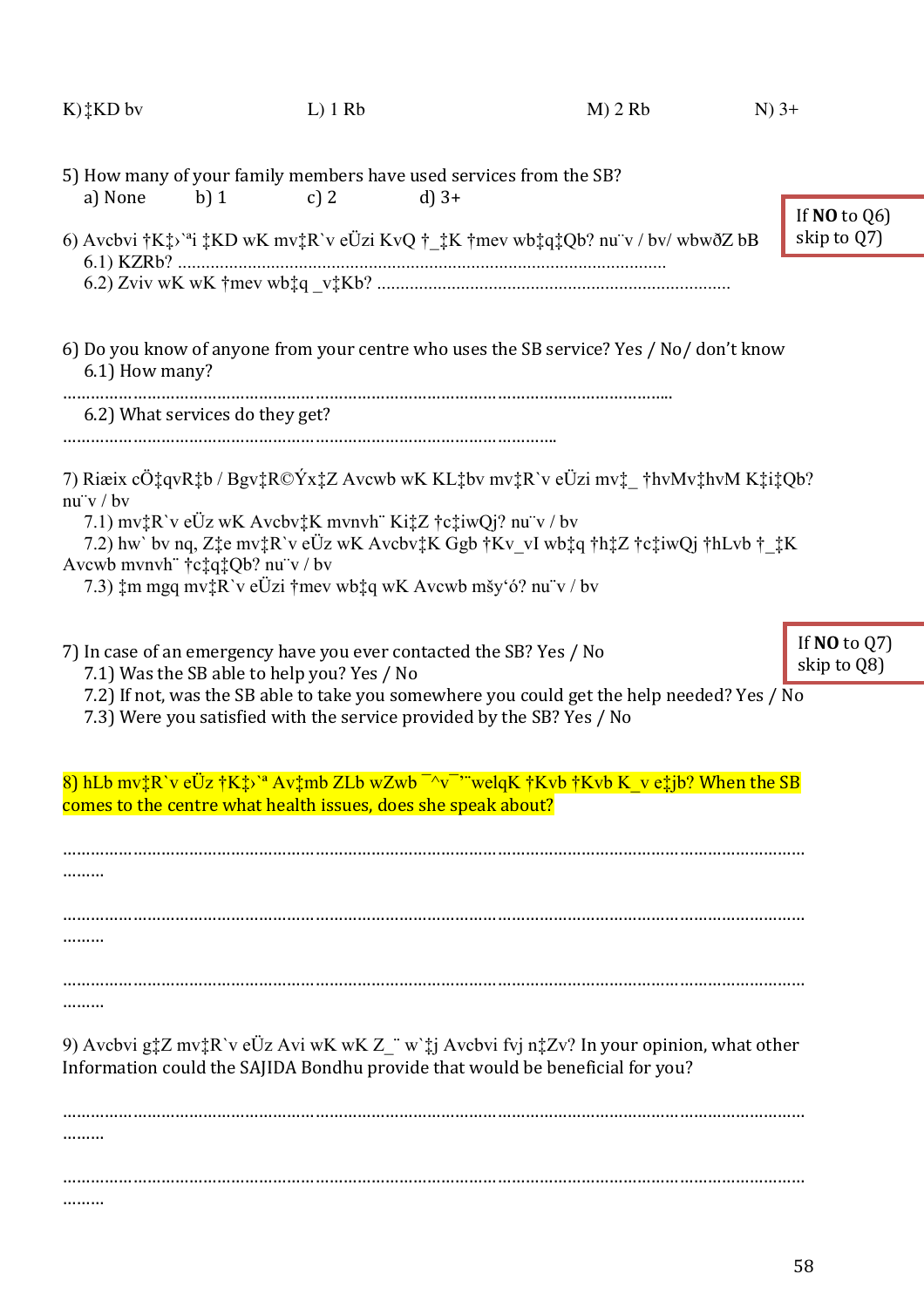……………………………………………………………………………………………………………………………………………

………

10) mv‡R`v eÜz Avi wK wK †mev cÖ`vb Ki‡j Avcwb Zv e¨envi/ MÖnb Ki‡eb? Would you use the SB services more if she provided different services? What could they be?

…………………………………………………………………………………………………………………………………………… ……… …………………………………………………………………………………………………………………………………………… ……… …………………………………………………………………………………………………………………………………………… ……… 11) Avcbvi g‡Z, mv‡R`v eÜzi me‡P‡q ¸iæZ¡c~Y© KvR wK Riæix/ Bgv‡R©Ýx †mev cÖ`vb Kiv? nu¨v / bv 11.1)mv‡R`v eÜz Ab¨ wK wK KvR K‡i? …………………………………………………………………………………………………………………………………………… …….. …………………………………………………………………………………………………………………………………………… …… 11) In your opinion, is the primary role of SAJIDA Bondhus to provide emergency support? Yes/No 11.1) What other roles do you think they play? 12) mv‡R`v eÜz wK KLbI Avcbv‡K / Avcbvi cwiwPZ KvD‡K mv‡R`v nvmcvZvj ev Ab¨ †Kvb nvmcvZv‡j wb‡q †M‡Qb? nu¨v / bv 12.1) KZ w`b Av‡M? .................................................. 12.2) Avcwb wK mv‡R`v eÜz†K nvmcvZv‡j wb‡q hvIqvi Rb¨ Aby‡iva K‡iwQ‡jb? nu¨v / bv 12) Has the SB ever taken you or anyone you know to SAJIDA Hospital, or any other hospital? Yes /No 12.1) When?...................................................... 12.2) Did you request to be taken by the SB? Yes/ No 13) Ggb wK KLbI n‡q‡Q †h Avcwb mv‡R`v eÜz†K nvmcvZv‡j wb‡q hvIqvi Rb¨ Aby‡iva K‡iwQ‡jb wKš' mv‡R`v eÜz Avcbv‡K wb‡q hvbwb? nu¨v / bv If **NO** to Q12) skip to Q13)

13.1) mv‡R`v eÜz wK Zvi bv †h‡Z cvivi Kvib e‡jwQ‡jb? nu¨v / bv 13.2) KvibwU ejyb

....................................................................................................................................

13.3) Avcbvi Kv $\ddagger Q$  wK KvibwU hyw<sup>3</sup>m½Z g $\ddagger b$  n $\ddagger h \ddagger Q$ ? nu v / bv

13) Have you ever requested that the SB take you to a hospital but was not able to? Yes/ No 13.1) Did the SB tell you why she was unable to? Yes/ No

If **NO** to Q13) skip to Q14)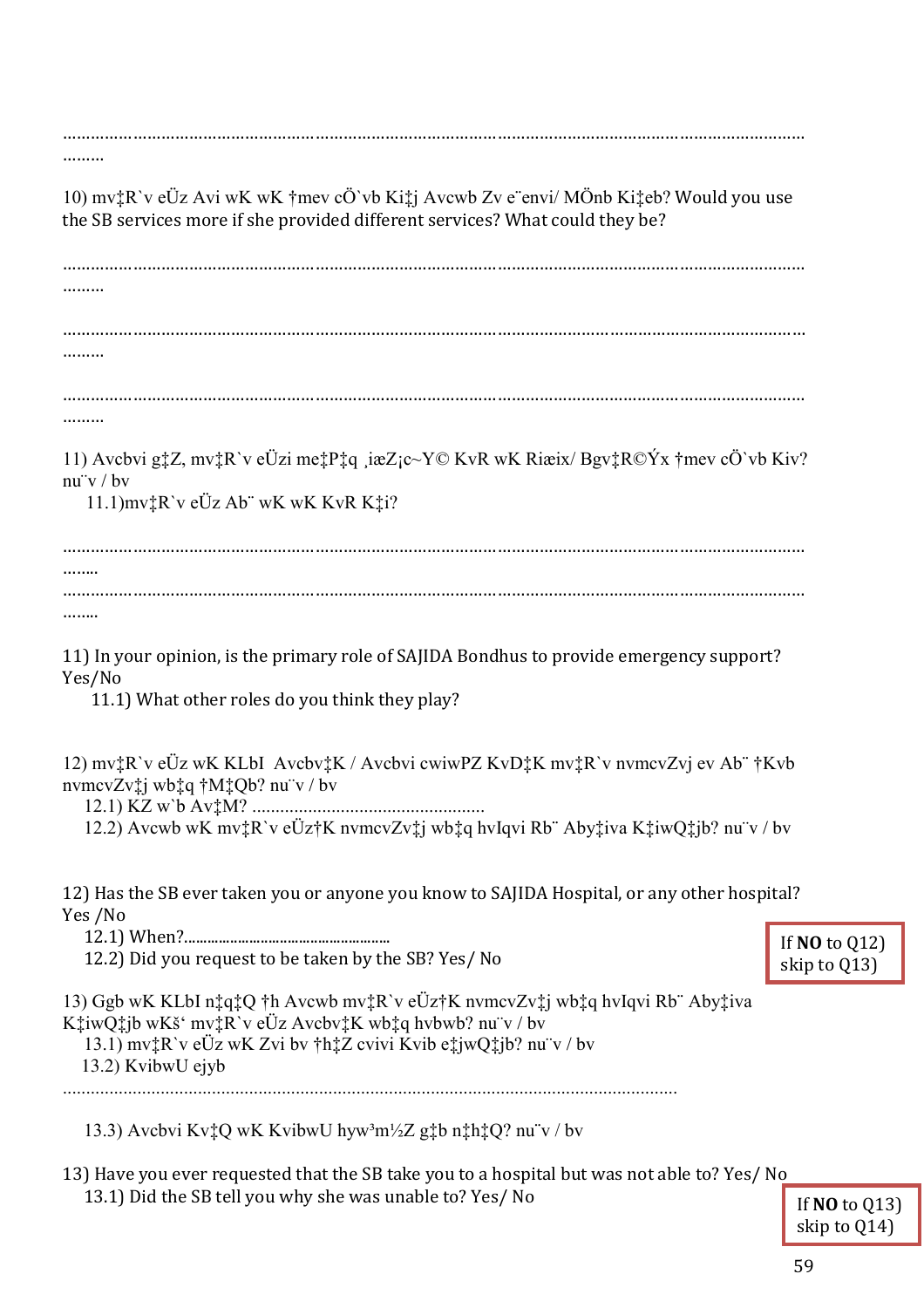| 13.2) Do you feel that her reason was valid? Yes/ No                                                                                                                                                                                                                                                                                                                                                              |                                    |
|-------------------------------------------------------------------------------------------------------------------------------------------------------------------------------------------------------------------------------------------------------------------------------------------------------------------------------------------------------------------------------------------------------------------|------------------------------------|
| 14) Avcwb A_ev Avcbvi cwiwPZ †KD wK KLbI mv:R v eÜz m¤ú:K© Awf:hvM K:tiwQ:tjb/<br>KitZ †PtqwQtjb? nu"v / bv<br>14.1) Avcwb A_ev Zviv Kvi Kv‡Q Awf‡hvM K‡iwQ‡jb?                                                                                                                                                                                                                                                   |                                    |
| 14.2) $\dagger$ Kvb e $e^-$ v $\dagger$ blqv n $\ddagger$ qwQj wK? nu v / bv<br>14.3) wK $e^-e^-v$ +blqv n $\frac{1}{2}$ gwQj?                                                                                                                                                                                                                                                                                    |                                    |
| 14.4) M, $nxZ e^-e^-v$ wb: q Avcwb wK mš'ó? nu v / bv<br>14.5) Avewb † Kb Awf‡hvM K‡ib wb?                                                                                                                                                                                                                                                                                                                        |                                    |
| 14) Have you or anyone you know had to/ wanted to complain about the SB? Yes / No<br>14.2) Was any action taken? Yes / No                                                                                                                                                                                                                                                                                         | If $NO$ to $Q14$ )<br>skip to Q15) |
| 14.4) Were you/they satisfied with the action taken? Yes / No                                                                                                                                                                                                                                                                                                                                                     |                                    |
| 15) Avewb hw' mv: R'v eÜzi † Kvb KvR ev † mevi cwie Z©b Ki; Z Pvb Z; e Zv wK? If you could<br>change anything about the SB's services or work, what would it be?                                                                                                                                                                                                                                                  |                                    |
|                                                                                                                                                                                                                                                                                                                                                                                                                   |                                    |
|                                                                                                                                                                                                                                                                                                                                                                                                                   |                                    |
| 16) mv: $R$ v eÜz bv vK: j Avcbvi :Kvb mgm v / Amyweav n: e wK? nu v / bv. If the SB was not<br>present would it this cause any problem for you? Yes / No<br>16.1) mv: R`v eÜz bv _vK: j Avcbvi wK ai: bi mgm v n: e ? What would the problems be?                                                                                                                                                                |                                    |
|                                                                                                                                                                                                                                                                                                                                                                                                                   |                                    |
|                                                                                                                                                                                                                                                                                                                                                                                                                   |                                    |
|                                                                                                                                                                                                                                                                                                                                                                                                                   |                                    |
| 17) Avcwb Ab" $\frac{1}{2}$ Kv_vq / Kvi KvQ $\frac{1}{2}$ K (webvg~ $\frac{1}{2}$ )" ev UvKv w' $\frac{1}{4}$ q) $\frac{1}{2}$ w $\frac{1}{2}$ " msuvšÍ Z "I $\frac{1}{2}$ mev<br>$\frac{\text{rct}}{\text{qt}}$ Qb (ms <sup>{--</sup> vi bvg wjL $\frac{\text{rct}}{\text{qt}}$ z n $\frac{\text{rct}}{\text{r}}$ )? Who/what, are your other sources of health information<br>and services (free or otherwise)? |                                    |
|                                                                                                                                                                                                                                                                                                                                                                                                                   |                                    |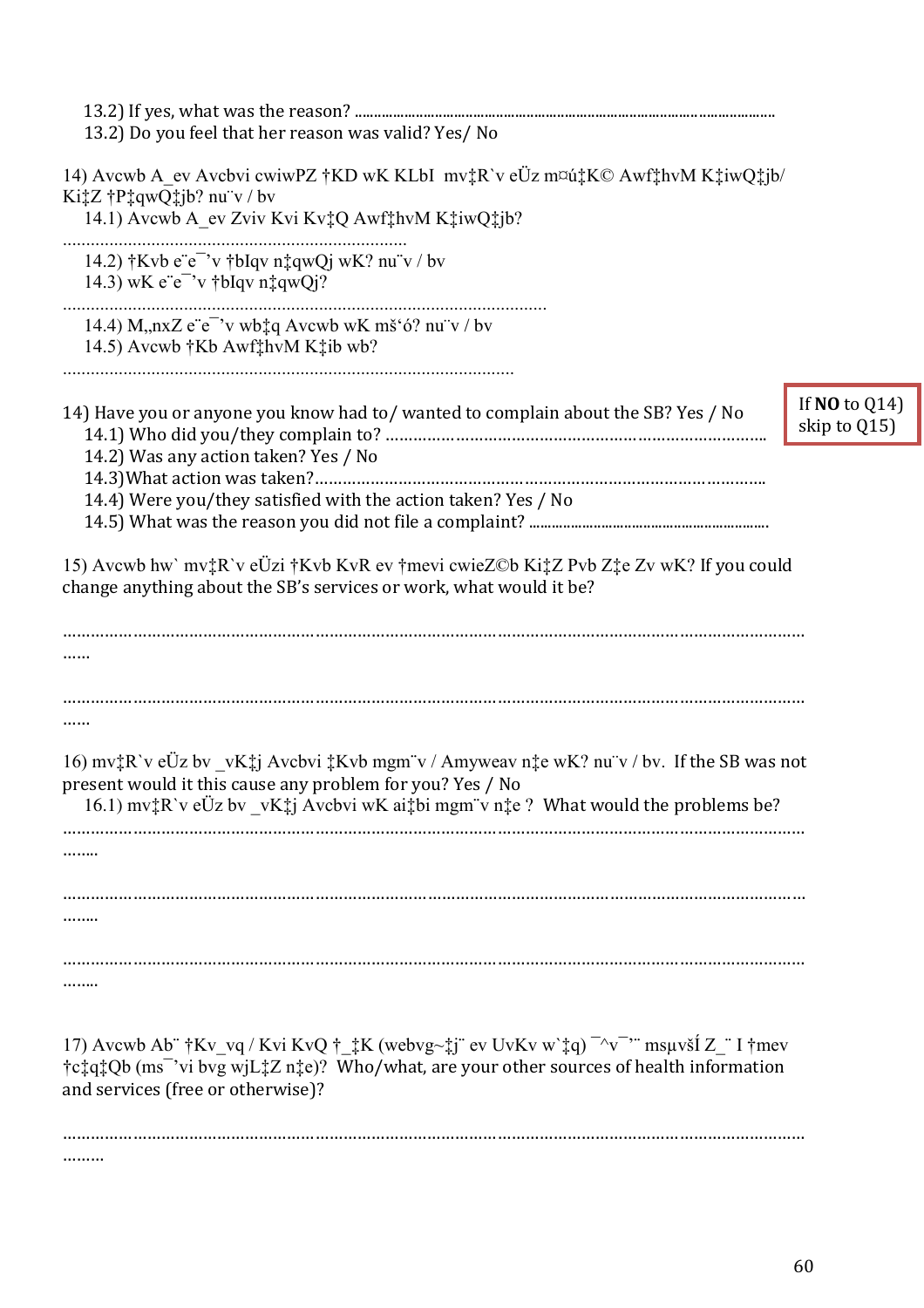| 18) Avcbvi g‡Z wK AviI †ewk wPwKrmv, †ivM wbY©q I Jla msµvšÍ †mev †`Iqv DwPr? nu¨v / bv<br>18) Would a more clinical/medical intervention be better suited? Yes / No |                                                   |
|----------------------------------------------------------------------------------------------------------------------------------------------------------------------|---------------------------------------------------|
| 19) Avcwb wK KLbI mv‡R`v eÜzi KvQ †_‡K g‡bvmvgvwRK mnvqZv †c‡q‡Qb? r<br>19.1) g‡bvmvgvwRK mnvqZv m¤ú‡K© Avcbvi gZvgZ wK?                                             | If no psychosocial, skip<br>to $\left( 23\right)$ |
|                                                                                                                                                                      |                                                   |
|                                                                                                                                                                      |                                                   |
|                                                                                                                                                                      |                                                   |
|                                                                                                                                                                      |                                                   |
|                                                                                                                                                                      |                                                   |
| 19) Have you ever received any psychosocial support from the SB? Yes / No<br>19.1) What did you think about the support?                                             |                                                   |
|                                                                                                                                                                      |                                                   |
|                                                                                                                                                                      |                                                   |
|                                                                                                                                                                      |                                                   |
|                                                                                                                                                                      |                                                   |
|                                                                                                                                                                      |                                                   |
| 20) g‡bvmvgvwRK mnvqZv m¤ú‡K© †Kvb d‡jvAvc Kiv n‡q‡Q wK bv ? nu v / bv<br>20.1) wKfv‡e d‡jvAvc Kiv n‡q‡Q?                                                            |                                                   |
|                                                                                                                                                                      |                                                   |
|                                                                                                                                                                      |                                                   |
|                                                                                                                                                                      |                                                   |
|                                                                                                                                                                      |                                                   |
| 20) Has there been any follow-up in this regard? Yes / No<br>20.1)                                                                                                   |                                                   |
|                                                                                                                                                                      |                                                   |
|                                                                                                                                                                      |                                                   |
|                                                                                                                                                                      |                                                   |
|                                                                                                                                                                      |                                                   |
|                                                                                                                                                                      |                                                   |
| 21) g*bvmvgvwRK mnvqZv * * * K Avcwb wK * Kvb DcKvi * c* q* Qb? nu v / bv                                                                                            |                                                   |

61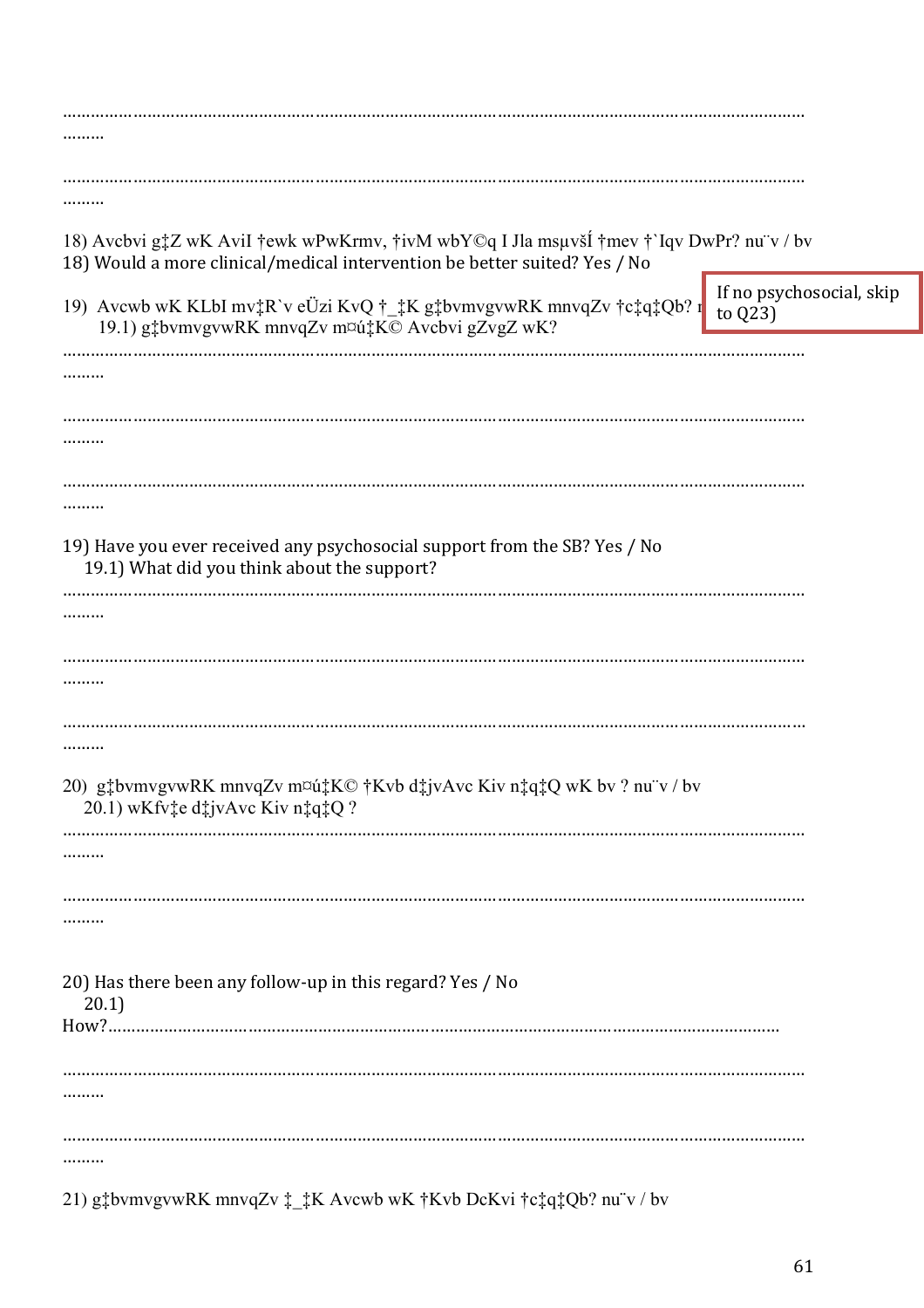| $21.1)$ wK DcKvi † $ctq$ ‡Qb ?                                                                                                                                                                                                                    |
|---------------------------------------------------------------------------------------------------------------------------------------------------------------------------------------------------------------------------------------------------|
|                                                                                                                                                                                                                                                   |
|                                                                                                                                                                                                                                                   |
|                                                                                                                                                                                                                                                   |
|                                                                                                                                                                                                                                                   |
| 21) Would you say that it has helped you? Yes / No<br>21.1)                                                                                                                                                                                       |
|                                                                                                                                                                                                                                                   |
|                                                                                                                                                                                                                                                   |
|                                                                                                                                                                                                                                                   |
| 22) g‡bvmvgvwRK mnvqZ †K AviI wKfv‡e DbœZ Kiv hvq? How do you think it could be<br>improved?                                                                                                                                                      |
|                                                                                                                                                                                                                                                   |
|                                                                                                                                                                                                                                                   |
|                                                                                                                                                                                                                                                   |
| 23) ÿz` <sup>a</sup> exgv Kg©m~wPi AvIZvq cÖ`Ë Avw_©K myweav/ webvg~‡j¨ †mev †Kvb&,‡jv? Which<br>of these are covered by the Nirrapotta insurance program? (Please indicate whether the<br>following is True/False)                               |
| a) nuvofv½vi wPwKrmvi †ÿ‡Î Avw ©K myweav (Insurance payout in case of Fractures)<br><b>True/False</b>                                                                                                                                             |
| b) #h †Kvb nvmcvZv#j webvg~#j¨ †Pv#Li Qvwb Acv#ikb (Free cataract operation everywhere)<br><b>True/False</b>                                                                                                                                      |
| c) $\bar{a}$ x- $\frac{1}{4}$ ivM I cÖm~wZ RwbZ Acv $\frac{1}{4}$ ik $\frac{1}{4}$ bi †y $\frac{1}{4}$ Î webvg~ $\frac{1}{4}$ j" mv $\frac{1}{4}$ R`v eÜz KZK †mev<br>(Obstetrical Gynecological surgery free service by SB)<br><b>True/False</b> |
| d) $mv_*^*R$ 'v nvmcvZv†j webvg~ $\ddagger$ j' GgweweGm Wv <sup>3</sup> v $\ddagger$ ii civgk© (Free advice from a doctor<br>SAJIDA Hospital)<br><b>True/False</b>                                                                                |
| e) K vbmvi wPwKrmvq webvg~ $\ddagger$ j †mev (Free service in case of Cancer treatment)<br><b>True/False</b>                                                                                                                                      |
| f) webvg~ $\ddagger$ j" Mf©eZx †PKAvc  Free pregnancy checkup<br><b>True/False</b>                                                                                                                                                                |
| g) GKeQ‡i hZ,‡jv `iKvi ZZ,‡jv `vex †gUv‡bv nq  Unlimited claims a year<br>Two / Folco                                                                                                                                                             |

**True/ False**

h) mv‡R`v nvmcvZv†j webvg~‡j ^^vfvweK †Wwjfvix| Free normal delivery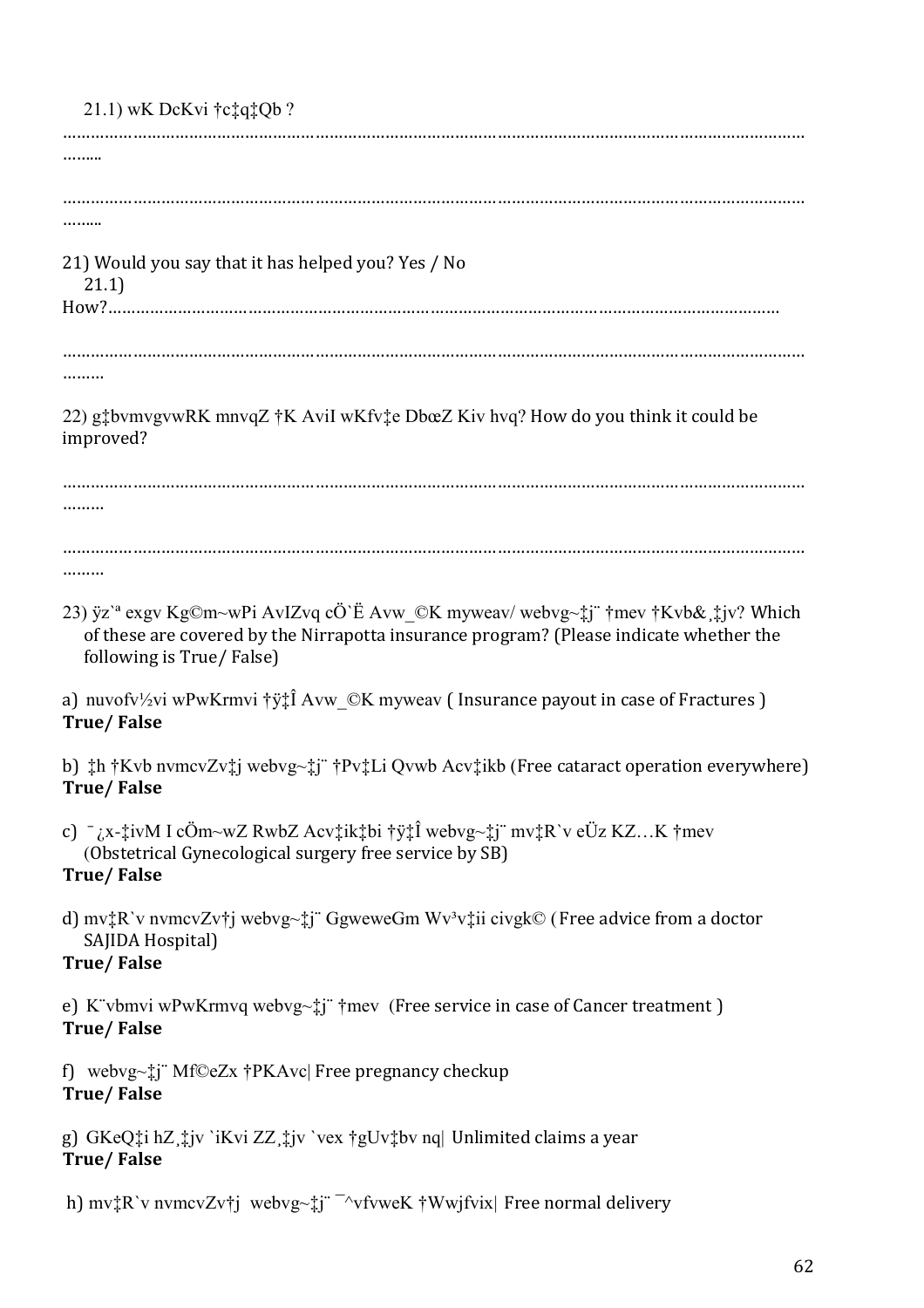# **True/ False**

i) nvmcvZv $\ddagger$ i 2 w'b fwZ© vK $\ddagger$ i| (Spending 2 days in hospital) **True/ False**

j) gv\_vq AvNvZ cvIqvi Kvi $\ddagger$ b wbR evmvq wPwKrmv †`Iqv| Home care for head injuries **True/ Fals**

Avcbvi †Kvb gZvgZ, cÖkœ ev civgk© vK‡j ejyb (Do you have any other comments, questions or suggestions?)

# **2.a: SB In-depth Interview Questions**

# **THEME 3/1**

- 1) Avcbvi KvR My‡jvi g‡a¨ ‡ekx ¸iyZ¡c~Y KvR †Kvb ¸‡jv ejyb| G KvR My‡jv †Kb  $\text{tekx}$   $\text{ivZ}_i \text{c} \sim Y$  ? (How do you prioritize your work)? - ideal & actual situation
	- *a. ¸iyZ¡ Abyhvqx Kv‡Ri ZvwjKv (Ranking of activities)*
	- *b. `vßwiK KvR /gvV chv©‡q KvR (Clerical vs clinical)*

# 2) Preparedness

- a. Recruitment process/career:
	- i. Avcwb †Kb mv‡R`veÜy nIqvi wm×všÍ wb‡qwQ‡jb (Why did you decide to become a Bondhu)?
	- ii. Avcbv‡K wb‡qvM ‡`Iqvi mgq †h B>UviwfD n‡q‡Q Zv m¤ú‡©K ejyb| (How were you recruited? Please describe the process).
	- iii. Avcbvi PvKzix Rxe‡bi jÿ¨ wK? 1 eQi ci wb‡R‡K †Kv\_vq †`L‡Z Pvb (What are your career aspirations/goals? Where do you see yourself in year or so)?
- b. Training:
	- i.  $\ddagger U^2$ wbs mgq †Kvb g byqvj/ eB †c $\ddagger$ q $\ddagger$ Qb wK? †c $\ddagger$ q vK $\ddagger$ j c $\ddagger$ o $\ddagger$ Qb wK? G¸‡jv Avcbv‡K Kv‡Ri †ÿ‡Î KZUzKz mvnvh¨ K‡i (Have you received and read through any materials/written instructions? Was this useful)?
	- ii. ‡Uªwbs mgq †kLv †Kvb welqwU gvV ch©v‡q Avcwb me‡P‡q fvjfv‡e e¨envi Ki‡Z cv‡ib Ges †KvbwU e¨envi Ki‡Z me‡P‡q Amyweav nq? Av‡jvPbv Kiyb ( In terms of content, please discuss what you feel most and least confident about). – **give examples if needed**
	- iii. ‡UªBbvi Ges ‡Uªwbs wel‡q Avcbvi AwfÁZv e¨³ Kiyb (Please describe your experience of the training provided in terms of the trainer and the content).
	- iv. mv $R$ 'veÜy wn $\text{im}$ te KvR Kivi Av $\text{im}$ <sup>- $\sim$ </sup>v<sup> $\sim$ </sup>" welqK Ávb vKv GB ‡ewmK ‡Uªwbs Rb¨ KZUzKz ¸iæZ¡c~b© (In your opinion, how important is prior knowledge in this regard)?
- c. Support:
	- i. ‡Kvb †Kvb ‡ÿ‡Î Avcbvi mnqZv cÖ‡qvRb ( Where would like more support? (Eg. medical/clerical/time management etc.) – **give examples if needed**
- 3) Capacity & challenges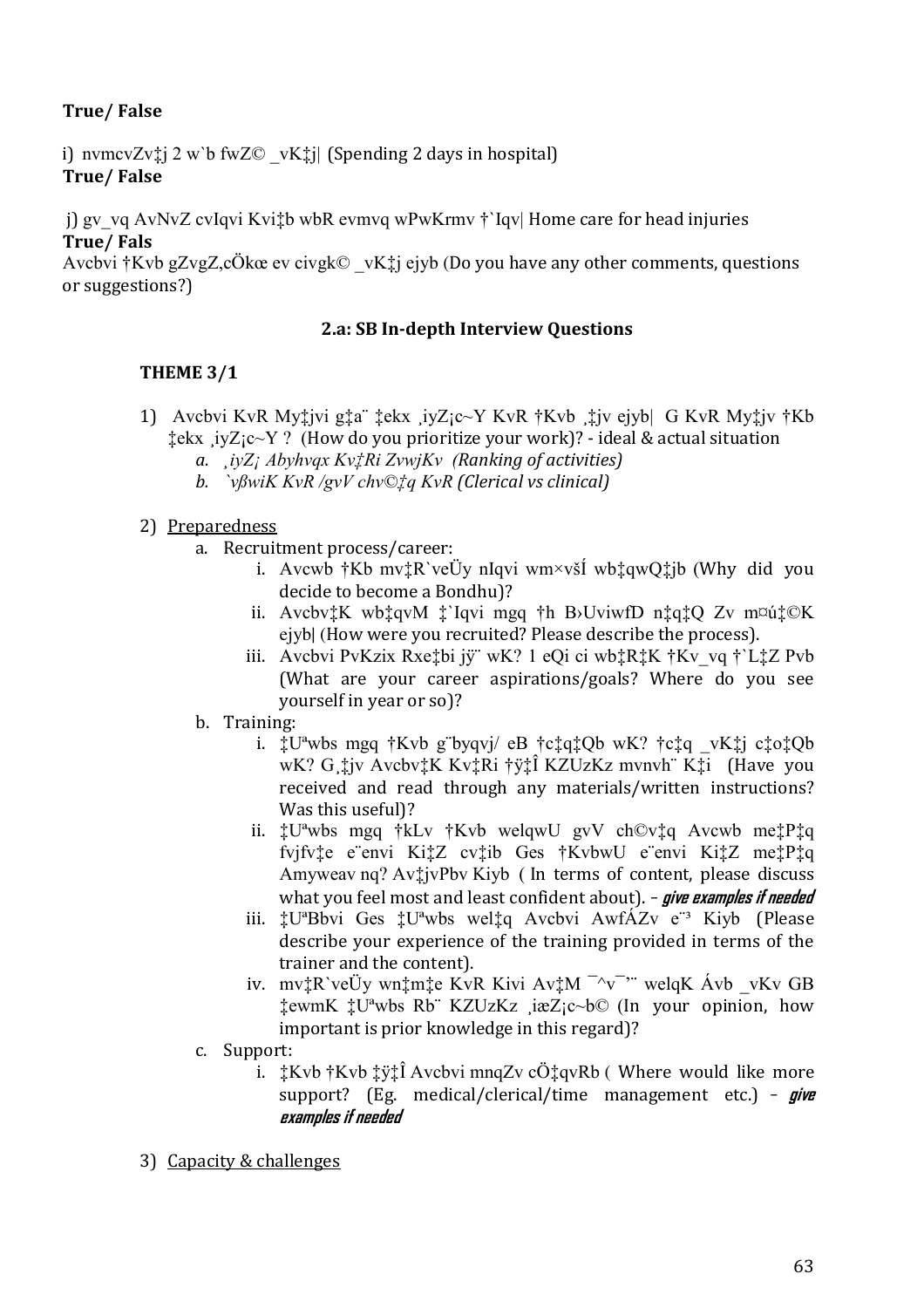- a. mv:R`v eÜz wn:m: e Avcbvi K:Ri g: a †Kvb ai: bi Ae v Avcbv:K mš'ó / Lykx K $\ddagger$ i? D'vnib w'b (What gives you job satisfaction/ makes you happy as a SAJIDA Bondhu, give examples)
- i. Kv<sup>†</sup>Ri †ÿ†Î wK ai‡bi evavi m¤§yLxb nb (What hinders you from providing services as you would like ) - give examples if needed
- b. Avcwb wKfv $\ddagger$ e m'm' $\ddagger$ 'i AviI fv $\ddagger$ jv  $\ddagger$ mev w' $\ddagger$ Z cvi $\ddagger$ eb? (How can you better serve the members ).

8)  $\tilde{O}$ mv $\ddagger$ R`ve $\tilde{U}$ y $\tilde{O}$  wn $\ddagger$ m $\ddagger$ e KvR Kivi evav/mgm v  $\ddagger$ jv wPwýZ Kiæb (Please outline challenges in working as a Bondhu)

- a. Avcbyt'v wK Avil cÖwkyb cÖtgyRb (Do you want more training)?
- b. Avcwb wK  $\sharp$ Kvb GKwU  $\sharp$ y $\sharp$ i `y n $\sharp$ Z AvMÖwn? (Would you like to specialize in a particular area? If so, what)?
- 4) Community acceptance
	- a. wbivcËv m'm'<sup>+</sup>'i mv<sup>+</sup> Avcbvi m¤ú©K †Kgb Av<sup>+</sup>jvPbv Kiæb. Avcwb wKfvte wbivcEv m'm t'i KvQ t tK wdWe vK cvb (How would you describe your rapport/relationship with the community? How do you get feedback from the community)?
	- b.  $\tilde{O}mv^*$ R've $\tilde{U}y\tilde{O}$ <sup>\*</sup>K KZUzKz m¤§vbRbK †ckv wn\*m\*e gvV chv©\*q g~j"vqb Kiv nq (Is this viewed as a respectable profession)?
	- c. m'm'iv wK ai $\ddagger$ bi mgm'v wb $\ddagger$ q Avcbvi Kv $\ddagger$ Q Av $\ddagger$ m? D'vnib w'b (Do people come to you with problems? If so, what kind? Please give examples).
	- d. thme welt q Avcbvi 'yZv Kg  $\uparrow$ mtyt $\hat{I}$  Avcwb wK Ktib (How do you solve the problems you are less equipped to deal with)?

# **THEME 2**

- 5) Community needs
	- a. gvV chv©‡q Avcbvi ‡mev tivi Pvwn`v/ cÖ‡qvRb Abyhvwq ZvwjKv <sup>2</sup>Zix Kiæb (Ranking existing services provided) **LIST**
	- b. gvV chv©tq Avcbvi Avi wK wK tmev t`qv DwPr etj gtb Ktib (What services/activities do you feel are missing, if any)?

# THEME 2/3

- 6) Psychosocial
	- a. Avcbyt'i  $\dagger K$   $\dagger h$  gtbymygywRK mnqZvi  $\dagger U^2$ wbs  $\dagger$ 'qv nq Zv m'm't'i wVKg: Zv g: bvmvgvwRK mnqZvi † qvi Rb h: 6 wK bv (Do you feel that psychosocial training is adequate)?
	- b. Avcwb wK gtbymygywRK mgm vi mgyayb KitZ cytib, AvtM wKfyte KtitQb cOwK<sup>a</sup>qvwU ejyb| (Are you able to solve problems? Tell us how you have tackled problems. Please map the process).
	- c. fvtjvfvte m`m`t`i gtbvmvgvwRK mnqZvi t`qvi tytÎ Avcbvi Avi wK wK mynyh" cÖ $t$ gyRb (What further support do you require in this regard)?
	- d. RwUj g $\pm$ bvmvgvwRK mgm vi  $\pm \nu \pm \hat{i}$  Avcwb wK K $\pm i$ b (What do you do for more serious cases)?

Do you have any other comments or suggestions?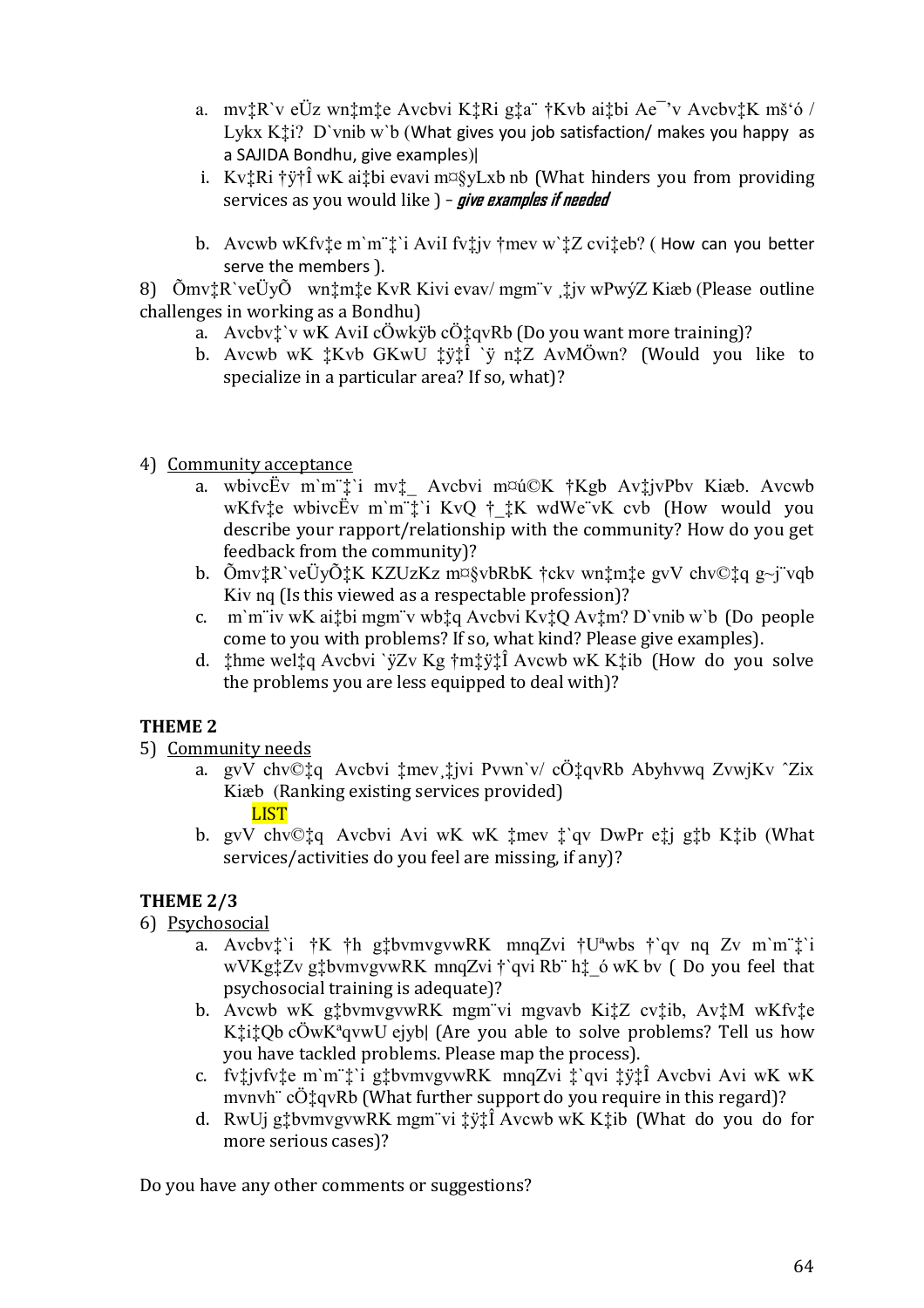# **3.a : Branch Managers In-depth Interview**

# **THEME 1**

1) mv‡R`v eÜzi mv‡\_ Avcbvi †hvMv‡hvM/ m¤úK© †Kgb Zv Av‡jvPbv Kiæb|

1) Please describe your interactions with the Bondhu.

2) Avcbvi kvLvi wbivcËv m`m¨‡`i mv‡\_ mv‡R`v eÜzi †hvMv‡hvM/ m¤úK© †Kgb Zv Av‡jvPbv Kiæb|

2) What is the relationship between your members and the Bondhu?

a. How would you describe the level of acceptance of Bondhus?

K) gvV chv©‡q Avcbvi kvLvi mv‡R`v eÜzi MÖnb‡hvM¨Zv KZUzKz?

b. How do you ensure informal feedback?

L) mv‡R`v eÜzi KvR m¤ú©‡K gvV † ‡K wdWe¨K Avmv wKfv±e wbwðZ K‡ib?

c. General perception and challenges.

M) mvavib gZvgZ I evav mg~n e<sup>3</sup> Kiæb

3) How would you describe the relationship between the Bondhu and other branch staff? Do you think the Bondhus have enough support?

3) mv‡R`v eÜzi mv‡\_ Avcbvi kvLvi Kg©x‡`i †hvMv‡hvM/ m¤úK© †Kgb? mv‡R`v eÜz wK Avb¨vb¨ Kg©x $\ddagger$ `i KvQ  $\dagger$   $\ddagger$ K h $\ddagger$  ó mnvqZv cvq?

4) How do you think the working relationship between Bondhus and branch staff can be improved? Please describe with examples.

4) mv‡R`v eÜzi mv‡\_ Avcbvi kvLvi Kg©x‡`i †hvMv‡hvM/ Kg© †ÿ‡Î m¤ú©K wKfv‡e Dbœqb Kiv hvq, D`vnib mn ejyb|

# **THEME 2/3**

5) Ranking of service in terms of members' importance

a. In your opinion, what is missing from the current list of activities?

# **LIST**

- 6) Are the Bondhus able to meet the needs of the members? How could Bondhus be more effective in this regard?
- 7) How much time do Bondhus spend working on claims? In your opinion, how does this affect their role as community health workers?
	- a. If in future Bondhus do not process claims, how would this impact the workload/program at your branch?
- 8) What other services could be offered?
- 9) What, in your opinion, are the qualities of a competent Bondhu?

# **THEME 1**

10)Do you think Bondhus add value to the program?

- a. If they weren't there where would the families access these services?
- b. Do they feel that the Bondus offer adequate services?
- c. Do the members value the Bondus' services?

# 11)Management:

a. How are the health services integrated into the wider program?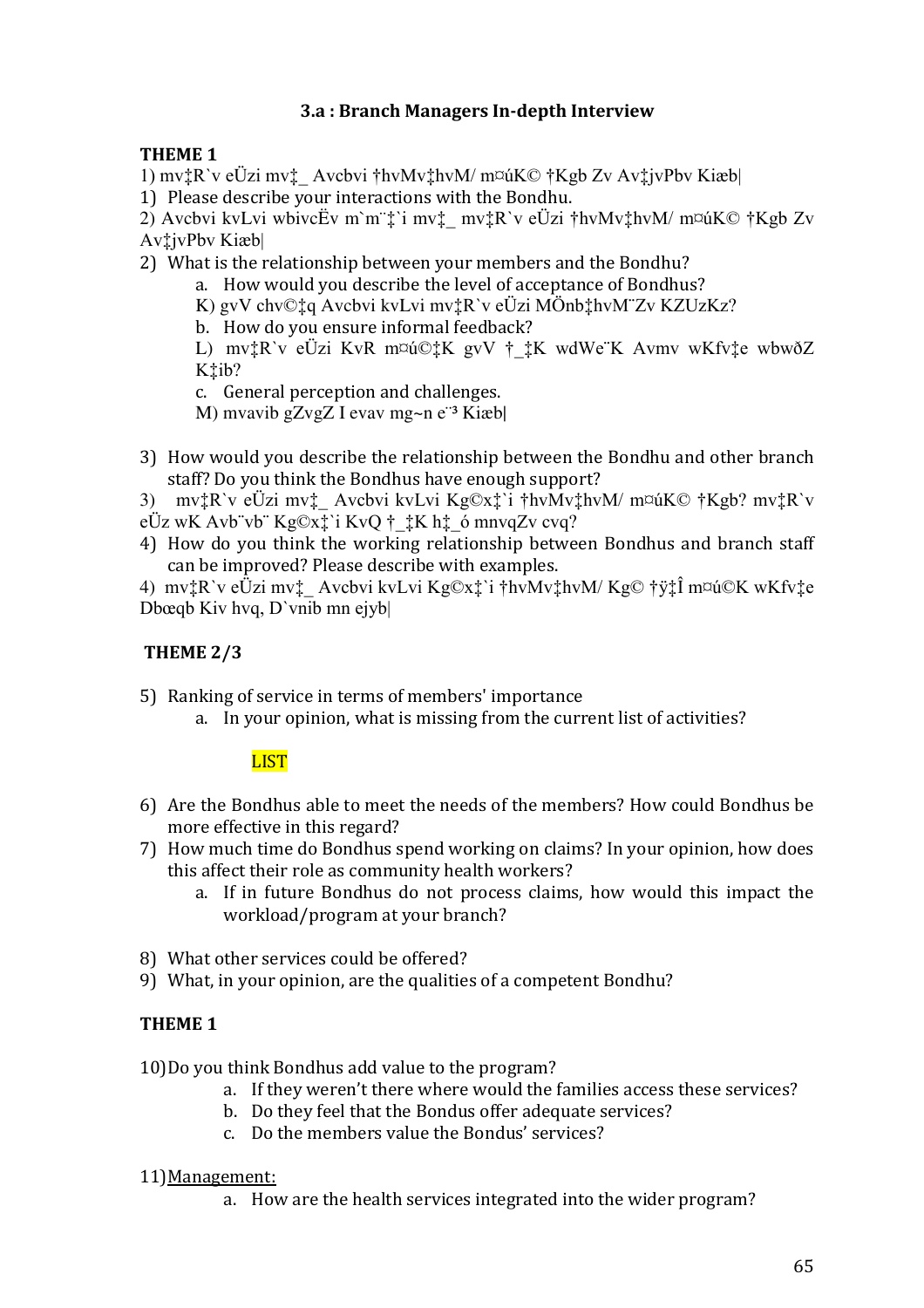b. What is the complaints feedback mechanism?

Do you have any other comments or suggestions?

1(a) . m`m¨‡`i GdwRwW (Members FGD) **Icebreaker** 

- 1. When was the last time that you, or a family member met with, spoke to, interact with the CHP?
	- a. Where did you meet her?
	- b. What was the nature of the conversation?
	- c. How did you feel at the end?

 1) †kl K‡e Avcwb ev Avcbvi cwiev‡ii †Kvb m`m¨ ‡nj&\_ cÖ‡gvU‡ii KvQ †\_‡K †mev wb‡qwQ‡jb?

- 1.  $\sharp$ Kv vq  $\dag$ `Lv n $\sharp$ qwQj?
- 2. wK †mev wb‡qwQ‡jb ?
- 3. ‡hvMv‡hv‡Mi ci Avcbvi †Kgb †j‡MwQj?
- 2) When was the last time you, or a family member met with, spoke to, interact with the PP?
	- a. Where did you meet her?
	- b. What was the nature of the conversation?
	- c. How did you feel at the end?

 2) †kl K‡e Avcwb ev Avcbvi cwiev‡ii †Kvb m`m¨ cjøx c¨iv‡gwW‡Ki KvQ †\_‡K †mev wb‡qwQ‡jb?

- 1.  $\sharp$ Kv vq †`Lv n $\sharp$ qwQj?
- 2. wK †mev wb‡qwQ‡jb ?
- 3. ‡hvMv‡hv‡Mi ci Avcbvi †Kgb †j‡MwQj?
- 3) What are the main differences between the CHP and the PP?
- 3) cjøx c iv $\text{t}$ gwWK I  $\text{tni}\&\text{cÖt}$ gvU $\text{t}$ ii g~j cv $\text{CK}$  wK wK?
- 4) What are the positives and the negatives of these different service delivery methods?
	- a. Household visits (CHP);
	- b. Group meetings (CHP);
	- c. Satellite clinics (PP)
	- d. Static Clinic (PP)
- 4)  $\frac{1}{4}$ mev cÖ`v $\frac{1}{4}$ bi †y $\frac{1}{4}$ i wb $\frac{1}{4}$ ¤ei KvR (cÖwK<sup>a</sup>qv)  $\frac{1}{4}$ jvi myweav / Amyweav  $\frac{1}{4}$ jv ejyb
	- 1. evwo wfwRU
	- 2. wgwUs
	- 3. m¨v‡UjvBU wK¬wbK
	- 4. ÷¨vwUK wK¬wbK
- 5) What were your methods of receiving health care before you joined the PRIME project?

a. Has this made any difference to you?

5) cÖvBg  $\uparrow$ cÖv $\uparrow$ R $\pm \uparrow$ XvKvi c $\sim \uparrow$ e $\circ$  cjøx c $\vee$ iv $\downarrow$ gwWK I  $\downarrow$ nj $\&$  cÖ $\downarrow$ gvUiiv  $\uparrow$ h  $\uparrow$ mev ¸‡jv ‡`q †m¸‡jv wKfv‡e †c‡Zb?

1) cÖvBg †cÖv‡R‡± †XvKvi c‡i GBme †mev MÖn‡bi/ cvIqvi †ÿ‡Î †Kvb cv\_©K¨ ‡c‡q‡Qb wK?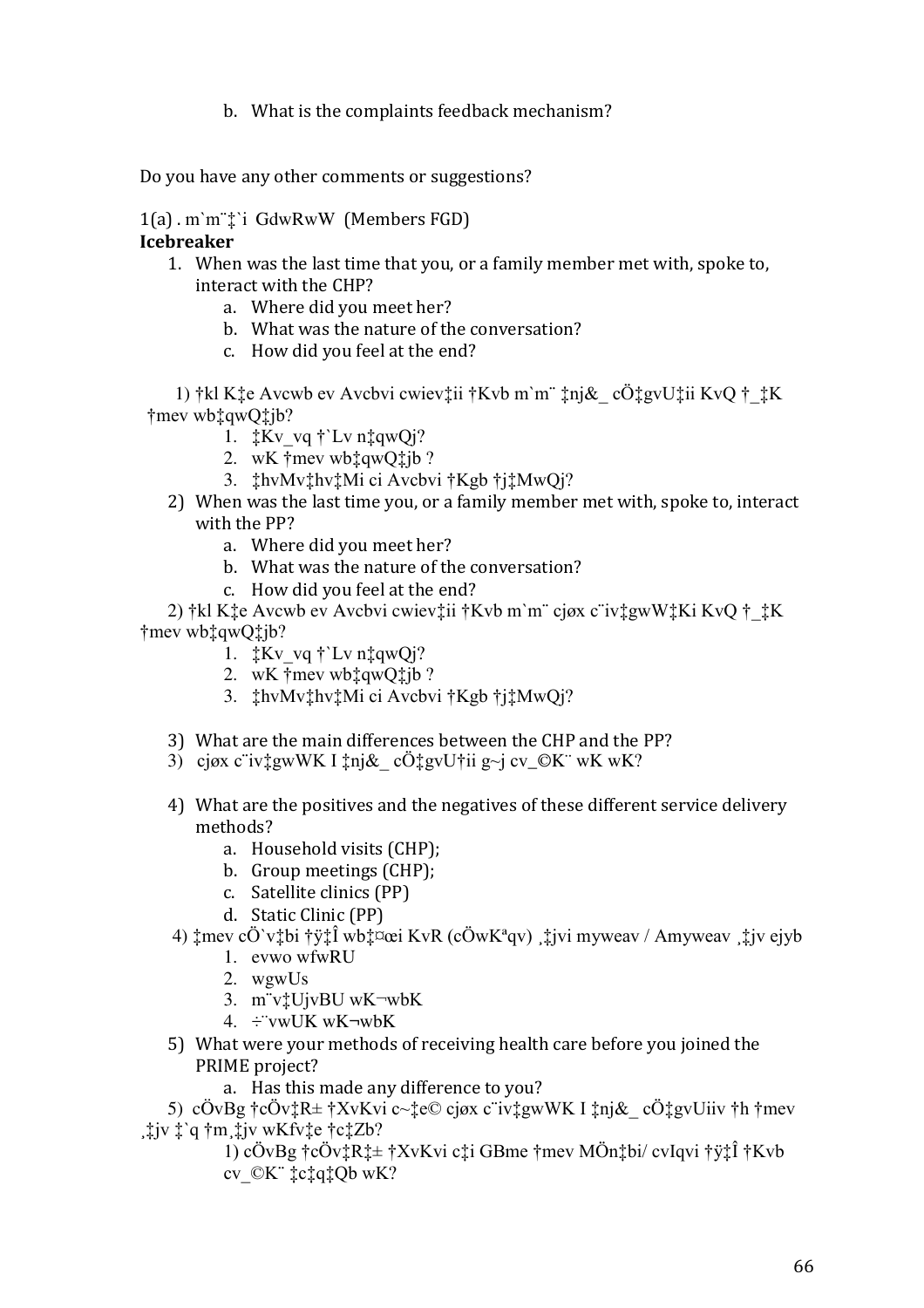- 6) What health services do you, your family and/or the community need that is not currently being provided by the program?
	- a. Where do you go to seek these services?
	- b. Is it sufficient?

6) Avcwb/ Avcbvi cwiev $\ddagger$ ii/ Avcbvi GjvKvq Avi wK wK m $v^{-1}$  † mev c $\ddot{O}$  $\ddagger$ gvRb hv eZ©gv‡b cÖvBg †cÖv‡R± †  $\sharp$ K † qv n $\sharp$ "Qbv?

- 1) GB  $\uparrow$ mev  $\downarrow \downarrow$ jv  $\uparrow$ Kv vq cvIqv hvq?
- 2) GB  $\ddagger$ y $\ddagger$ Î hv cv $\ddagger$ "Qb Zv h $\ddagger$ \_o wK?
- 7) If you could change one thing about the programme's health elements what would it?
- 7) hw`c $\ddot{O}$ vBg  $\ddagger$ c $\ddot{O}$ v $\ddagger$ R $\ddagger$  $\pm$ i m $\vert v \vert$ <sup>-</sup>  $\ddot{v}$   $\uparrow$  mevi  $\ddagger$ h $\ddagger$ Kvb 1wU Ask/ welq cwieZ©b Ki $\ddagger$ Z ejv
- ng, Avcbvi g $\sharp Z \sharp K$ vbwU cwieZ©b Kiv DwPr?
- 8) Is there anything you could like to say, ask or any comments you'd like to make?
- 8) Avcbyi †h<sup>†</sup>Kyb gZygZ, cÖkœ, gšĺe vK<sup>†</sup>i ejybl

# $2(a)$  PP FGD

Icebreaker

- 1) What are the most prevalent issues that you have to deal with in your work?
	- a. If people did not come to you where else would they seek treatment?
	- b. What are the advantages & disadvantages of coming to see you over the alternatives?
- 1) Kv<sup>+</sup>Ri †y<sup>+</sup>Î wK wK e cvi Avcbvi cÖvqkB ‡gvKv‡ejv Ki‡Z nq?
	- 1. m'm'iv hw' Avcbvi Kv<sup>†</sup>Q by AvmZ Zvn‡j Avi Kvi Kv<sup>†</sup>Q/ †Kv vq GB *i* mev tiv *i* ctZ cviZ?
	- $\ddagger$ jvejyb
- 2) Which in your opinion are more effective, satellite or static clinics? Why?
	- a. Have you had any feedback? How do you know which is more effective?
	- b. How important are household visits? Why?

2) Avcbvi g‡Z m v‡UjvBU wK¬wbK I ÷ vwUK wK¬wb†Ki g‡a †KvbwU †ekx Kyh©Ki? †Kb?

1) Avewb wK †Kvb wdWe vK †ctqtQb? Avewb wKfvte eyStjb th *†KvbwU* †ekx Kvh©Ki?

2) evwo wfwRU KZUzKz jyZjc~Y©? †Kb?

- 3) What type of support do you receive from your colleagues?
	- a. CHPs
	- b. PP supervisors
	- c. Branch managers
- 3) Avcbvi mnKg©xiv Avcbv‡K wK ai‡bi mn‡hvMxZv K‡i?
	- 1)  $\frac{1}{2}$ nj& cÖ $\frac{1}{2}$ gvUi
	- 2) wewe myevi fvBRvi
	- 3) kvLv g"vtbRvi
- 4) What is the role of the CHP?
	- a. What do they do with the members?
	- b. How do you get feedback on CHP's works from the field?
- 4)  $\uparrow$ nj& cÖ $\uparrow$ gvUi $\uparrow$ 'i KvR wK wK?
	- 1)  $\phi$  cO $\phi$ y Uiiv m'm  $\ddagger$  i mv $\ddagger$  wK wK KvR K $\ddagger$ i?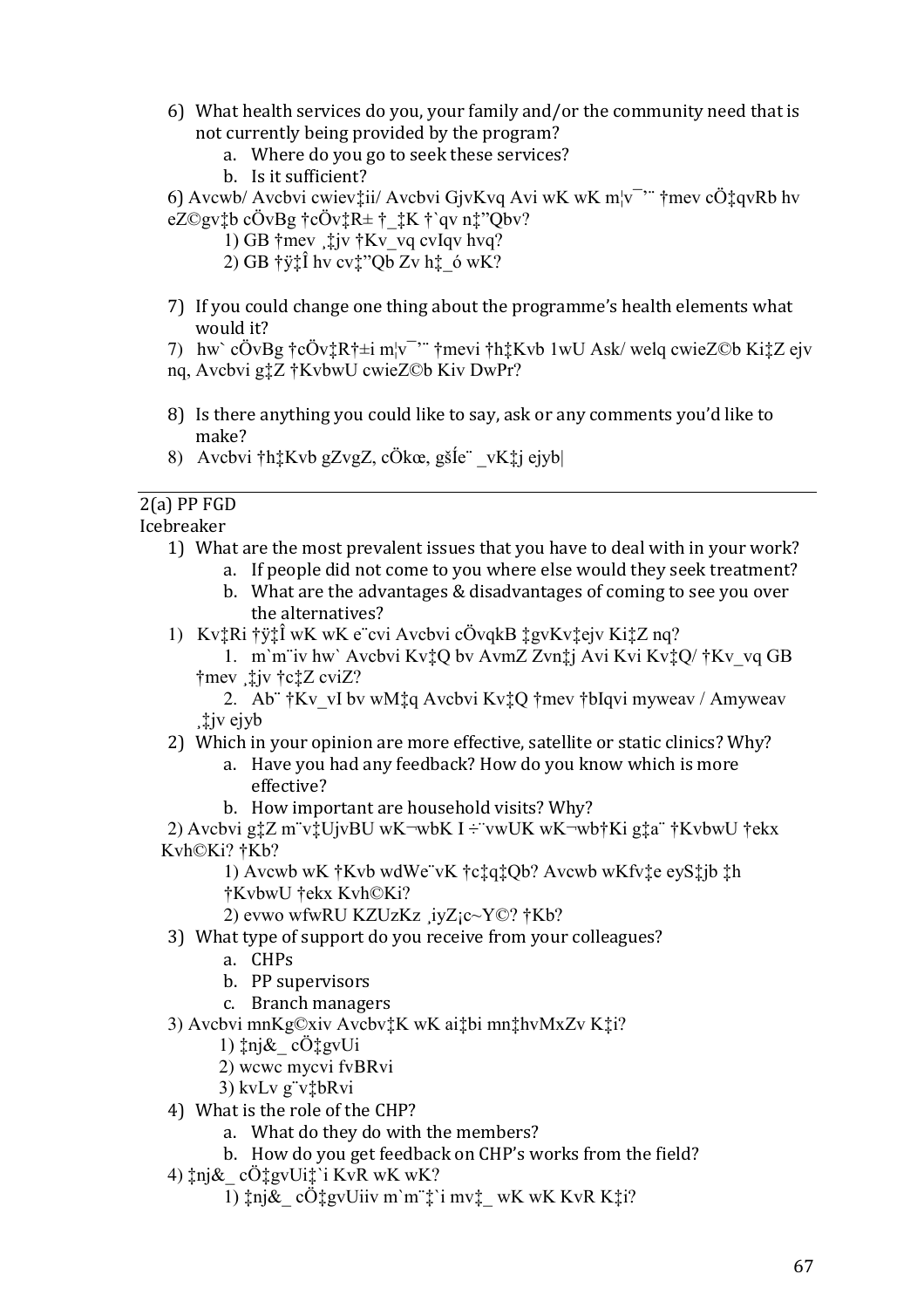2)  $g_{\rm V}$ V ch©vq †  $\ddagger$ K $\ddagger$ nj& cÖ $\ddagger$ gvUi†`i Kv $\ddagger$ Ri wdWe vK wKfv $\ddagger$ e cvb?

- 5) How do they add value to the PRIME project?
	- a. What would happen if there were less CHPs per branch?
	- b. What would be effect of no CHPs in the program, just paramedics?
- 5) c $\ddot{\text{O}}$ vBg  $\dot{\text{t}}$ c $\ddot{\text{O}}$ v $\dot{\text{t}}$ R $\dot{\text{t}}$   $\pm$   $\dot{\text{t}}$ nj $\&$  c $\ddot{\text{O}}$  $\dot{\text{t}}$ gvUiiv KZUzKz  $\dot{\text{1}}$ yZ $\dot{\text{1}}$ c~Y $\odot$ ?
	- 1) kvLvq 3 R‡bi Kg ‡nj&\_cÖ‡gvUi \_vK‡j wK wK Amyweav nZ?
- 2) cÖvBg †cÖv‡R†± ‡nj&\_cÖ‡gvUiiv bv †\_‡K ïay cjøx c iv‡gwWK\_vK‡j †Kgb nZ?
	- 6) Do think that there is a need for one PP per branch or could one PP cover three or four branches?
		- a. What would be the positives and negatives of this approach?
		- b. What support would they need if this was done (there needs to be CHPs at each branch?)
	- 6) Avcbvt i gtZ GKRb cjøx c ivtgwWK GKwU kvLvq KvR Kiv DwPr bvwK GKRb cjøx c'ivtgwWK 4/5 wU kvLvqI KvR KitZ cvite?
		- 1) GwU Kiti wK wK myweav / Amyweav ntZ cvti ejyb
		- 2) GwU Kitj Avcbvt i wK wK mvnvh / mnthvMxZv cOtqvRb ntZ
		- $cv^{\dagger}_{\mu}$ i?(cÖwZ kvLvq  $\ddagger$ nj& cÖ $\ddagger$ gvUi vKvi cÖ $\ddagger$ qvRb ejyb)
	- 7) What would happen if only CHP health services were provided, what would be the impact of this?
	- 7) ïay  $\frac{1}{4}$ nj& cÖ $\frac{1}{4}$ gvUiiv m|v<sup>--</sup>  $\frac{1}{4}$  mev w` $\frac{1}{4}$ j  $\frac{1}{4}$ Kgb nZ, Gi djvdj  $\frac{1}{4}$ Kgb n $\frac{1}{4}$ e?
	- 8) Are there any gaps in the current model, do members want or need other services? From your perspective (personal)?
		- a. Do they want doctor services?
		- b. Do they want more home visits?
		- c. A lack of specialist service in an area?

8) eZ©gv‡b †hfv‡e cÖvBg †cÖv‡R† $\pm$  m|v<sup>--</sup> Kvh©µg Pj‡Q Zv‡Z wK wK mgm<sup>-/</sup> dvuK Av<sup>†</sup>Q ejyb| m`m<sup>-</sup>†`i wK AviI †Kvb

†mevi cÖ‡qvRb Av‡Q? (Avcbvi gZvgZ w`b)

- 1) Zviv wK Wv<sup>3</sup>vi KZ...K †mev Pvq?
- 2) Zviv wK Zv<sup>+</sup> i evwo<sup>+</sup>Z AviI †ekx wfwRU Pvq?
- 3) GjvKvq we‡klÁ †mevi NvUwZ Av‡Q
- 9) What is your opinion on Kishori Meeting? Why?
	- a. What is most effective? What is least effective?
	- b. What are the challenges? (Excluding program)
	- c. What can be an alternative?
- 9) wK $\ddagger$ kvix wgwUs m¤ú© $\ddagger$ K Avcbvi gZvgZ w`b I gZvg $\ddagger$ Zi c $\ddagger$ ÿhyw<sup>3</sup> w`b|
	- 1) metPtq tekx Kvh©Ki tKvb welqwU/metPtq Kg Kvh©Ki tKvb welqwU
	- 2) G $\ddagger$ y $\ddagger$ Î P v $\ddagger$ j $\ddot{A}$  wK wK?
	- 3) GQvov Avi wK wK Kiv hvq?
- 10) Is there anything you could like to say, ask or any comments you'd like to make?
- 10) Avebvi †h‡Kvb gZvgZ, cÖkœ, gšĺe vK‡j ejyb

3 (a) BM FGD

Icebreaker

1) What are the services provided by the CHP and PP?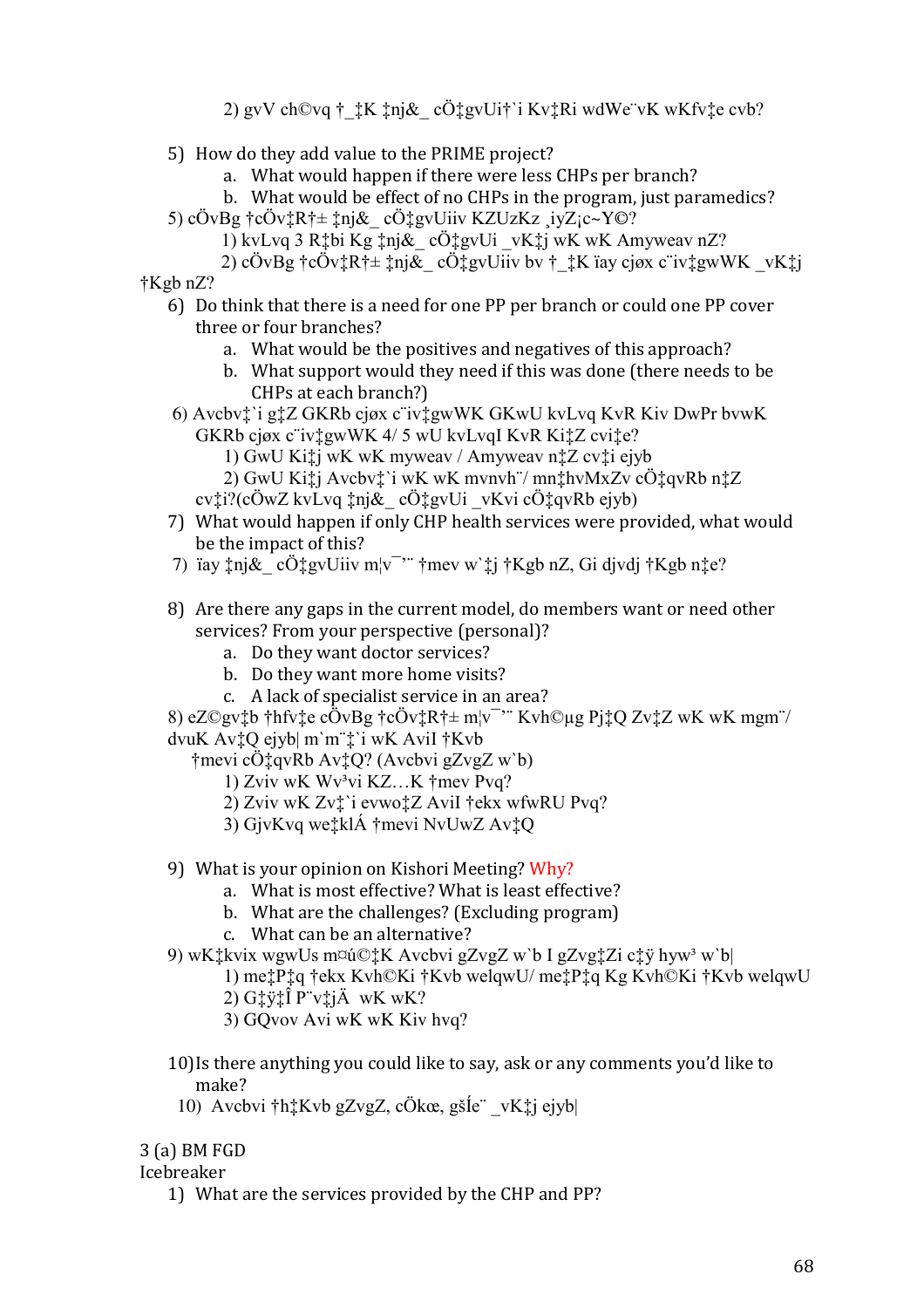1) cjøx c ivtgwWK I tnj& c $\ddot{O}$ tgvU fii m'm t'i wK wK tmev t'Iqvi K v?

- 2) Which of these services do you think is THE most important for members? Why?
	- a. Have you had any feedback from the members?
	- b. Do you think that the services are provided as best they could be? How could it be improved?
- 2) GB †mev ,‡jvi g‡a" †KvbwU me‡P‡q ,iæZjc~Y©? †Kb?
	- 1)  $\frac{1}{2}$   $\frac{1}{2}$   $\frac{1}{2}$   $\frac{1}{2}$   $\frac{1}{2}$   $\frac{1}{2}$   $\frac{1}{2}$   $\frac{1}{2}$   $\frac{1}{2}$   $\frac{1}{2}$   $\frac{1}{2}$   $\frac{1}{2}$   $\frac{1}{2}$   $\frac{1}{2}$   $\frac{1}{2}$   $\frac{1}{2}$   $\frac{1}{2}$   $\frac{1}{2}$   $\frac{1}{2}$   $\frac{1}{2}$   $\frac{1}{2}$   $\frac{1}{2}$
- 2) Avewb wK gtb Ktib +mev tiv mte©v"P gvb m¤§Zfvte w tZ cvitQb? GwU wKfv‡e Avil fv‡jv Kiv hvq?
- 3) Which of these services are hardest to deliver, members least receptive to? a. Is it an issue of the delivery?
- 3) †Kvb †mevwU †`qv me‡P‡q Kómva<sup>-/</sup> †KvbwU m`m<sup>-</sup>iv MÖnb Ki‡Z Pvqbv? 1)  $\frac{1}{2}$  mevwU  $\frac{1}{2}$ h m'm"iv MÖnb Ki $\frac{1}{2}$ Z Pvqbv  $\frac{1}{2}$ mwU wK  $\frac{1}{2}$ cÖvMÖv $\frac{1}{2}$ gi mgm"v?
- 4) What would happen if there were less CHP per branch?
- 4) cÖwZ kvLvq Avil Kg tnj& cÖtgvUi vKtj tKgb nZ?
- 5) What would happen if each PP had to cover 4-5branches?
- 5) 1 Rb  $\text{tni}\&\text{cÖt}$ gvU†ii hw' 4-5 wU kvLvq †mev w' $\text{tZ }$  nZ Zvn $\text{t}$ i †Kgb nZ?
- 6) If one of these two services had to be stopped which would they choose? Why?

6) cjøx c'ivtgwWK I tnj& cÖtgvUtii gta thtKvb & GKwU tmev eÜ KitZ ntj Avcbvi g $\sharp Z \dagger$ KvbwU eÜ Kiv &&&DwPr?  $\dagger$ Kb?

- 7) Are there any gaps in the current model, do members want or need other services?
	- a. Do they want doctor services?
	- b. Do they want more home visits?
	- c. A lack of specialist service in an area?

7) eZ©gv‡b †hfv‡e cÖvBg †cÖv‡R† $\pm$  m|v<sup>--</sup> Kvh©ug Pj‡Q Zv‡Z wK wK mgm<sup>-/</sup> dvuK Av<sup>†</sup>Q ejyb| m`m<sup>-</sup>†`i wK AviI †Kvb

†mevi cÖ $\ddagger$ qvRb Av $\ddagger$ Q? (Avcbvi gZvgZ w`b)

- 1) Zviv wK Wv<sup>3</sup>vi KZ...K †mev Pvq?
- 2) Zviv wK Zv:\* i evwo:\* Z Avil † ekx wfwRU Pvq?
- 3) GjvKvq we‡klÁ †mevi NyUwZ Av‡Q
- 8) How can the health program be strengthened?
- 8) c $\ddot{\text{O}}$ vBg †c $\ddot{\text{O}}$ v $\ddagger$ R† $\pm$ i m $|v^{-}$  Kvh $\odot$ µg wKfv $\ddagger$ e AviI kw<sup>3</sup>kvjx Kiv hvq?
- 9) Is there anything you could like to say, ask or any comments you'd like to make?
- 9) Avcbvi † h $\sharp$ Kvb gZvgZ, cÖkœ, gšĺe vK $\sharp$ j ejyb

#### $4(a)$ . CHP FGD Icebreaker

- 1) What are the most prevalent issues that you have to deal with in your work?
	- a. If you did not go to see people where else could they seek/receive information?
	- b. What are the advantages & disadvantages of seeing you over the alternatives?
- 1) Kv‡Ri †ÿ‡Î wK wK e cvi Avcbvi cÖvqkB ‡gvKv‡ejv Ki‡Z nq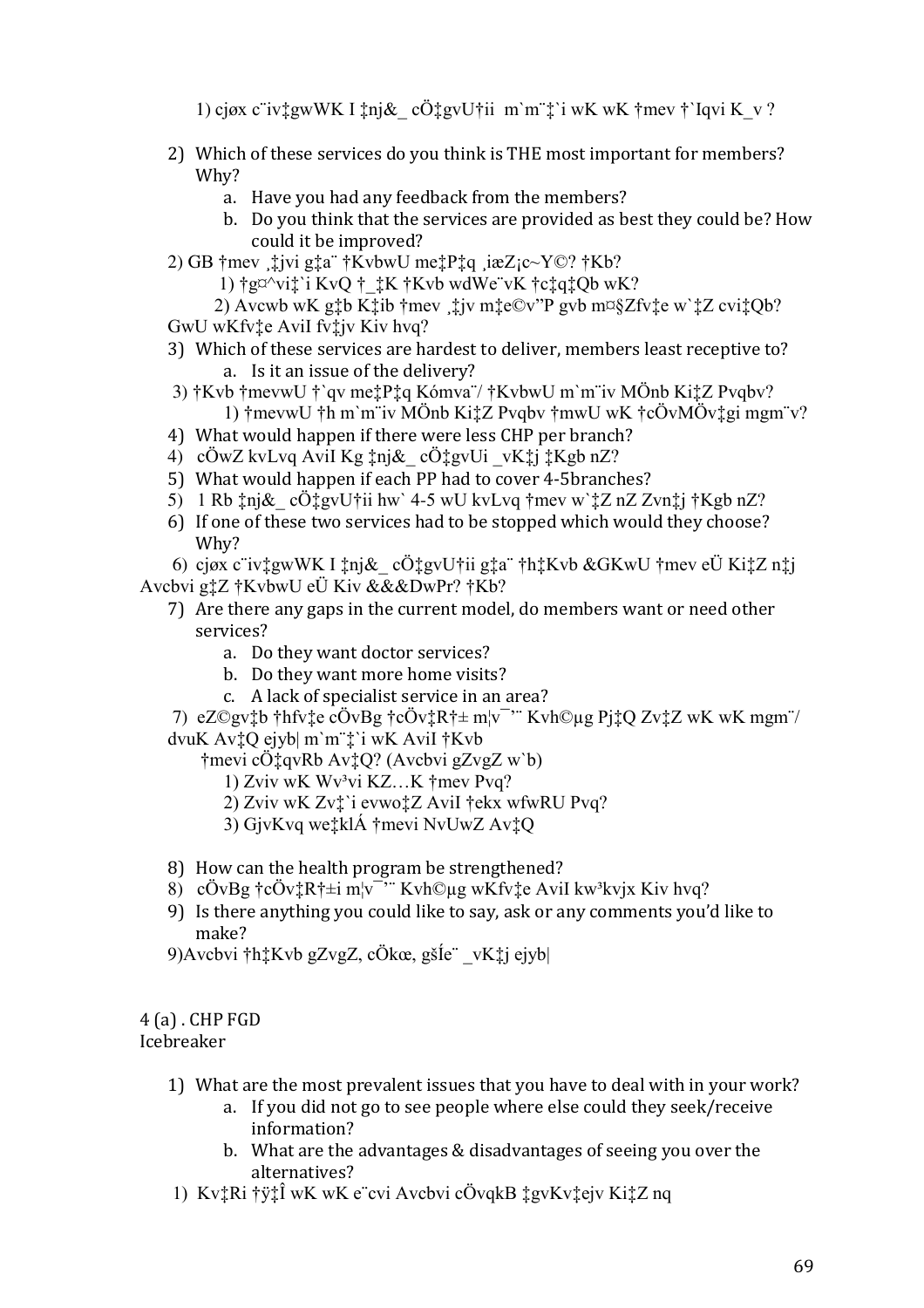1) m`m¨iv hw` Avcbvi Kv‡Q AvmZ Zvn‡j Avi Kvi Kv‡Q/ †Kv\_vq GB †mev ¸‡jv †c‡Z cviZ?

 2) Ab¨ †Kv\_vI bv wM‡q Avcbvi Kv‡Q †mev †bIqvi myweav / Amyweav ¸‡jv ejyb

- 2) What are the issues that you give information on and to whom?
	- a. Which topics are easiest to explain, convey? Why? Do you see people do what you say they should?
	- b. Which topics are hardest to explain, convey? Why? How else could they be done?
- 2) Avcwb Kv $\ddagger$  i Ges wK wK wel $\ddagger$ q Z  $\ddagger$  † $\ddagger$ b?
	- 1) †Kvb †Kvb welq , $\ddagger$ jv e vL v Kiv Avcbvi Rb mnR nq? †Kb? Avcwb m'm  $\ddagger$ '  $\ddagger$  thme Z  $\dot{\phantom{1}}$  / civgk©  $\ddagger$ ' b Zv wK Zviv †g $\ddagger$ b P $\ddagger$ j? m`m¨ $\ddagger$ `i  $\ddagger$ hme Z "/ civgk $\odot$
	- 2) †Kvb †Kvb welq ¸‡jv e¨vL¨v Kiv Avcbvi Rb¨ KwVb nq? †Kb? Ab¨ wKfv‡e Ki‡j Zv mnR nZ?
- 3) Which in your opinion is a more effective, house visit or courtyard meetings? Why?
	- a. Have you had any feedback? How do you know which is more effective?
	- b. How important are household visits?
- 3) Avcbvi g‡Z evwo wfwRU I DVvb ˆeV‡Ki g‡a¨ †KvbwU †ekx Kvh©Ki? †Kb? 1) Avcwb wK †Kvb wdWe¨vK †c‡q‡Qb? Avcwb wKfv‡e eyS‡jb ‡h †KvbwU †ekx Kvh©Ki?
	- 2) evwo wfwRU KZUzKz ¸iyZ¡c~Y©? †Kb?
- 4) If there were less CHP per branch what would happen?
	- a. Is it important to visit each household? What would happen if all households were not visited as frequently?
- 4) kvLvq 3 R‡bi Kg ‡nj&\_ cÖ‡gvUi \_vK‡j wK wK myweav/ Amyweav nZ? 1) cÖwZwU evwo wfwRU Kiv wK Riæix? cÖwZwU evwo hw` wbqwgZ
- wfwRU Kiv bv nZ Zvn‡j †Kgb nZ?
	- 5) Do you think that the satellite clinic or the static clinic is more effective? Why?
		- a. What are the advantages and disadvantages of one over the other?
		- b. Why do you think this, can you think of examples from what members have said to you?
	- 5) Avcbvi g‡Z m¨v‡UjvBU wK¬wbK I ÷¨vwUK wK¬wbK wK †ekx Kvh©Ki? †Kb? 1) GB `ywUi Zzjbvg~jK myweav / Amyweav ¸‡jv ejyb|
	- 2) Avcbvi GB avibvi Kvib ejyb, Avcwb m`m¨‡`i ejv †Kvb NUbv / K\_v i D`vnib w`‡Z cvi‡eb wK?
	- 6) Do they think that there is a need for one PP per branch or could one PP cover two, or three branches?
		- a. What would be the positives and negatives of this approach?
		- b. What support would they need if this were done?
	- 6) Avcbv‡`i g‡Z GKRb cjøx c¨iv‡gwWK GKwU kvLvq KvR Kiv DwPr bvwK GKRb cjøx c¨iv‡gwWK 4/ 5 wU kvLvqI KvR Ki‡Z cvi‡e?
		- 1) GwU Ki‡j wK wK myweav / Amyweav n‡Z cv‡i ejyb |
		- 2) GwU Ki‡j Avcbv‡`i wK wK mvnvh¨/ mn‡hvMxZv cÖ‡qvRb n‡Z cv‡i?
		- (cÖwZ kvLvq cjøx c¨iv‡gwWK \_vKvi cÖ‡qvRb ejyb)
	- 7) What do they think will happen if there were only PP services?
		- a. What would be the effect on the members?
		- b. What would be the positive and negatives of this?
		- c. Would the PPs be able to serve the needs of the members?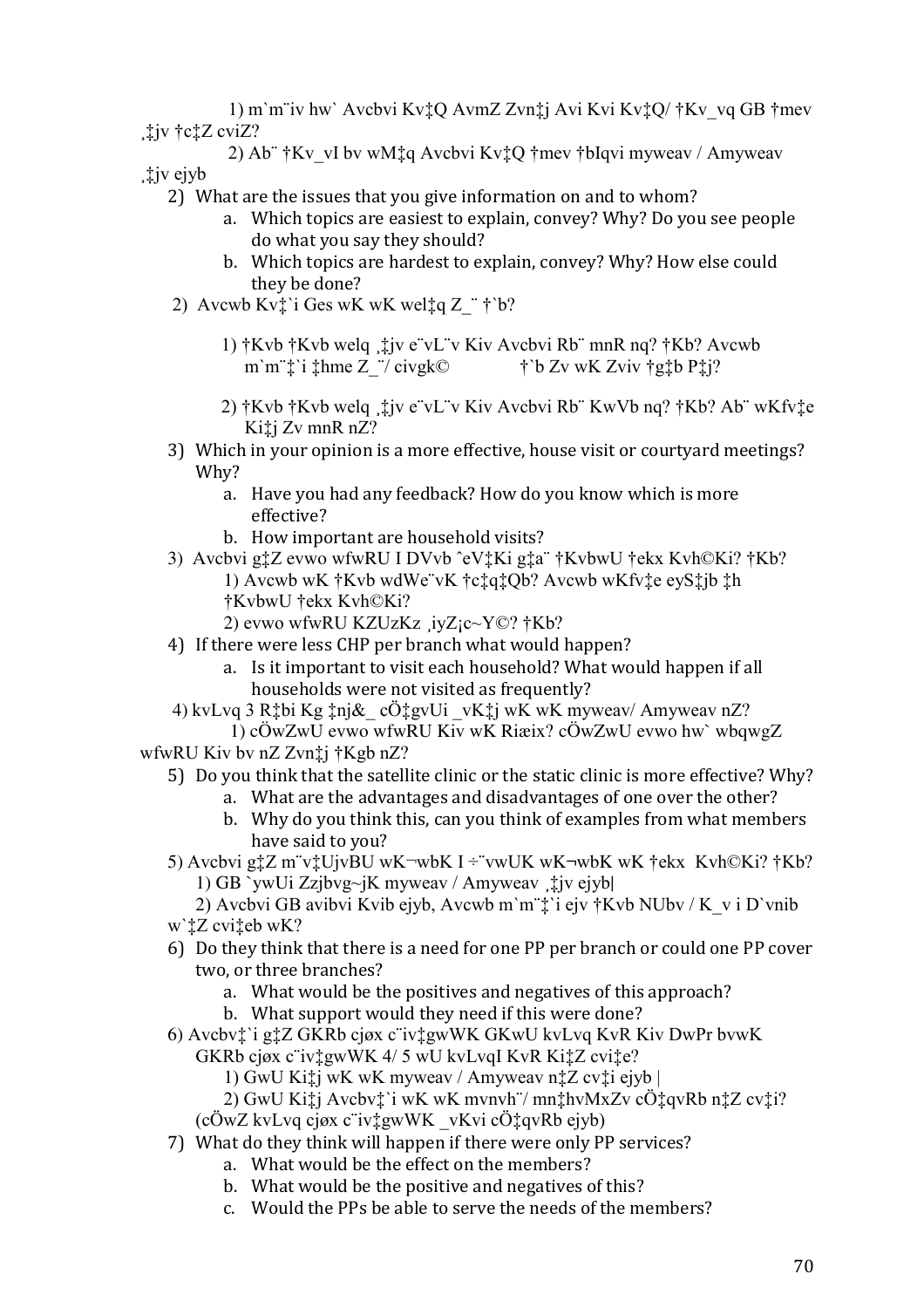7) ïay cjøx c iv t gwWKiv  $m/v^{-1}$  t mev w t j t Kgb n Z, Gi djvdj t Kgb n t e?

1) GwU Ki‡j m`m<sup>-</sup>†`i Dei wK wK cÖfve co‡e?

2) GwU Ki‡j wK wK myweav / Amyweav n‡Z cv‡i ejyb

3) ïay cjøx c'ivtgwWKiv wK m'm't'i Pvwn'v Abyhvqx tmev w'tZ myg?

- 8) What is your opinion on Kishori Meeting? Why?
	- a. What is most effective? What is least effective?
	- b. What are the challenges? (Excluding program)
	- c. What can be an alternative?
- 9) wK $\ddagger$ kvix wgwUs m¤ú© $\ddagger$ K Avcbvi gZvgZ w`b
	- 1) metPtq tekx Kvh©Ki tKvb welqwU/metPtq Kg Kvh©Ki tKvb welqwU
	- 2) G $\ddagger$ y $\ddagger$ Î P v $\ddagger$ j $\ddot{A}$  wK wK?
	- 3) GQvov Avi wK wK Kiv hvq?
- 9) What do they think will happen if there were only CHP services?
	- What would be the effect on the members?  $a<sub>1</sub>$
	- What would be the positive and negatives of this?  $<sub>b</sub>$ .</sub>
	- c. Who would provide the services being provided by the PP, are there other service providers or is it not very necessary?
- 7) ïay  $\sharp$ nj& cÖ $\sharp$ gvUiiv m|v<sup>--</sup> †mev w` $\sharp$ j †Kgb nZ, Gi djvdj †Kgb n $\sharp$ e?
	- 1) GwU Kitj m'm t'i Dei wK wK cÖfve cote?
	- 2) GwU Kitj wK wK myweav / Amyweav ntZ cvti ejybl
- 3) cjøx c ivtgwWKiv th me tmev t q, m m iv ZLb tm tmev tiv tKv v cvte? † mev tivi `iKvi AvtQ wKbv?

10) Are there any gaps in the current model, do members want or need other services? From your perspective (personal)?

- c. Do they want doctor services?
- d. Do they want more home visits?
- e. A lack of specialist service in an area?

10) eZ©gv‡b †hfv‡e cÖvBg †cÖv‡R†± m¦v<sup>----</sup> Kvh©µg Pj‡Q Zv‡Z wK wK mgm<sup>-/</sup> dvuK  $Av\ddagger Q$  ejyb $|m\ddagger\rangle$ i wK AviI  $\ddagger$ Kvb

 $\frac{1}{2}$ mevi c $\ddot{O}$  $\frac{1}{4}$ qvRb Av $\frac{1}{4}Q$ ? (Avcbvi gZvgZ w`b)

- 1) Zviv wK Wv<sup>3</sup>vi KZ...K †mev Pvq?
- 2) Zviv wK Zv:'i evwo: Z Avil † ekx wfwRU Pvq?
- 3) GjvKvq we‡klÁ †mevi NvUwZ Av‡Q
- 11) Is there anything you could like to say, ask or any comments you'd like to make?
- 11) Avcbvi †h‡Kvb gZvgZ, cÖkœ, gšĺe vK‡i ejvbl

PP Supervisor IDI (cjøx c'ivtewWKt'i mycvi fvBRvi'i AvBwWAvB)

1) How are PPs selected?

- a. What are the criteria for their appointment?
- b. Are they given any further training?
- 1) cjøx c ivtgwWKt i wKfvte wbtqvM t qv nq?
- 1) cjøx c ivtgwWK wntmte wbtqvM w tZ ntj cÖv ©xi wK wK thvM Zv vKv jvtM?
	- $2) Zv^*$ i wK Av $\sharp M \dagger$ Kvb cÖwkÿb  $\dagger$ `qv nq?
- 2) How are CHPs selected?
	- a. What are the criteria for their appointment?
	- b. What training are they given?
- 2)  $\uparrow$ nj& cÖ $\uparrow$ gvUi $\uparrow$ 'i wKfv $\uparrow$ e wb $\uparrow$ qvM $\uparrow$ 'qv nq?

1)  $\text{tnj}\&\text{cÖtgvU}$ i $\ddot{\text{t}}$ i wn $\text{tmt}$ e wb $\text{tvM}$  w  $\text{tZ}$  ntj  $\text{cÖ}$ v  $\text{O}x$ i wK wK  $\text{thvM}$  $\text{Zv}$ vKv jvtM?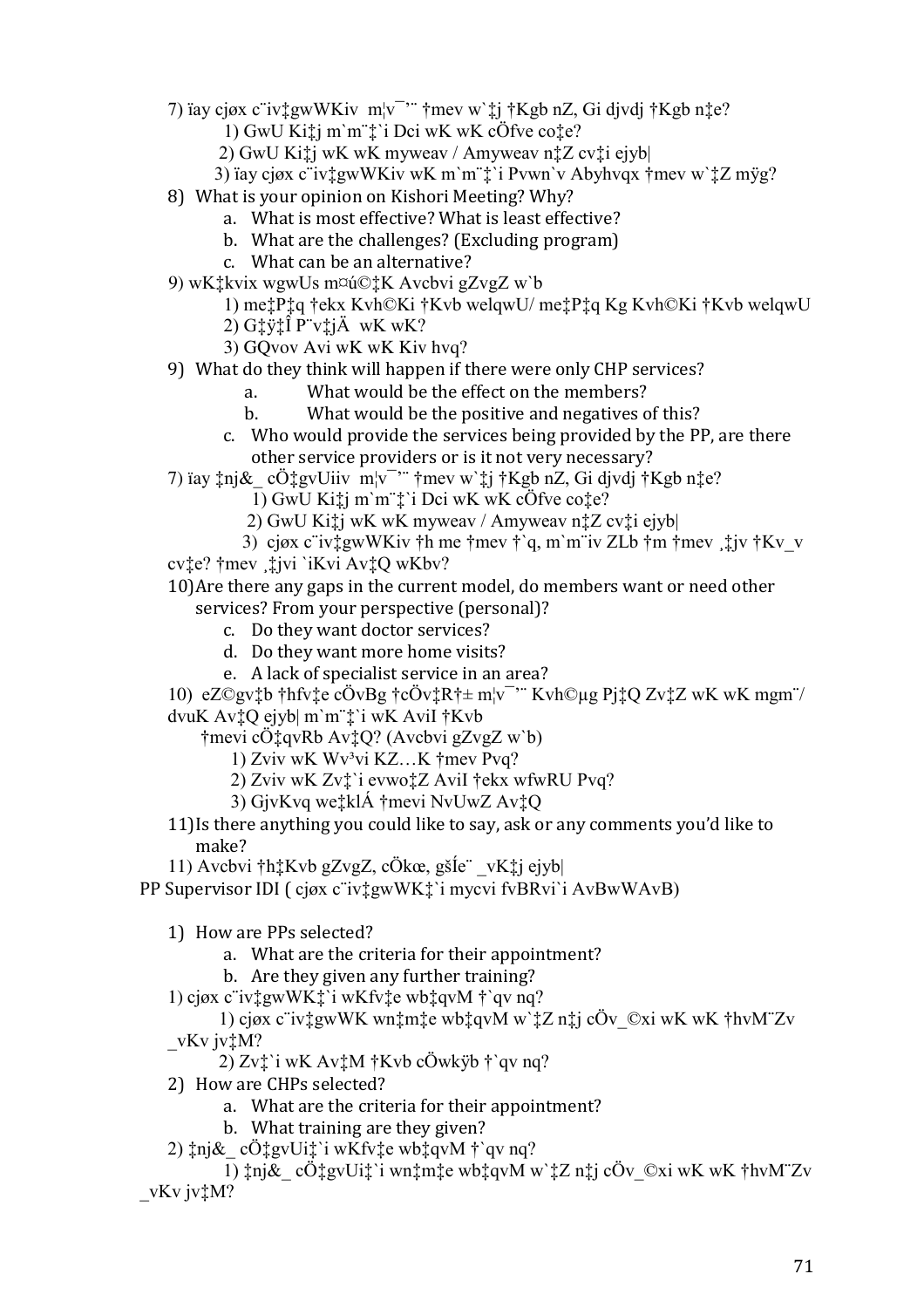- 2)  $\uparrow$ nj& cÖ $\uparrow$ gvUi $\uparrow$ 'i wK wK  $\uparrow$ U<sup>a</sup>Bwbs  $\uparrow$ 'qv nq?
- 3) What makes a good PP or CHP?
	- a. How are good PPs and CHPs supported?
	- b. How do you identify PPs or CHPs needs more support?

3) †Kvb †Kvb b GKRb cjøx c ivtgwWK/tnj& cÖtgvUi †K fvtjv wntmte wPwýZ Kti?

- 1) fvtjv cjøx c ivtgwWK/tnj& cÖtgvUit i wKfvte mvtcvU© t qv nq?
- 2) †Kvb cjøx c ivtgwWK/ tnj& cÖtgvUtii mnthvMxZv cÖtqvRb, Zv Avcwb wKfvte wPwýZ Ktib?
- 4) What are the most important features of the project's health intervention?
- 4) cOvBg  $\uparrow$ cOv $\downarrow$ R $\uparrow \pm$ i m $\downarrow$ v<sup>--</sup>  $\uparrow$ mev  $\downarrow \downarrow$ jvi g $\downarrow$ a me $\uparrow$ P $\downarrow$ q  $\downarrow$ iæZ $\downarrow$ c $\sim$ b© wK wK?
- 5) If you could redesign the health intervention of the project what and how would you do?
	- a. Would you keep the same number of staff?
	- b. Would you reduce or redistribute staff?
	- c. Would you change their focus or their areas of work?
- 5) Avcbv $\sharp$ K hw' cÖvBg  $\sharp$ cÖv $\sharp$ R $\sharp$ ±i m $\sharp$ v<sup>--</sup>  $\sharp$ mevi © intervention bZzb K $\sharp$ i wba©vib Ki $\ddagger$ Z ejv ng Avcwb wK wK cwieZ©b Ki $\ddagger$ eb?
	- 1) Avcwb wK Kgx© msL v cwieZ©b Ki‡eb?
	- 2) Avcwb wK Kgx© msL v Kgvteb A ev bZzb Kti Zvt i KvR t jv fvM Kti w'teb?
		- 3) Avcwb wK Kgx†`i g~j KvR / Kv $\ddagger$ Ri cwiwa cwieZ©b Ki $\ddagger$ eb?
- 6) If the program was redesigned with only the opportunity to keep either CHPs or PPs who would you keep?
	- a. Why would you keep them?
	- b. Who will do the job that those who have been left out?
	- c. How will this affect the service?
- 6) hw' Ggb nq †h c $\ddot{O}vBg$  †c $\ddot{O}v\ddagger R$ †± cjøx c $\ddot{v}\ddagger gwWK$  I  $\ddagger$ nj $\&$  c $\ddot{O}\ddagger gvU\ddagger$ ii g $\ddagger a\ddagger$ †h‡Kvb GKRb vK‡e Avcwb Kv‡K ivL‡eb?
- 7) Is there anything you could like to say, ask or any comments you'd like to make?
- 7) Avcbvi † httKvb gZvgZ, cÖkœ, gšĺe vKti ejybl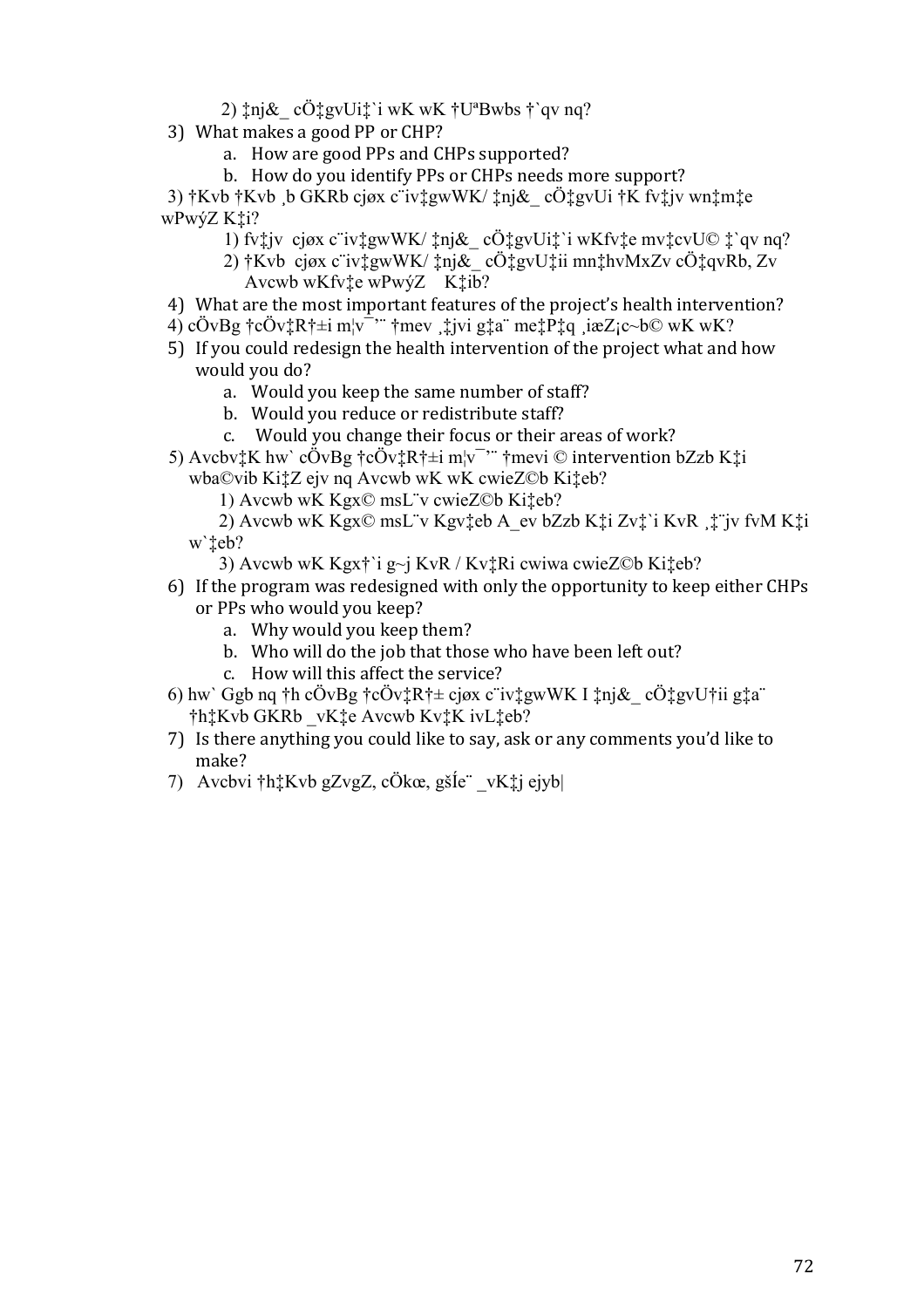## **Annexure 2: List of Researchers Involved**

**Research Lead:**  Md. Fazlul Haque, Director Capacity Building **Research Coordinators:**  Imran Jamal Prima Alam **Research Managers:**  Rownak Jahan Archie Saira Banu **Research Associates:**  Anindya Das Hawa Mustagfira Esha Sanjida Binte Alam Md. Tauhidur Rahman **Research Assistants: (Temporary)**  Nilufa Khatun Shaan Muberra Khan Promiti rani Saha Md. Awlad Hussain Khurshida Khatun Md. Hasan Masuda Bhuiyan